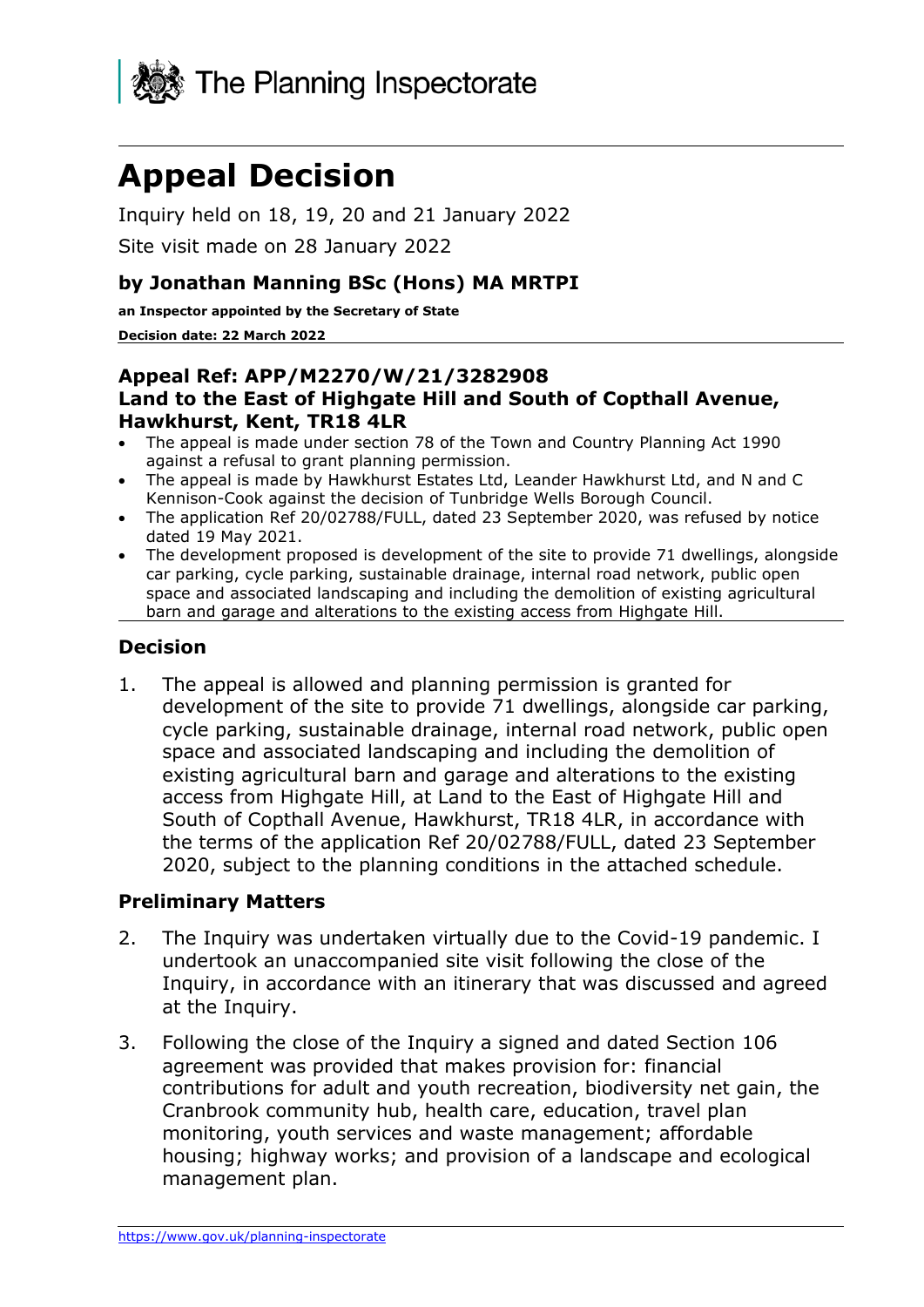4. In each case, I am content that the obligation meets the three tests in Regulation 122 of the Community Infrastructure Levy (CIL) Regulations, which also reflect those in Paragraph 56 of the National Planning Policy Framework, 2021 (the NPPF). As a result, I have taken the S106 agreement into account and there is no need for me to consider such matters any further in my decision.

# **Main Issues**

- 5. Based on the evidence provided in writing and the discussions that took place at the Inquiry, I consider the main issues for the appeal are:
	- 1) the effect of the development on the character and appearance of the surrounding area, including the High Weald Area of Outstanding Natural Beauty (AONB);
	- 2) the effect of the proposal on heritage assets;
	- 3) whether the scheme would result in harm to highway safety;
	- 4) the extent of the Council's shortfall in respect of five-year housing land supply; and
	- 5) whether exceptional circumstances exist to warrant development in the AONB and whether it is in the public interest.

## **Reasons**

## *Character and appearance, including AONB*

## *The appeal site*

- 6. The appeal site is located on the southern edge of the main built up area of Hawkhurst and largely comprises of agricultural land. However, there are areas of woodland towards the centre of the northern boundary and within the south-eastern area of the site. It is around 6.6ha in size. The only built structures on the appeal site are the existing property known as Westfield and an agricultural storage barn that I observed is in poor condition.
- 7. Much of the site boundaries are defined by mature hedgerows. To the north is the existing residential dwellings within Copthall Avenue and Fieldways, with the main built-up area of Hawkhurst beyond. To the west is Highgate Hill, which is lined by mainly residential dwellings and is where vehicular access would be gained to the appeal site. There is open countryside to the east and to the south. Levels across the site generally slope downwards to the south and east where a small wooded brook dissects the valley. Public Rights of Way (PROW) run close to the southern and eastern boundaries of the site.

## *Context and landscape character*

8. The appeal site is located within the High Wealds AONB. The NPPF sets out that great weight should be given to conserving and enhancing the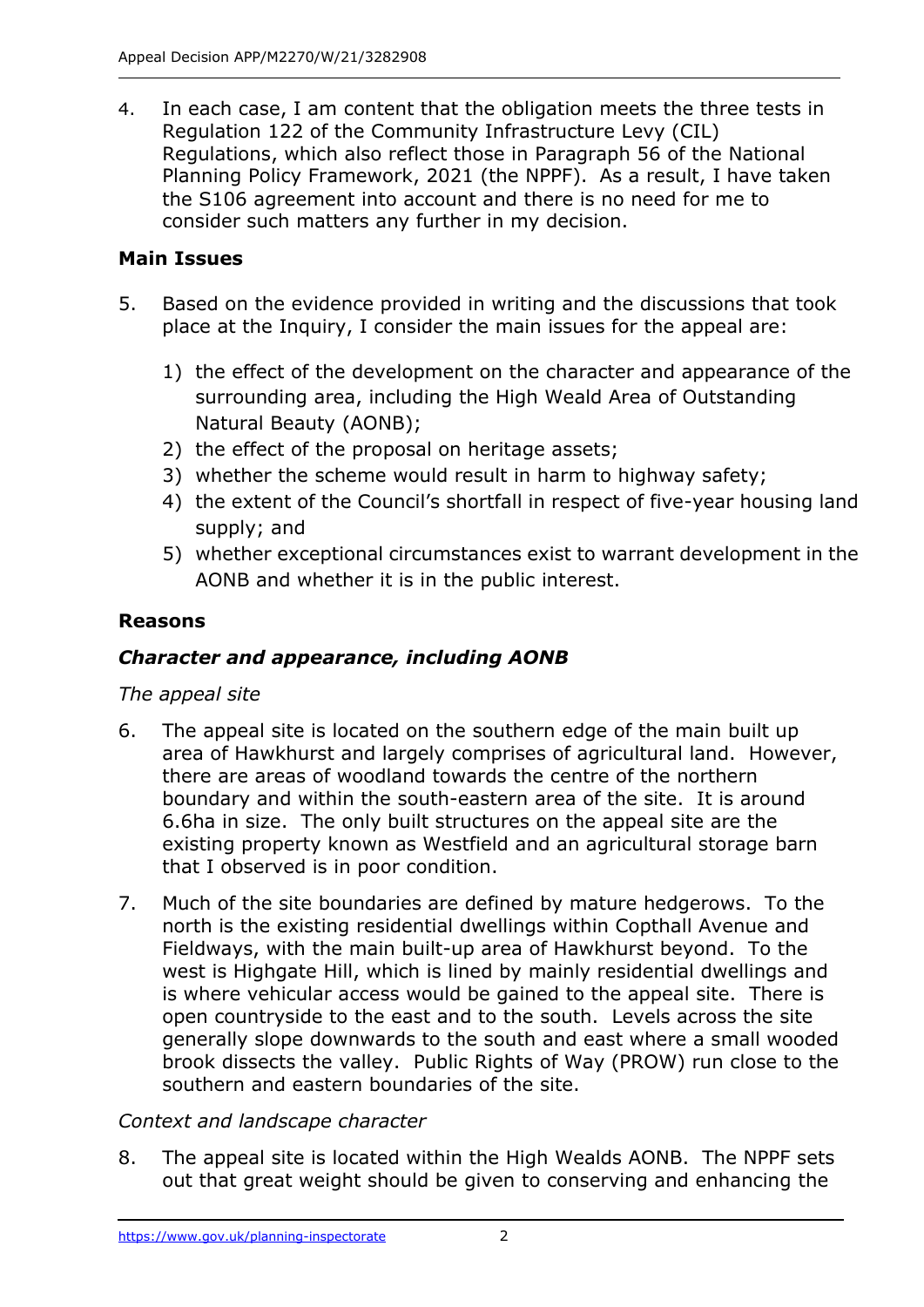landscape and scenic beauty of the AONB, which have the highest status of protection in relation to these issues. The NPPF notes that the conservation and enhancement of wildlife and cultural heritage are also important considerations in these areas. All public bodies have a statutory duty under the Countryside and Rights of Way Act (CROW Act) 2000, Section 85, to have regard to the purpose of conserving and enhancing natural beauty in the AONB.

- 9. The High Wealds AONB Management Plan, 2019-2024 sets out that there are five defining components of character that have made the High Weald a recognisably distinct and homogenous area for at least the last 700 years. These are: geology, landform and water systems; dispersed historic settlement including high densities of isolated farmsteads and late Medieval villages; a dense network of historic routeways; abundance of ancient woodland; and field and heath (small, irregular and productive fields, bounded by hedgerows and woods, and typically used for livestock grazing). All of these components are located within or close to the appeal site.
- 10. At the national level, the appeal site is located within Natural England's National Character Area (NCA) 122 High Weald, which encompasses the ridged and faulted sandstone core of the Kent and Sussex Weald. The landscape character at a county level is established by 'The Landscape Assessment of Kent, 2004', with the site falling within the 'Bodiam: Lower Rother Valley' character area. The characteristic features of this include: large scale landscape wide views; valley floodplain meets low wooded ridges; and high hedges, unmanaged shaws, some trees and scrub on valley floor.
- 11. The Borough Landscape Character Assessment, 2017 (the LCA) sets out the local context and the appeal site falls within the Hawkhurst Wooded Farmland LCA no. 11. The key characteristics of this LCA are: scenic rolling hills and wooded ghyll valleys; pattern of dispersed historic farmsteads and hamlets and locally distinctive buildings; ancient routeways that form a clear network of rural lanes, footpaths and tracks, lined by ditches, hedgerows or woodland; ancient woodlands, ghylls and shaws; and the relatively intact ancient landscape pattern of irregular medieval fields bounded by woodland, shaws and ghylls, closely related to the presence of historic farmsteads and the network of ancient routeways.
- 12. The Council has also assessed the appeal site in its 'Landscape and Visual Impact Assessment of Proposed Allocation Sites within the High Weald AONB, 2020'. It describes the landscape baseline in detail and identifies six key landscape features (small copses, stream and associated woodland, pond and ditches, intact hedgerows, mature individual trees and fields in pasture).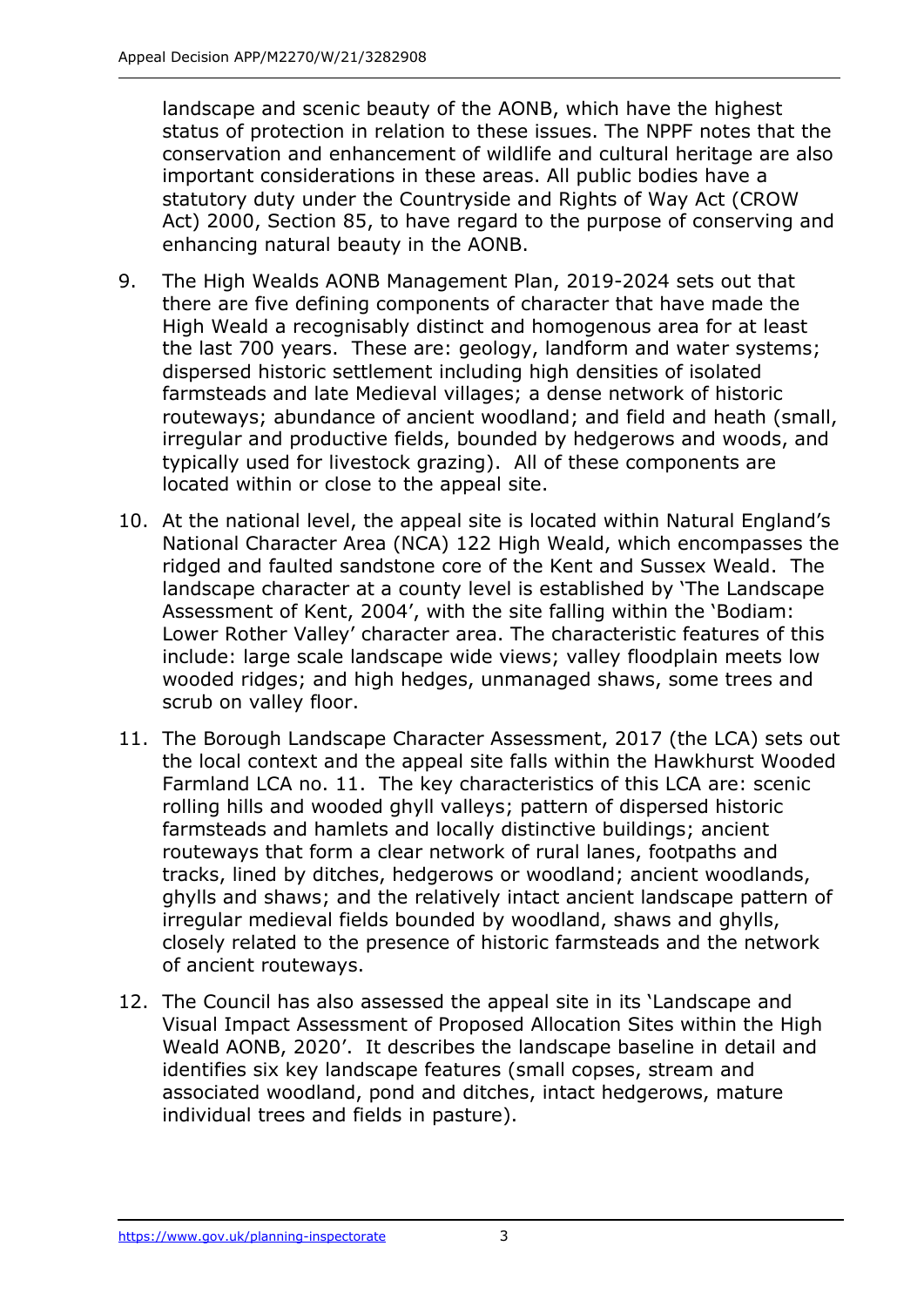#### *Assessment*

#### Landscape and the AONB

- 13. The appeal site contains many features described in the High Weald AONB Management Plan and by the landscape character assessments. Whilst overall the appeal site has a largely rural feel, there are some urbanising features, namely the existing residential dwellings to the north and west of the appeal site. The site has some relationship with the wider landscape, however the strong vegetated boundaries are containing features and the appeal site is relatively enclosed. Whilst the wider area has a high sensitivity to change, the Landscape and Visual Impact Assessment of Proposed Allocation Sites within the High Weald AONB, 2020 notes that some land, including the appeal site, could have lower landscape sensitivity which could be moderate/high sensitivity. I agree with this assessment, given the urbanising features referred to above.
- 14. The development of 71 dwellings and associated infrastructure and hardstanding will have demonstrable adverse impacts on the landscape features set out above. The scheme would impact on the landscape pattern of fields and is contrary to the landscape strategy of the LCA that seeks to limit new large-scale development because it is rare in the area.
- 15. Turning to the AONB management objectives, the appellant's assessment notes that there is a range of adverse and beneficial effects. These will be examined in turn. In terms of geology, landform, water systems and climate, I agree that there would be a slight beneficial effect for objective G1 due to the introduction of a natural ditch and sustainable urban drainage systems. Further, there would be no effect on G2 and a slight adverse effect on G3 in relation to climate change.
- 16. In terms of settlements, the scheme would create direct new connections from Hawkhurst to the AONB and there would be a slight beneficial effect for Objective S1. Objective S2 seeks to protect the historic pattern and character of settlement. The rationale for the objective notes that this includes other relationships (including separation) between such settlements that contribute to local identity. As is discussed further below in relation to the Conservation Areas, I consider that there would be some minor impact on the physical and perceived separation of Highgate and The Moor which contributes to the historic settlement pattern of Hawkhurst. This is as a result of the presence of new built development in the gap between the two areas. Consequently, I agree with the Council that there would be adverse impact on this objective, although I consider it to be slight, due to the fact that the proposed development would not be overly visible from views between the two and the scheme would only be briefly evident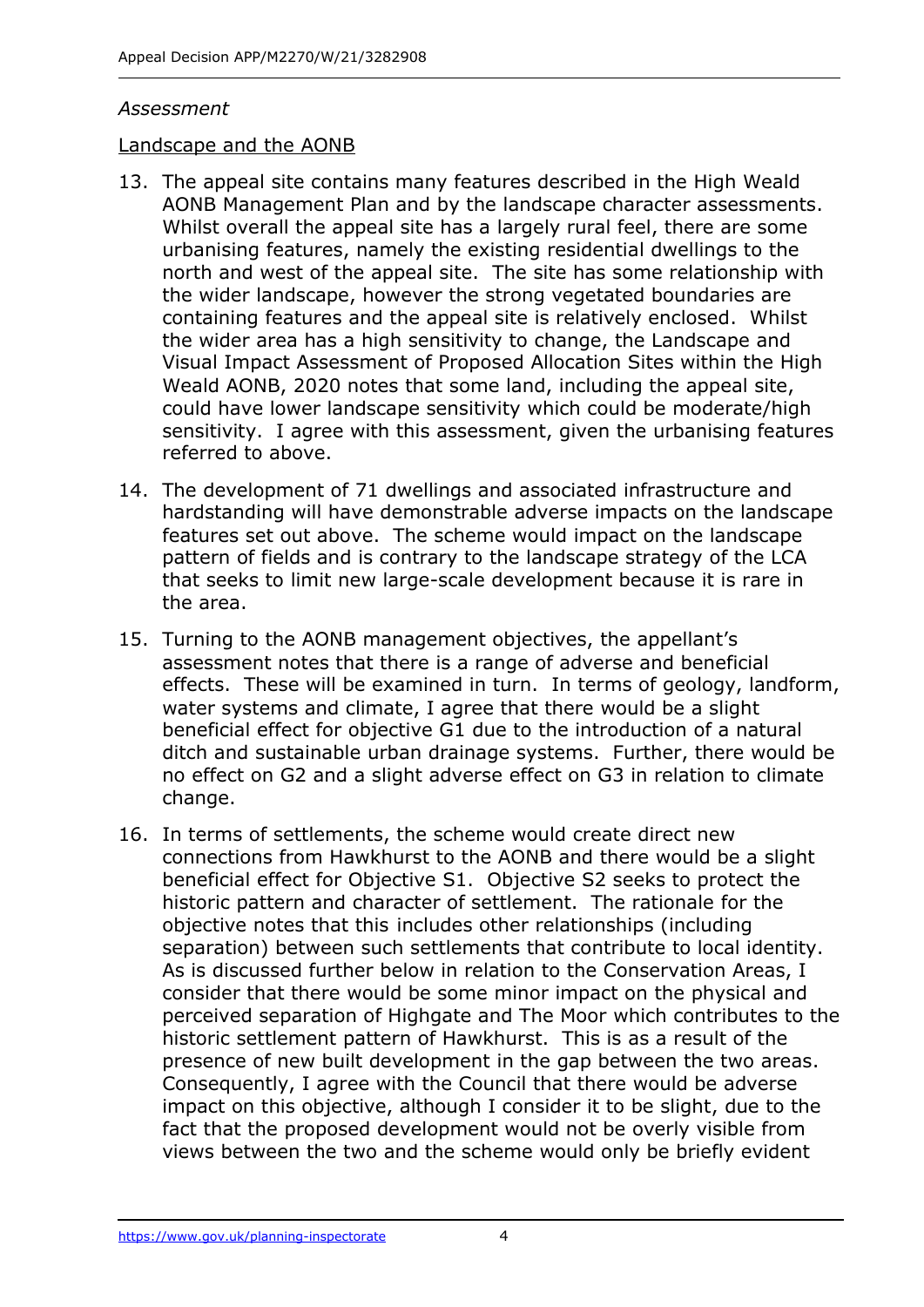when travelling between the two areas, namely as a result of the site access.

- 17. In relation to Objective S3, there is no contention between the main parties that the scheme would not enhance architectural quality and I agree that there would be a slight beneficial effect in this regard.
- 18. For routeways there are two objectives. The restoration of the historic routeway and a continued link into the AONB would have a slight beneficial effect in relation to Objective R1. Whilst it would be urbanised as it passes through the appeal site, it nonetheless doesn't exist at the present time, hence there would be a positive effect. I consider there would be a neutral effect on Objective R2, as there would be some urbanisation, but this would be offset by on-site ecological enhancements.
- 19. I agree with the appellant's assessment of woodland objectives that there would be neutral effects for Objectives W1, W3 and W4. Further, there would be slight beneficial effects for Objective W2, as a result of the improved management of the on-site woodland.
- 20. In relation to Field and Heath, the main parties agree that there is a moderate adverse effect on Objective FH1 that relates to securing productive agricultural land and I agree with this position. The scheme would result in the loss of small-scale fields contrary to Objective FH2. However, efforts have been made to maintain the field pattern through the existing sub-divisions and hedgerow and woodland retention. Therefore, I consider there would be a slight adverse effect in this regard. There would be a slight beneficial effect on Objective FH3 through ecological enhancements on-site and a neutral effect on Objective FH4.
- 21. Objective LBE1 relates to land-based economy and related rural life and seeks to improve returns from, and thereby increase entry and retention in, farming, forestry, horticulture and other land management activities that conserve and enhance natural beauty. The scheme would result in the loss of agricultural land, although I accept the appellant's view that it is unlikely to have a meaningful use in this regard due to its nature and detachment from the wider agricultural land. As a result, there would be a slight adverse effect. The main parties agreed a neutral effect on Objective LBE2 and I agree with this view.
- 22. Turning finally to other qualities, Objectives OQ1, OQ2 and OQ3 aim to: increase opportunities for learning about and celebrating the character of the High Weald; increase the contribution of individuals and communities to the conservation and enhancement of the AONB; and develop and manage access to maximise opportunities for everyone to enjoy, appreciate and understand the character of the AONB while conserving its natural beauty. The scheme would provide increased access through the re-instatement of the historic pathway and include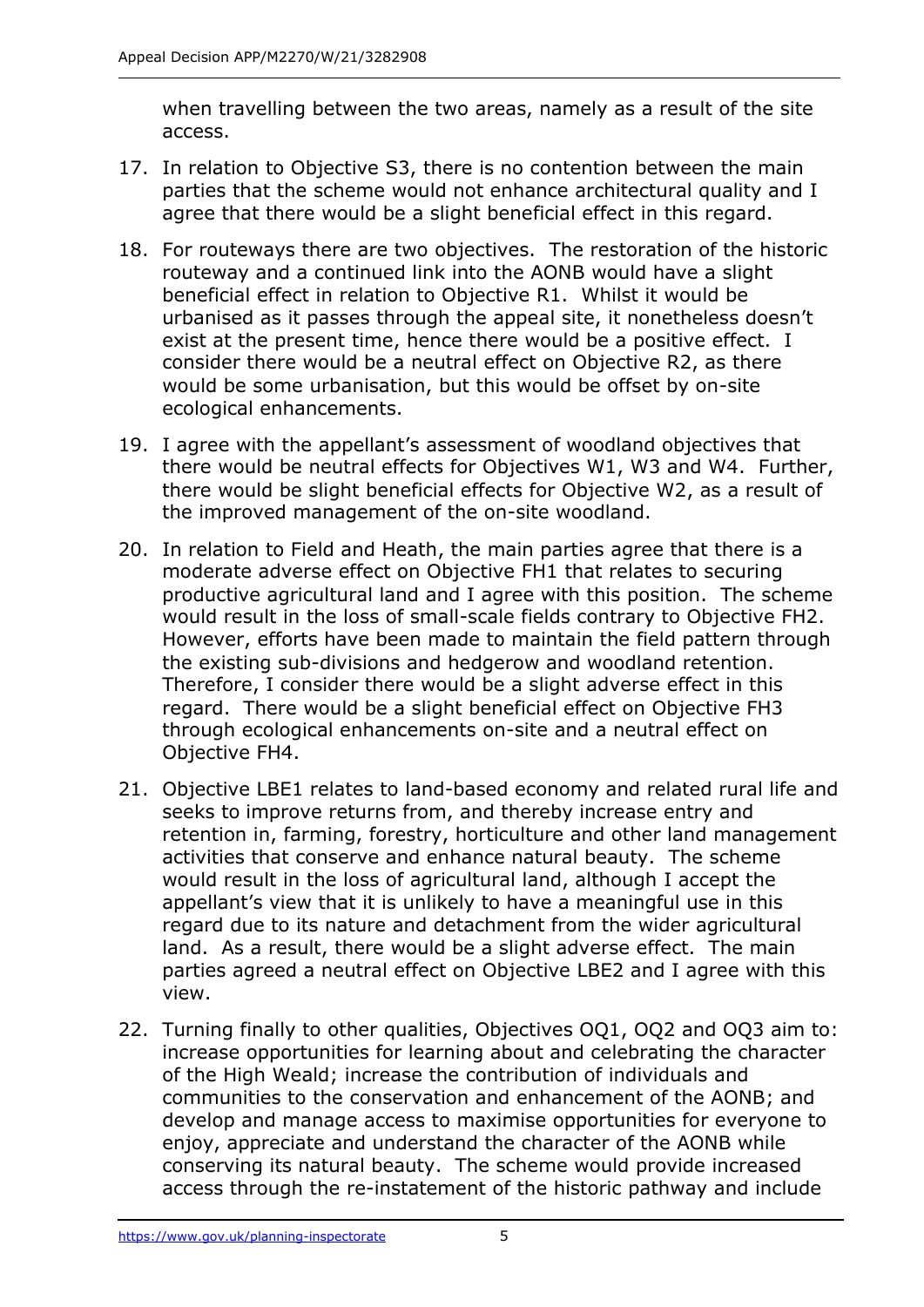the meadow area that would become public land and is expected to include information boards. As a result, I consider that there would be slight beneficial effects for Objective OQ1 and OQ2 and a moderate beneficial effect for OQ3.

- 23. Objective OQ4 relates to the protection and promotion of the perceptual qualities that people value. The rationale sets out that this seeks to ensure that the special qualities people value, such as tranquillity, dark skies, sense of naturalness and clean air, are recognised and taken account of in AONB management. The scheme will urbanise the appeal site and reduce tranquillity and increase noise and light levels. This would be a moderate adverse effect on this objective.
- 24. I have found that there would be 2 moderate adverse and 3 slight adverse effects on the AONB objectives. Conversely, there would be 1 moderate and 8 slight beneficial effects. For all other objectives, the effects are neutral. Whilst the beneficial effects are notably greater in number than the adverse effects, I consider the objectives where adverse effects would occur are clearly very important to the natural and scenic beauty of the AONB. Consequently, on balance, I am of the view that the scheme would have a neutral effect on the objectives in the AONB management plan.
- 25. It is clear to me that the appellant has gone to great lengths to try and moderate harm. This is evident from the amount of discussion that has taken place for this scheme and also the previously proposed scheme on a smaller part of the site. This has resulted in a scheme that the main parties agree is a well thought out landscape-led design rationale that provides a clear relationship between built development, retained features and new open spaces and landscape features that respect the site context and condition. It was also agreed that the design concept applied responds positively to the High Weald Colour Guide with the proposed materials palette being appropriate to the locality and each individual building style, and the boundary treatments being wellconsidered and appropriate to their interfaces.
- 26. The appeal scheme focuses built development to the north-western part of the appeal site and retains a large area of open space to the east (and partly to the south) as a wildflower meadow, creating a significant landscape buffer to the development, and an important transition to the open countryside. A lower density 'Farmstead Cluster' is promoted to the most southerly part of the proposed development, inspired by local farmstead clusters and informed by the 2008 High Weald Landscape Characterisation and Farmstead Study.
- 27. The design and layout of the scheme has also received praise from the High Weald AONB Unit, who despite their in-principle objection to the development of the site, recognised the positive design features the scheme contains.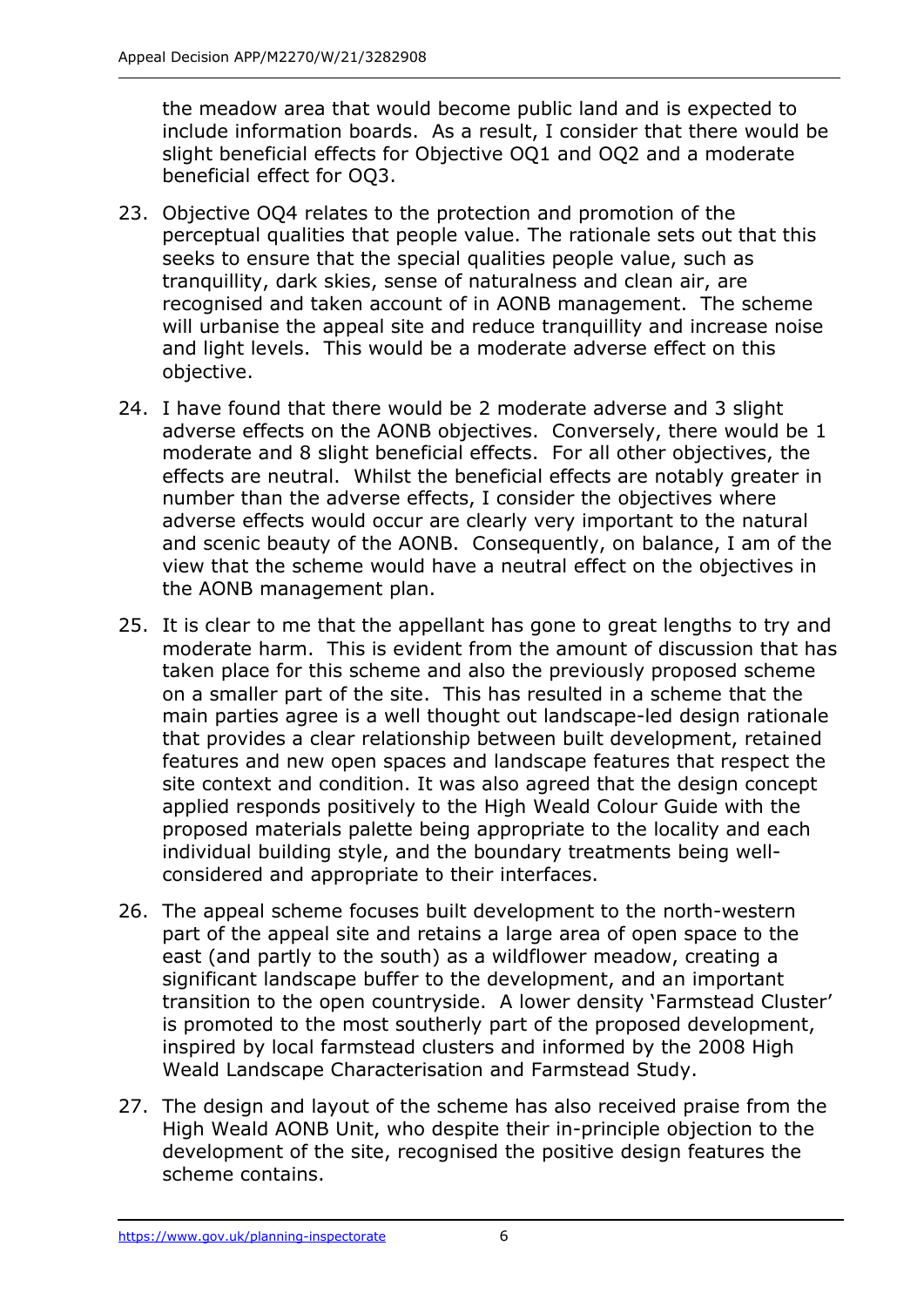- 28. I consider that the scheme represents good design, as encouraged by the NPPF. This along with the new landscaping proposed by the scheme, which can be secured by the S106 agreement and planning conditions, will make a substantial contribution to mitigating the harm to the character and appearance of the area and the AONB.
- 29. Overall, whilst there would clearly be landscape harm that would not conserve or enhance the scenic beauty of the AONB by virtue of the introduction of the large-scale residential development, this harm would be reduced notably by the quality of the design together with the landscape mitigation that can be secured. I also consider that the harm to the AONB is tempered by the relatively enclosed nature of the appeal site. I agree with the main parties that on completion of the scheme there would be a moderate adverse impact.
- 30. The appellant is of the view that after 15 years the impacts would be moderate neutral. Whereas the Council considers moderate adverse harm would remain. In my view, the harm will further reduce once the new planting establishes and the dwelling materials weather. However, the presence of 71 dwellings will still cause residual adverse harm that I consider would be moderate to low in the long term.
- 31. This also broadly correlates with the level of harm identified in the  $LVIA<sup>1</sup>$  that supports the emerging Local Plan, when development is aligned with its recommendations, which I consider is the case for the appeal scheme.
- 32. Hawkhurst Parish Council (HPC) are concerned about the impact on the character and appearance of the area from the proposed parking bays on Highgate Hill. Whilst noting Highgate Hill is a historic routeway, the Designers Response to Stage 1 Road Safety Audit, dated March 2021 at Appendix A shows the likely positioning of the bays. This shows that the parking bays would only cover a short section of the road opposite the appeal site. I consider that the minor loss of green verge and potential loss of trees would have a very minor effect on the character and appearance of Highgate Hill.
- 33. The impact of the scheme on the character of rural lanes in the area, through increased rat running has also raised concern. As set out later in the decision, a mitigation scheme is proposed at the Hawkhurst crossroads, which I consider will likely result in the scheme having only a negligible effect on congestion. Consequently, I am of the view that the scheme would not result in a significant level of increased rat running of rural lanes that would affect their character and appearance.

## Visual effects

34. The LVIA that supported the application includes 12 viewpoints (representing eight different receptor groups) that were assessed for

 $1$  CD.4.20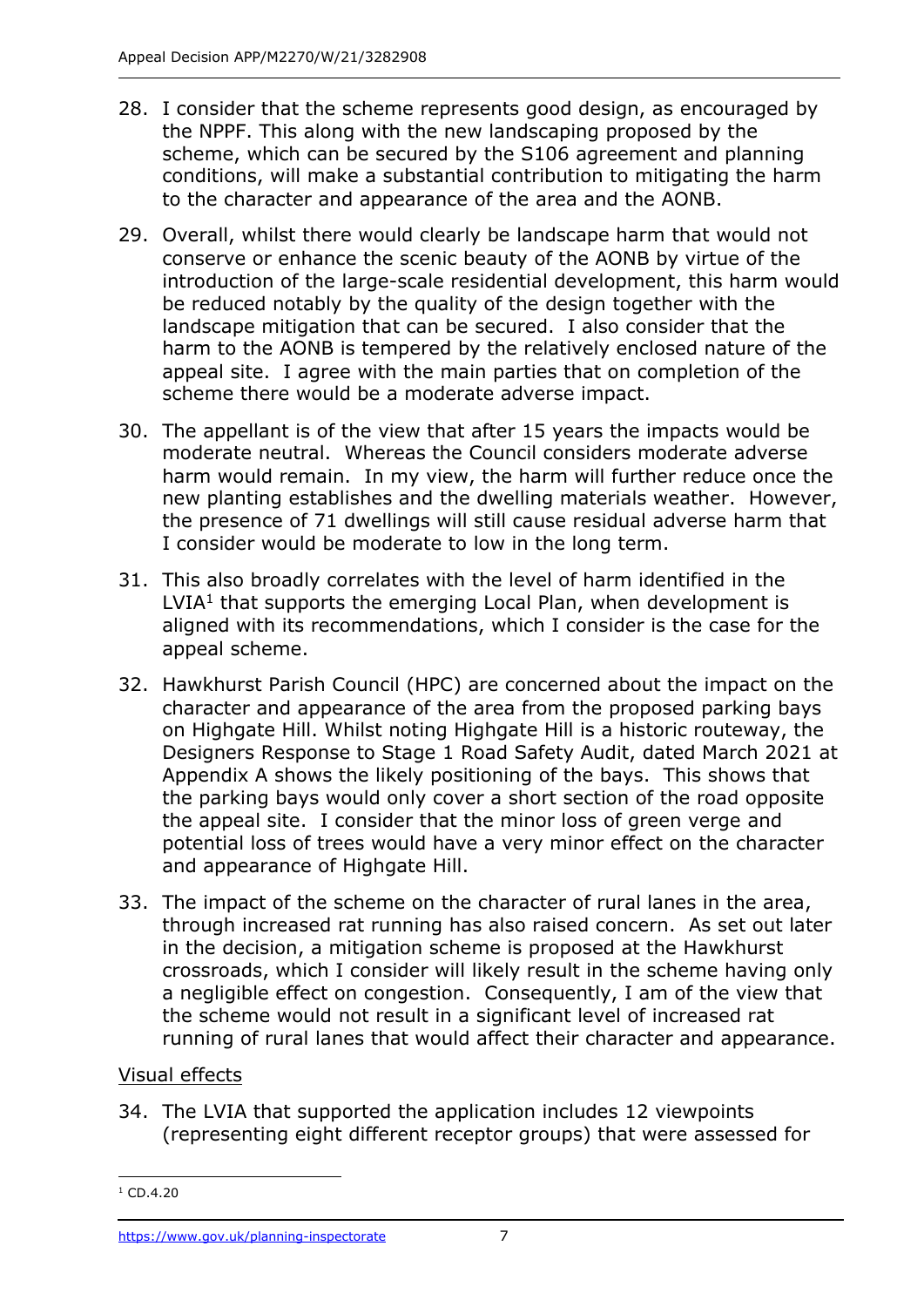effects from the proposed development, with these views typically being of medium, medium-high or of high sensitivity to the type of change proposed.

- 35. I consider the appeal site is relatively well contained from public viewpoints and where there are views, they are in close proximity to the site. I observed that clear views of the appeal site are gained from a section of PROW to the south of the appeal site (Viewpoint 1) that runs through the designated green space called Little Switzerland. The replacement of largely open land with residential dwellings will be experienced at close quarters, which will have an adverse effect. The LVIA sets this out as being substantial during construction and reducing to moderate on completion and after 15 years. Whilst I am of the view that the effects would be greater on completion than suggested by the appellant, I nonetheless agree that after 15 years the effect would be moderate. This is on the basis that additional planting would have matured and softened the effects of the scheme on views from the PROW in this location.
- 36. In terms of viewpoints 2, 3 and 4 these are also along the PROW to the south, south-east and east of the appeal site and also fall within Little Switzerland. The visualisations provided by Mr Williams in support of his proof of evidence, illustrate that due to the significant woodland, even in winter conditions, there would not be a visual effect from these viewpoints.
- 37. Viewpoints 5 and 6 are views from Copthall Avenue and Fieldways respectively. Dealing firstly with Copthall Avenue, some views would be gained between dwellings over the appeal site and there would be some private views from the gardens and upper floors of the existing dwellings themselves. The appellant is of the view that there would be moderate adverse effects during construction, slight adverse on completion and no effect after 15 years. Whilst I am of the view that the topography of the site, existing vegetation and the proposed planting would go a large way to mitigating adverse effects around this location, it is inevitable that some views between dwellings and from the dwellings themselves would remain. On this basis, I consider a slight adverse effect would remain after 15 years.
- 38. Turning to, Fieldways this provides clear views over the eastern part of the appeal site. Construction activity would be particularly noticeable, and I agree that there would be a substantial adverse effect during this period. Views from this area would be principally over the proposed meadow area, which would not contain built development, but more oblique views of the new dwellings and associated hardstanding would still be experienced. Consequently, there would be moderate adverse effects on completion of the scheme. After 15 years the additional planting would have matured, and I accept that the meadow feature would bring some enhancement. However, considerable built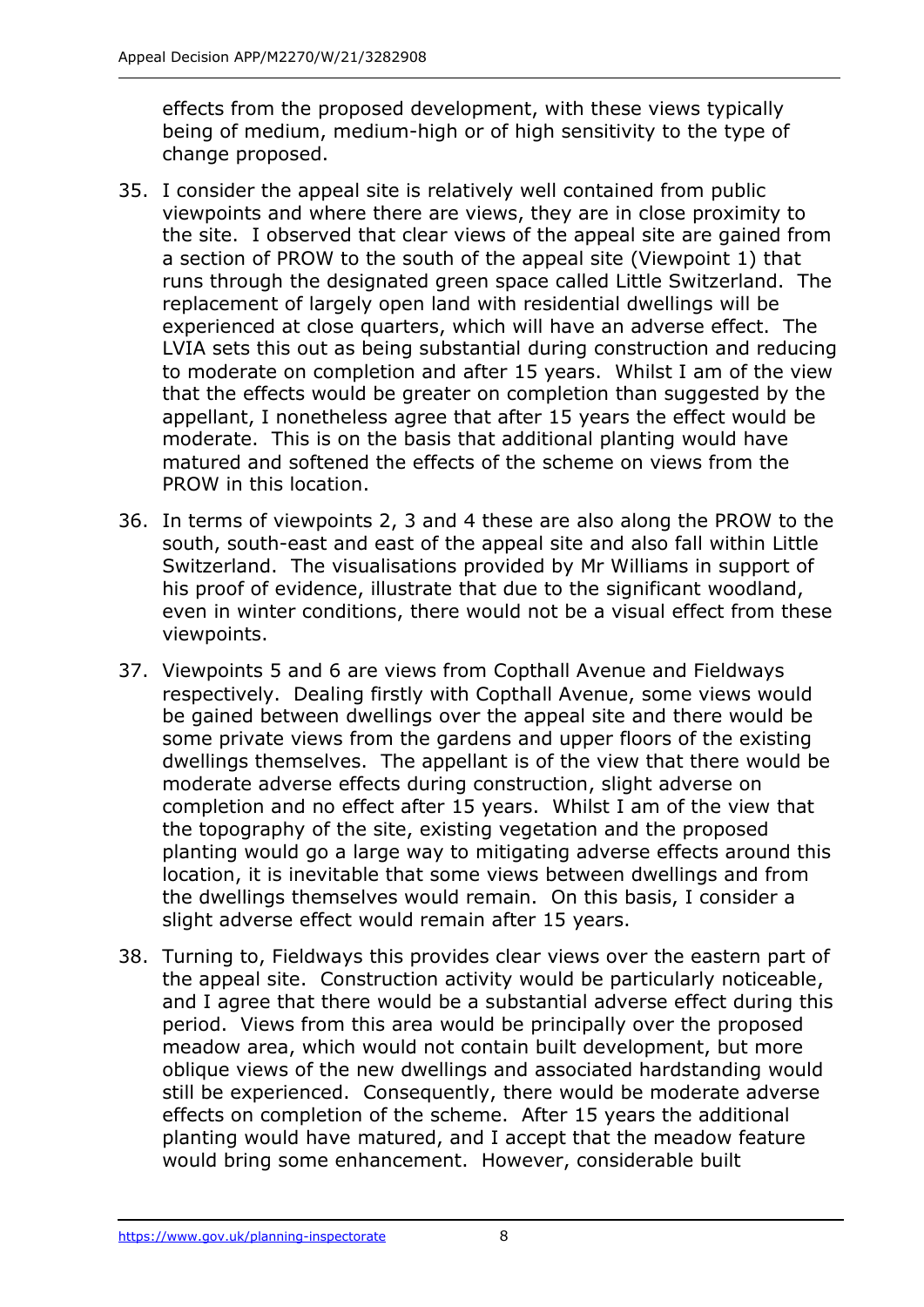development would still be evident and overall, I consider that a slight adverse effect would remain long-term.

- 39. In terms of views from the PROW to the west (Viewpoints 7 and 8), The Moor (Viewpoint 9) and Four Throws to the east (Viewpoint 10), I agree with the findings of the LVIA that there would be no effect on these, as the appeal site is not largely visible.
- 40. Finally, in relation to Viewpoints 11 and 12, which are along Highgate Hill, the development would be noticeable as a result of the proposed new access. However, once construction works are complete, I consider the access would not appear out of place and would be similar to other existing accesses off of Highgate Hill. Consequently, there would be negligible long-term effects.
- 41. On a related matter, there are no views of the appeal scheme from viewpoints identified as being valued in the Hawkhurst Neighbourhood Plan.
- 42. Overall, I consider the level of visual impact to be relatively low, with one moderate and two slight adverse effects. Nonetheless, this does equate to harm that I have taken into account in reaching my overall conclusions.

## *Conclusion*

- 43. Overall and for the reasons set out above, I conclude that the scheme would cause a moderate level of adverse harm on completion, reducing to a moderate to low level in the long term, to the character and appearance of the area and to the landscape and scenic beauty of the AONB.
- 44. The scheme is therefore contrary to Policy EN25 of the Tunbridge Wells Borough Local Plan 2006 (the LP), Core Policies 4 and 14 of the Core Strategy 2010 (the CS), Policy LP2 of the Hawkhurst Neighbourhood Plan (the NP) and the NPPF.
- 45. As set out below, the Council cannot demonstrate a five-year housing land supply and therefore, in accordance with Paragraph 11 of the NPPF, the most important policies for determining the application are out-of-date. Despite this, I consider that Policy EN25 of the LP, Core Policy 4 of the CS and Policy LP2 of the NP are consistent with the NPPF and therefore, I afford them significant weight. Core Policy 14 of the CS seeks to restrict development outside of settlement boundaries and as a result of the Council not being able to demonstrate a five-year housing land supply, I afford the conflict with the policy very limited weight.

## *Heritage assets*

46. There are several heritage assets within proximity to the appeal site. These include: two Grade II listed properties Rose Cottage and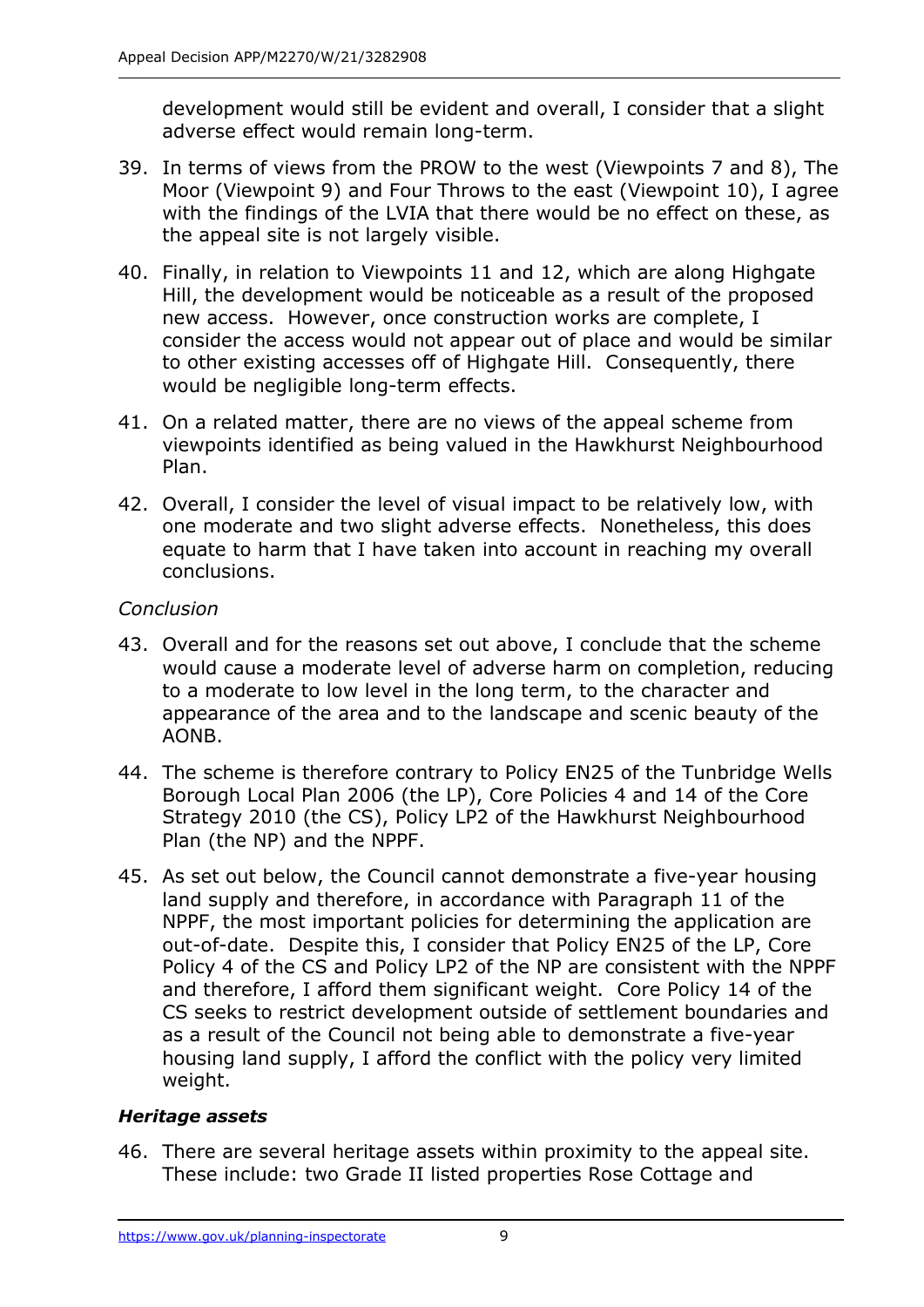Cockshott Farmhouse; the Grade II listed Church of All Saints located in the centre of Hawkhurst; and two Conservation Areas, Highgate Hill and The Moor, which the appeal site forms part of their settings.

#### *Rose Cottage and Cockshott Farmhouse*

- 47. It is common ground between the main parties that there would be less than substantial harm at the lower end of the scale to both of these heritage assets. This would be as a result of the erosion of their rural setting and the demolition of the open-sided barn and its replacement with a number of dwellings, permanently altering the setting to both buildings. Based on my own observations at the site visit, I agree with these conclusions.
- 48. Particular concern has been raised that the impact of construction works and increased traffic close to the buildings could affect their structural integrity, causing significant harm to the heritage assets. The appellant has provided a remote visual inspection of the exterior of both buildings and their surrounding grounds, undertaken by a Conservation Accredited Structural Engineer. This concluded that no notable degradation of either building was apparent. Whilst I am mindful that the inspection did not include the interior of the buildings and therefore any defects cannot be categorically ruled out, I have not been provided with any structural surveys to suggest that there are any significant defects associated with either building.
- 49. In terms of vehicles using the new access road, this would be a considerable distance away from the buildings at around 25 metres. Given the research provided by the appellant in the remote visual inspection and the absence of any other substantive evidence to the contrary, I consider that the proposed new access road would not have any adverse effects on the structural integrity of either building. Further, the appellant has set out that Highgate Hill is located approximately 18 metres to the west of the properties, which is closer than the proposed new access into the appeal site. The proposed new access would see far less traffic movements than Highgate Hill. Vibrations from Highgate Hill are therefore, in my view, far more likely to have the potential to impact on the buildings than the appeal scheme.
- 50. A planning condition can be imposed that would ensure any vibrations associated with construction works are monitored at these properties and any subsequent action taken if necessary.
- 51. Given all of the above and with the imposition of the identified planning condition, I consider that there would not be any more than less than substantial harm to these buildings, which would be at the lower end of the scale.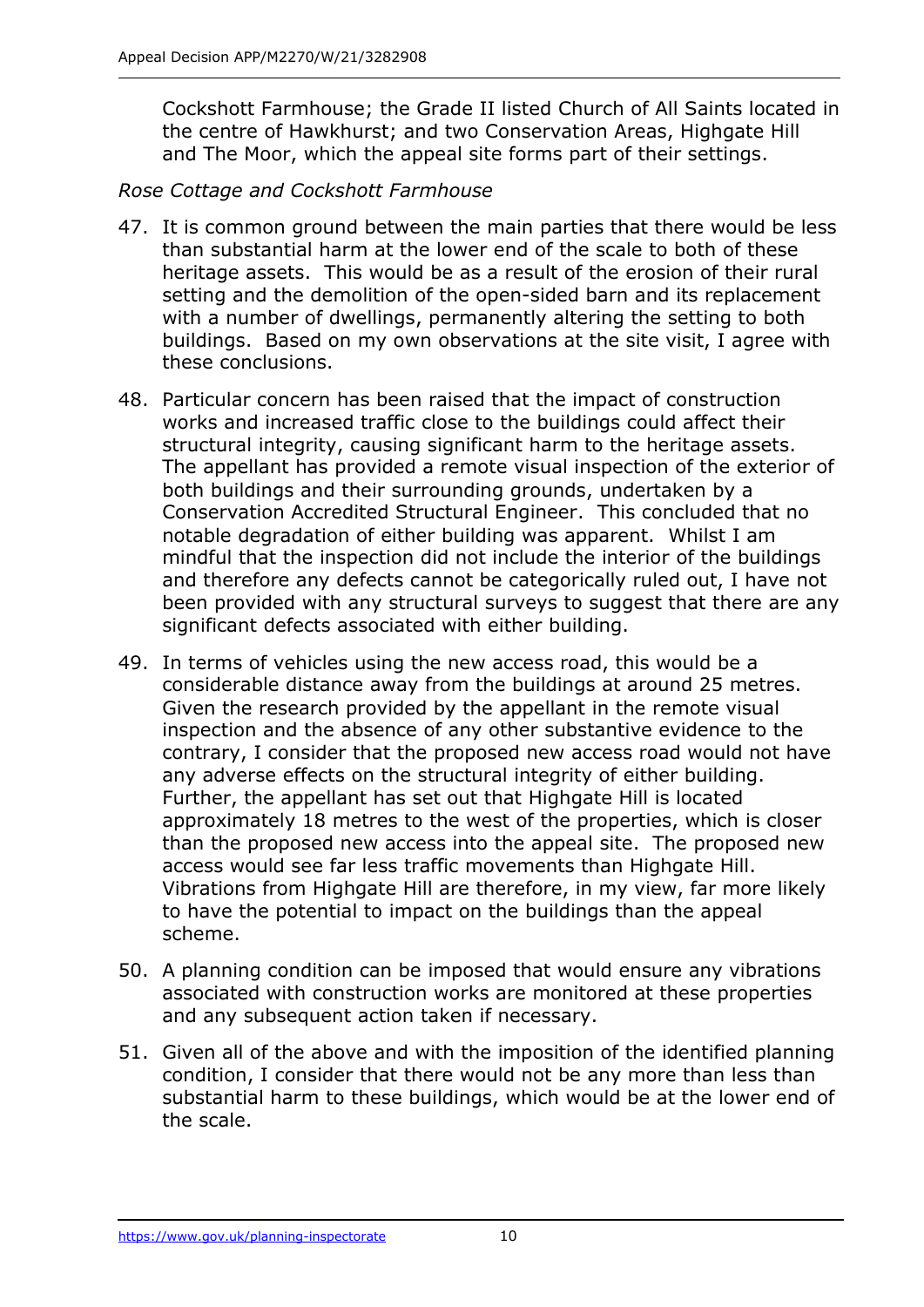## *Church of All Saints*

- 52. The church is an important landmark in Hawkhurst. The heritage assessment that supported the planning application sets out that the site forms a small part of the extended setting of the church and permits limited views of the spire, set beyond a foreground of residential development. Further, it notes that as a remnant of the wider rural surrounds and by virtue of permitting these views, the site is considered to make a limited contribution to the overall significance of the Church of All Saints. I agree with this conclusion.
- 53. Notwithstanding this, the appeal site does make, although limited, a contribution to the extended setting of the church and its domestication would not preserve this. This would result in less than substantial harm. Given the distance from the appeal site to the church, only limited views would be affected and that there is existing residential development between the appeal site and the church, I consider that the harm would be at the very lowest end of the scale.

## *Conservation areas*

- 54. The Hawkhurst High Street and All Saints Conservation Area lies to the north of the appeal site, with The Moor Conservation Area lying to the south. The appeal site therefore falls within the gap between the boundaries of the two. I agree with the Council that the site carries a role as one of the pieces of open land contributing towards the rural setting of the village, which forms part of the significance of both Conservation Areas.
- 55. The erosion of this open land and the gap between the two areas would not preserve the settings of either Conservation Area. This would result in less than substantial harm.
- 56. However, it must be borne in mind that the proposed development would not be overly visible from views between the two and the scheme would only be briefly evident when travelling between the two areas, namely as a result of the site access. I have found above that the minor loss of green verge and potential loss of trees would have a very minor effect on the character and appearance of Highgate Hill. Overall, I consider that the harm would also be at the very lowest end of the scale.

# *Public benefits and conclusion*

57. The scheme would cause less than substantial harm to five heritage assets, all of which would be on the very lowest or low side of the sliding scale. I afford considerable importance and weight to such harm. The NPPF (Paragraph 202) sets out that where a development proposal will lead to less than substantial harm to the significance of a designated heritage asset, this harm should be weighed against the public benefits of the proposal.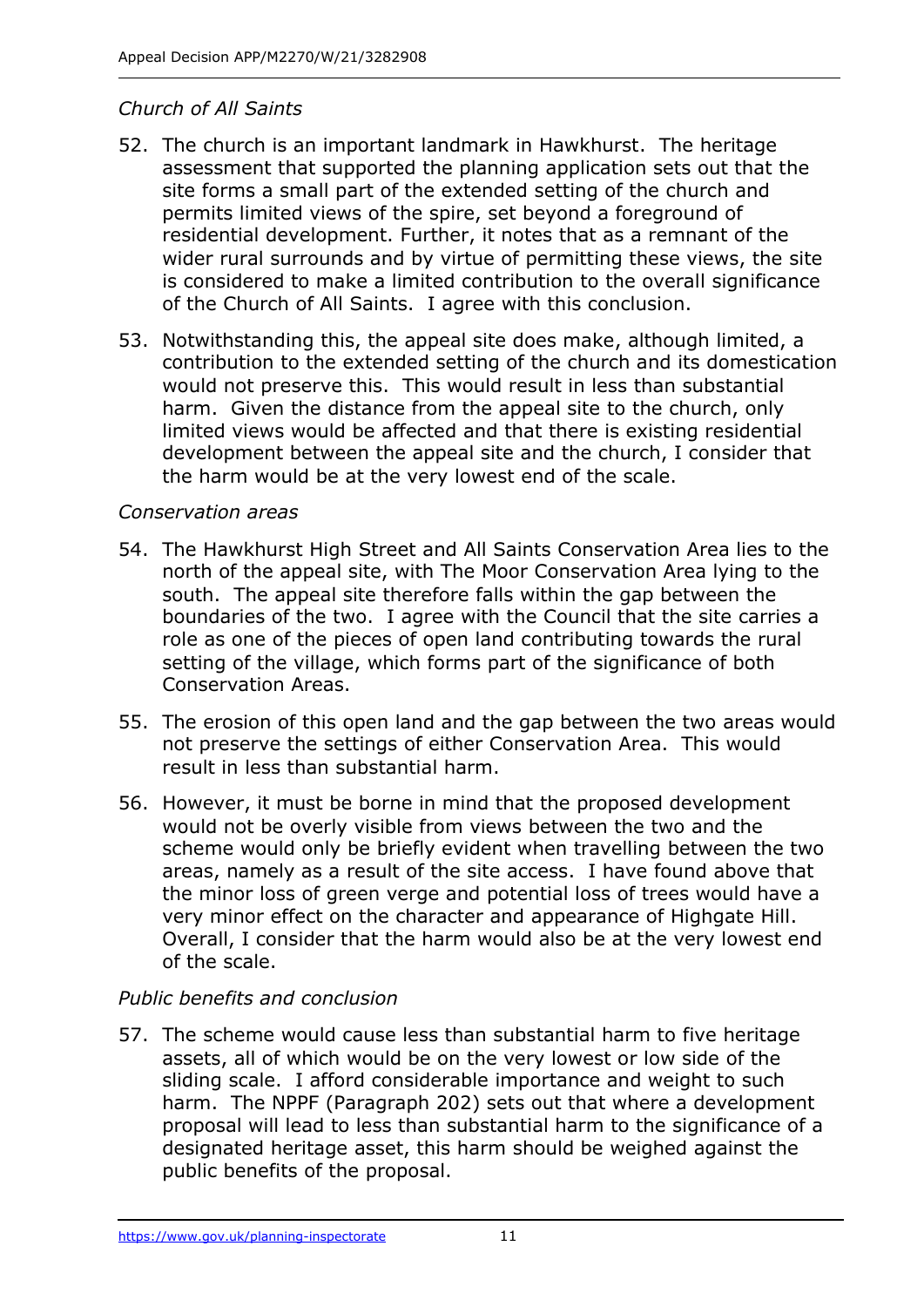58. The parties agree that the public benefits of the scheme outweigh the identified harm. The public benefits of the scheme are discussed in more detail later in this decision. However, I agree with the main parties that they, most namely helping to meet the housing shortfall, outweigh the identified harm to heritage assets. The scheme therefore complies with Paragraph 202 of the NPPF.

# *Highways*

- 59. When determining the planning application, the Council were of the view that the scheme would have a significant adverse effect on the capacity and congestion of the crossroads in the centre of Hawkhurst and the wider transport network. Since the application was refused, the appellant has undertaken further work and dialogue with the highway authority, Kent County Council (KCC). This has resulted in the appellant proposing a scheme of mitigation at the crossroads. A Statement of Common Ground has been signed by KCC that concludes following assessment work by them, the impacts of the proposed development are negligible on the improved junction layout. The proposed mitigation scheme also takes into account the proposed development at Turnden.
- 60. Following this, the Council has not defended its reason for refusal in this regard. There is clearly, however, a significant level of concern from HPC and local residents in relation to this matter.
- 61. During the roundtable discussion at the Inquiry, the appellant agreed to produce a note (Inquiry Document 9 (ID9)) containing additional modelling information in relation to the 'as existing' operation of Hawkhurst crossroads, to allow for a comparison with the proposed mitigation strategy to be made. This shows that the impacts on the crossroads from the proposed development alongside the Turnden development, should it come forward. It can be seen when comparing the '2021 Base, as existing' and the '2021 Base + Turnden Development + Highgate Hill Development (this scheme)' that the impacts on the crossroads would be negligible following the proposed scheme of mitigation.
- 62. Interested parties were allowed the opportunity to comment on the additional note (ID9) and HPC raised a number of concerns. ID9 sets out that the modelling information, incorporating the proposed mitigation scheme that was initially provided to the appellants by KCC and reported within Table 2.1 of the Proof of Evidence of Mr Jones, did not include an assessment of the baseline situation. Therefore, to provide an indication of the benefits of the mitigation scheme, against the existing arrangement of the junction, the most up-to-date traffic flows from KCC were used in ID9.
- 63. HPC has noted that it is not clear where the most up-to-date traffic flows have originated from and is of the view that the baseline assessment set out in Table 1 of ID9 differs materially, not just from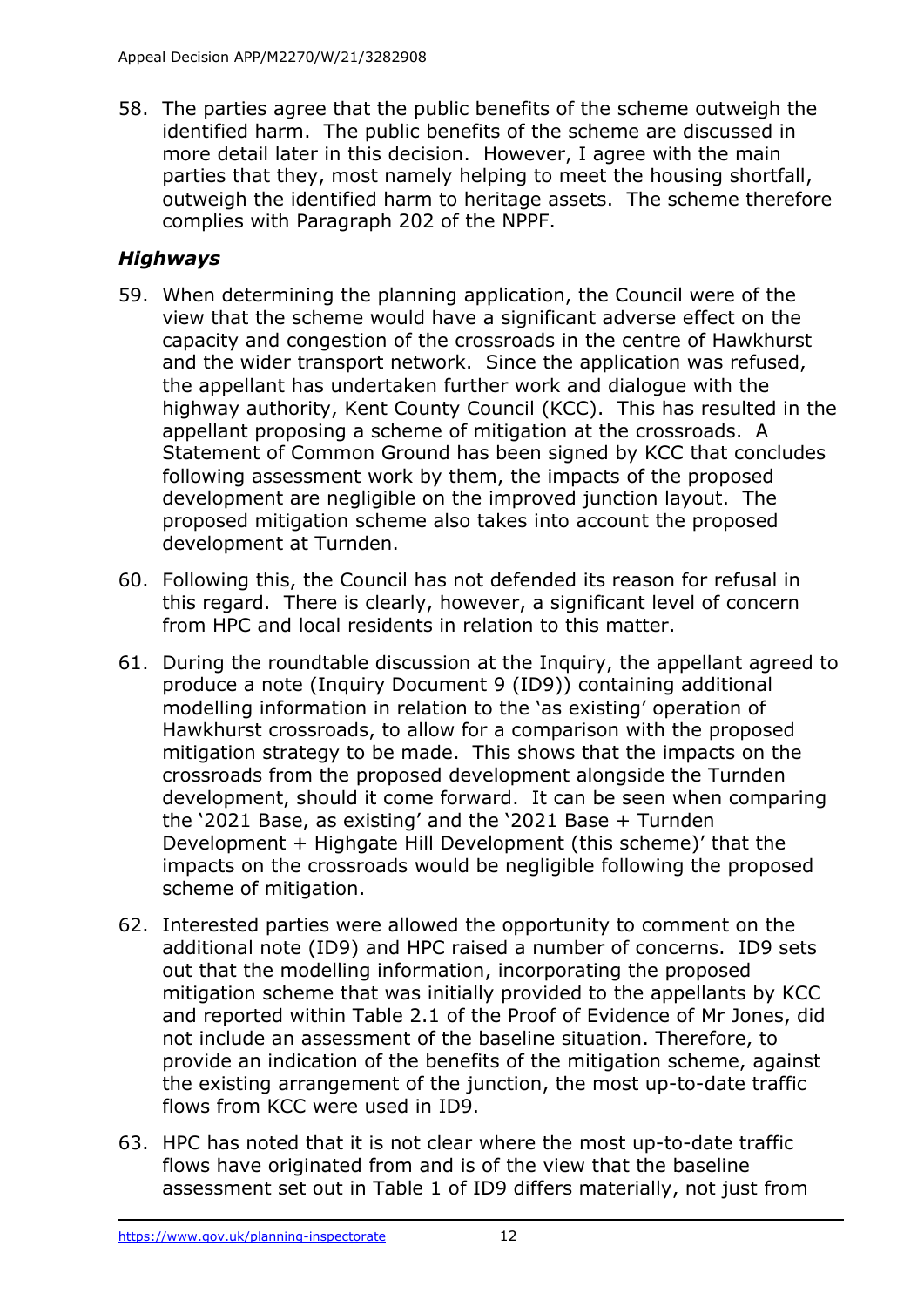the figures in the appellant's own Transport Assessment (TA) that accompanied the proposal at the application stage, but also to TAs submitted in support on other recent major housing developments within the village and wider locality. In replying to the comments of HPC the appellant has confirmed that the baseline traffic flows come from June 2021 and the model outputs were provided by KCC, who, as local highway authority, considered them to be a valid representation of traffic flows on the local network at the current time.

- 64. I acknowledge that the Covid-19 pandemic is likely to have had an effect on traffic flows in June 2021, which could well explain the lower traffic flows recorded in the June 2021 surveys. However, there is no evidence before me to suggest that traffic has now returned to prepandemic levels or that it will in the future, particularly bearing in mind changes in home working practices.
- 65. In addition, the appellant has set out in its response to HPC's comments on ID9 that the purpose of the assessment was to demonstrate the relative benefit to be gained from the proposed mitigation scheme and that this allows for the relative difference between directly comparable 'baseline' and 'with mitigation' modelling results to be identified. The appellant is also of the view that should an alternative set of traffic survey information be used as the basis for the 'baseline' and 'with mitigation' the queuing and degree of saturation results would change, however it would be expected that the relative impact of introducing the mitigation would remain the same.
- 66. HPC further queried this matter in another representation (Document Submitted after the Inquiry No. 11) and in response the appellant has provided further modelling based upon the 2018 survey data from the Hawkhurst Golf Course planning application. This also shows that the impacts of the scheme would be negligible on the crossroads with the mitigation scheme in place, even at higher baseline traffic flows.
- 67. Other aspects of the mitigation scheme have also been challenged. HPC has expressed some doubts that the Puffin/MOVA scheme as part of the proposed mitigation would provide the extent of benefit claimed, due to the existing level of congestion and queue lengths at the junction. However, the appellant has set out that MOVA has two operational modes, congested and uncongested. MOVA monitors the rate of discharge of traffic and in the congested mode, detects any fall off in vehicle flow towards the end of the green period, which often occurs as queues discharge. When this happens the MOVA system terminates the green early so that additional capacity can be given to other arms of the junction where vehicles are waiting.
- 68. Further, I note that the Department for Transport's Traffic Advisory Leaflet 9/97 provides guidance on the application of MOVA technology and sets out that: 'In general, MOVA appears to give above average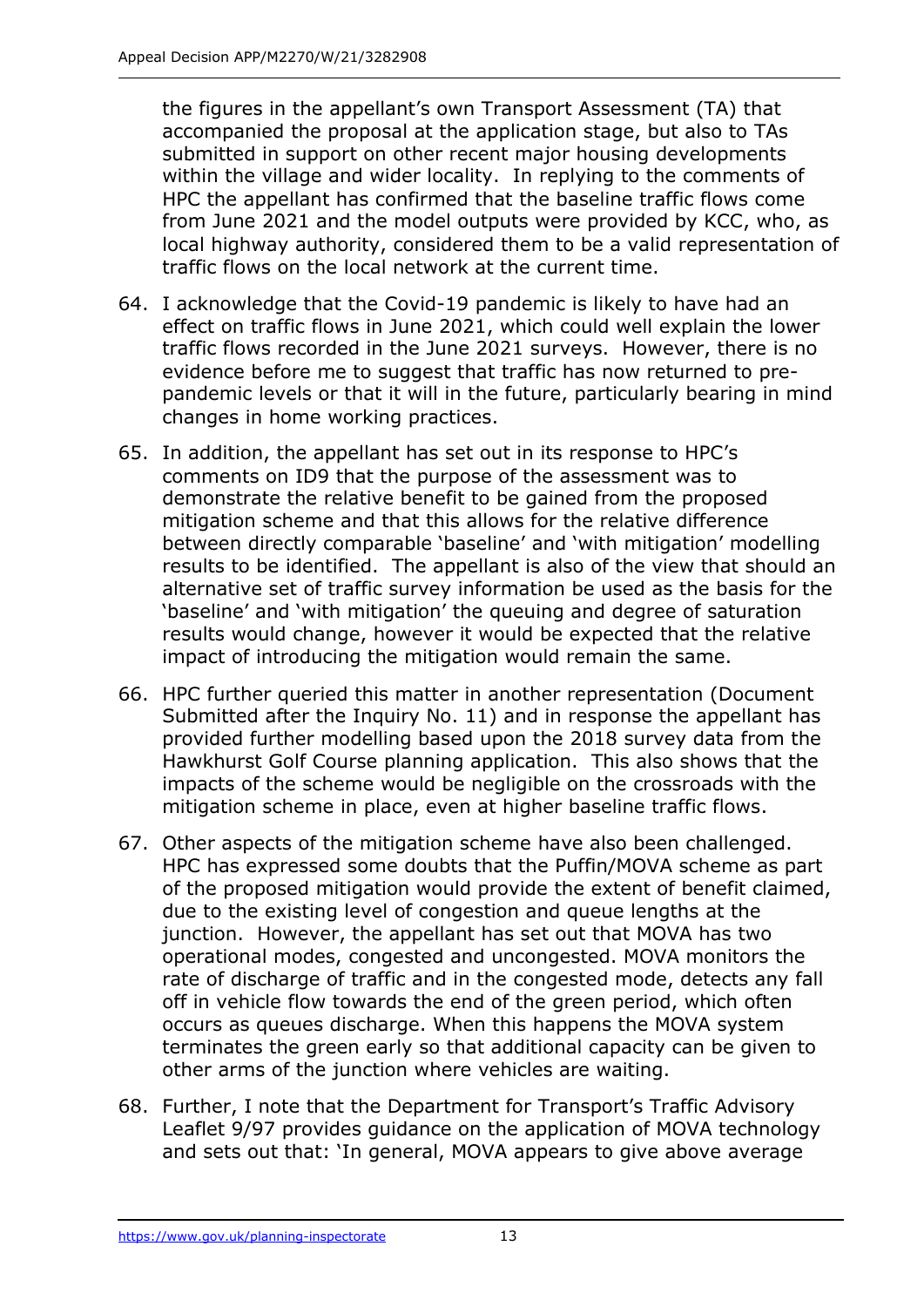benefits when applied at major, high flow junctions with speed assessment/speed detection, or at smaller heavily congested junctions'.

- 69. Given the above and that the crossroads, is in my view, a small heavily congested junction, I do not have any concerns in this regard. There is no evidence before me to demonstrate that the proposed works will not improve the operation of the junction during periods where queues extend beyond the detector positions. Further, the appellant's reply to HPC concerns notes that the 'with mitigation' modelling assessments for the peak hours has been undertaken using fixed cycle and stage timings, and therefore do not take account of the benefits that MOVA would achieve in these periods. The modelling therefore appears to be conservative in this regard.
- 70. HPC has also raised concern about the assumed 'cycle times' in the baseline and mitigation scenarios. ID9 sets that a 120 second cycle time has been used as requested by KCC at the time, and this is also consistent with the cycle time used in the most recent KCC 'with mitigation' model (which was modelled as 240 seconds, reflecting two cycle times with one pedestrian stage).
- 71. The appellant has set out that the mitigation includes the use of Puffin Crossing Technology, which it notes includes: on-crossing detection that allows for the shortening of the pedestrian 'all-red' stage of the cycle time where crossings have been cleared early; and the cancelling of the pedestrian 'all-red' stage when a pedestrian has pressed the button, but has crossed without waiting for the 'green man'. The appellant goes on to set out that '*In the baseline scenario, the 120 second cycle time was used, simulating a pedestrian stage being called every cycle. To account for these capacity benefits within the 'with mitigation' modelling, KCC has utilised a 240 second cycle time with the pedestrian stage called once within that period and every other stage called twice. The modelling does represent an approximation of likely benefits from the mitigation proposals rather than an absolute quantification of the benefits. However, this is an approach that was proposed by KCC, who in their role as Local Highway Authority, consider it to be suitably robust for the purposes of assessing the residual impact of the development'*.
- 72. I accept that this does raise some uncertainty over the absolute benefits that would arise from the mitigation scheme. However, I am mindful that this approach was advocated by the highway authority, a view that I afford significant weight. Also, there has been no substantive alternative evidence put before me to demonstrate that such an approach is inappropriate or that the mitigation scheme would not deliver benefits and improvements to the crossroads. Overall, I am content that the modelling is sufficient to provide confidence that the mitigation scheme would provide improvements that would mitigate the impacts of the scheme to a negligible degree.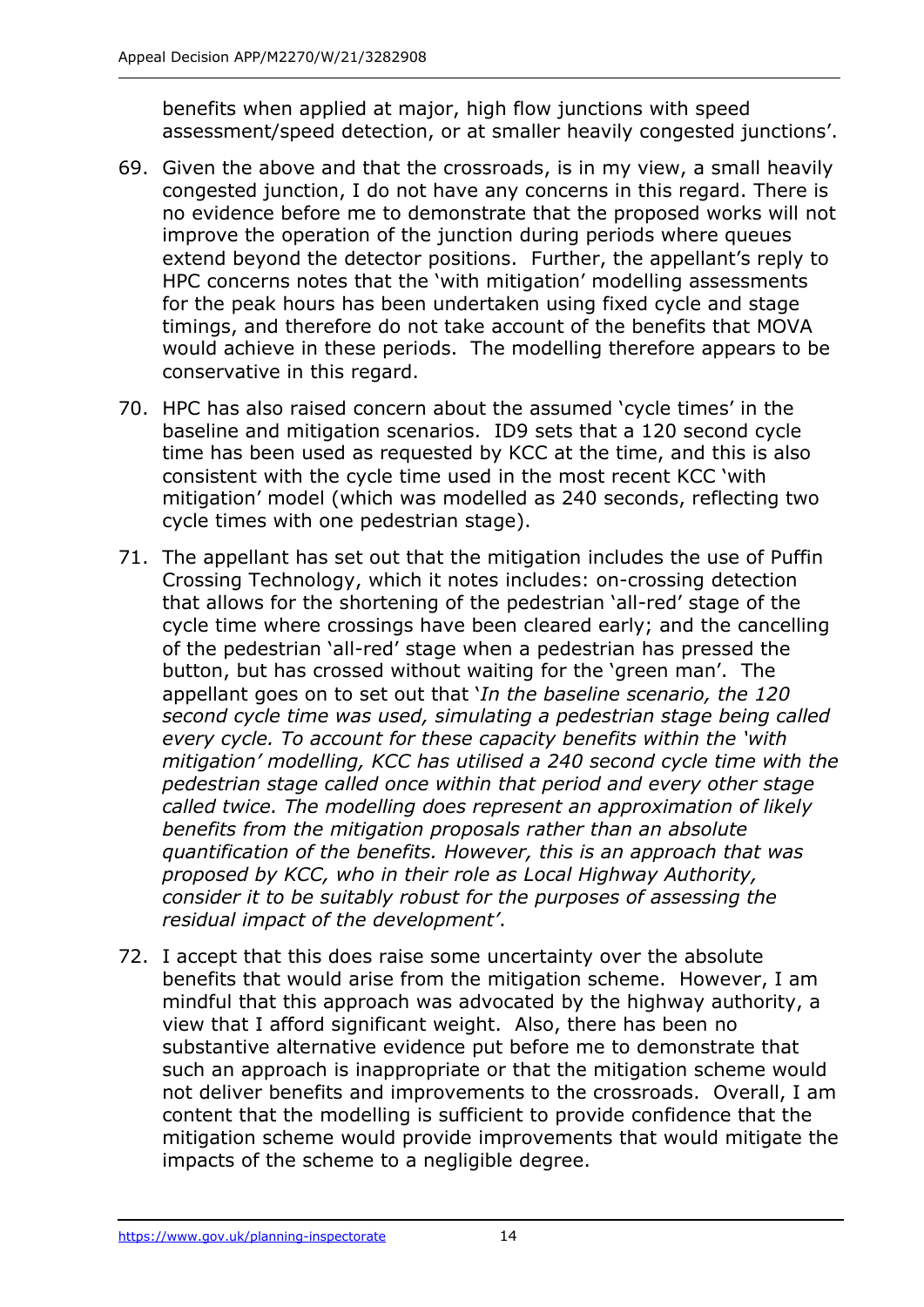- 73. In terms of securing the proposed mitigation scheme the S106 agreement states that this must be implemented before the 51<sup>st</sup> dwelling in the scheme is occupied. However, there appears to be little basis or modelling for this figure even though it has been agreed in the SOCG by KCC. It would allow 50 dwellings to be delivered without any improvements made to the crossroads. When asked about this at the Inquiry, the appellant agreed to alter the S106 agreement to include the ability for another trigger to be set out in this decision.
- 74. I do not consider that there is sufficient evidence before me to demonstrate that the traffic movements associated with 50 dwellings on the appeal site could be delivered with no mitigation at the crossroads, without having a severe residual effect. Further, it is also not clear to me, how many dwellings could potentially be considered acceptable without any mitigation. On this basis, I consider that the mitigation scheme should be provided before any dwelling is occupied on the appeal site.
- 75. At the Inquiry the appellant confirmed that the implementation of the mitigation scheme could be viably delivered as part of this proposal even in the absence of the Turnden development. I see no reason to take a different view.
- 76. Drawing all of this together, it is worthy to note that the scheme is not required to address existing capacity issues on the surrounding highway network, nor does the mitigation need to achieve a betterment relative to the baseline situation. There will continue to be congestion at the crossroads as can be seen from the appellant's modelling. However, whilst there are some uncertainties about post pandemic traffic flows and the absolute benefit of the mitigation scheme, I consider that the modelling demonstrates to a sufficient degree that the residual cumulative impacts of the development on the crossroads would not be severe and there would not be any unacceptable impact to highway safety at the crossroads. This is a view shared by the highway authority. I consider the scheme therefore complies with Core Policy 3 of the CS, Policy AM1 of the NP and the NPPF.
- 77. On a related matter, numerous interested parties and HPC have referred to the findings of the Inspector in the Heartenoak Road appeal. However, in that case no mitigation of the crossroads was proposed and therefore it is not directly comparable to this scheme.
- 78. Concern has been raised about the suitability of the site access onto Highgate Hill and the introduction of the parking bays, where it is suggested the removal of on-street parked cars may increase vehicle speeds leading to safety concerns. The proposed site access arrangement, including the parking bays has been subject to a significant level of technical assessment including a Stage 1 Road Safety Audit. The Highways SOCG confirms that KCC are content with the proposed access arrangement. In addition, no substantive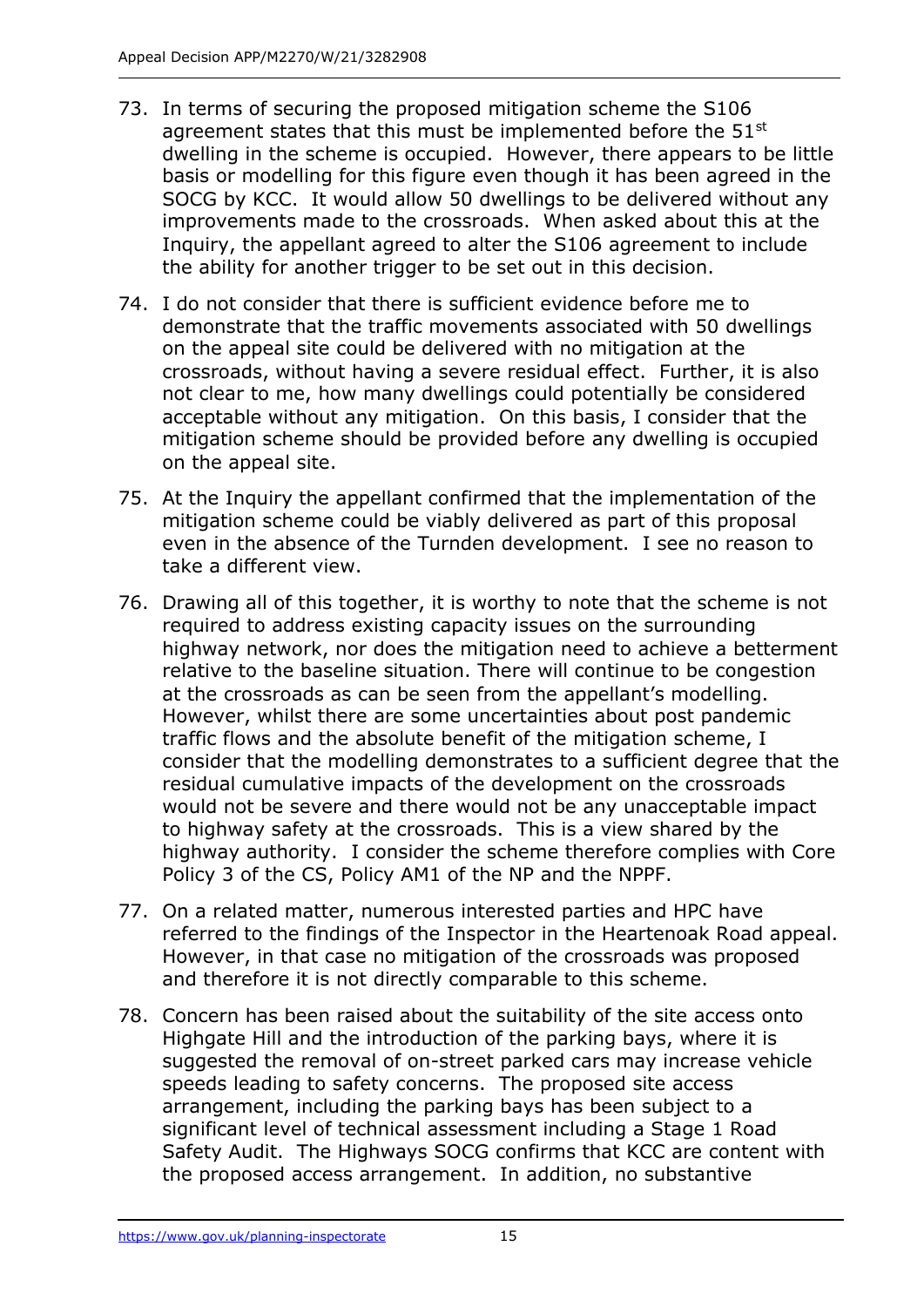evidence to the contrary has been provided. I consider that the proposed access arrangements are suitable. I also consider that the scheme makes suitable on-site parking provision.

## *Housing land supply*

79. The parties agree that the overall housing requirement for the five-year period is 3,560 dwellings or 712 dwellings per annum (dpa). However, there is disagreement between the parties over numerous aspects of the supply. The Council's final position, based on its comments on the Hawkhurst Golf Course appeal decision<sup>2</sup> is that it has a supply of 3,378 dwellings or roughly a 4.75 year supply<sup>3</sup>, whilst the appellant is of the view that the Council has a 4.23 year supply (3,011 dwellings overall). The remaining differences between the parties are considered in turn below.

## *Cornford Court*

80. There is disagreement between the parties as to whether the implementation of the planning permission has taken place. A Lawful Development Certificate (LDC) application<sup>4</sup> relating to the implementation of the permission has been submitted to the Council. Whilst noting the evidence provided by the Council in support of its view that the permission was implemented, I consider that until the LDC application has been determined there remains sufficient doubt to consider that the site does not meet the definition of deliverable in the NPPF. Therefore, 35 dwellings should be removed from the Council's supply.

## *Land at Brick Kiln Farm, Cranbrook*

- 81. The appellant accepts that this is a deliverable site, but is of the view that the Council has been overly optimistic when considering completions will start occurring in 2023/24. I understand that a house builder has submitted a new reserved matters application and is seeking to discharge various conditions. General guidance provided in the Council's Housing Supply and Trajectory Topic Paper, that supports the emerging Local Plan, sets out that national evidence base studies suggest that sites of around 100-500 dwellings take approximately 18 months from full approval to completions starting on site. The Council therefore set out in the paper that it assumes after full permission is granted, completions will start after 18 to 24 months.
- 82. Between now and the end of the 2023/24 period there is approximately 24 months. Whilst I understand the reserved matters application has not yet been determined, based on the 18-24 month guide, I consider there is sufficient time to determine the reserve matters application

<sup>2</sup> APP/M2270/W/21/3273022

<sup>&</sup>lt;sup>3</sup> Namely due to the removal of 70 dwellings from the Former Gas Works, Sandhurst Road, Royal Tunbridge Wells and 6 dwellings from Turners Pie Factory, Royal Tunbridge Wells.

<sup>4</sup> 21/04097/LDCEX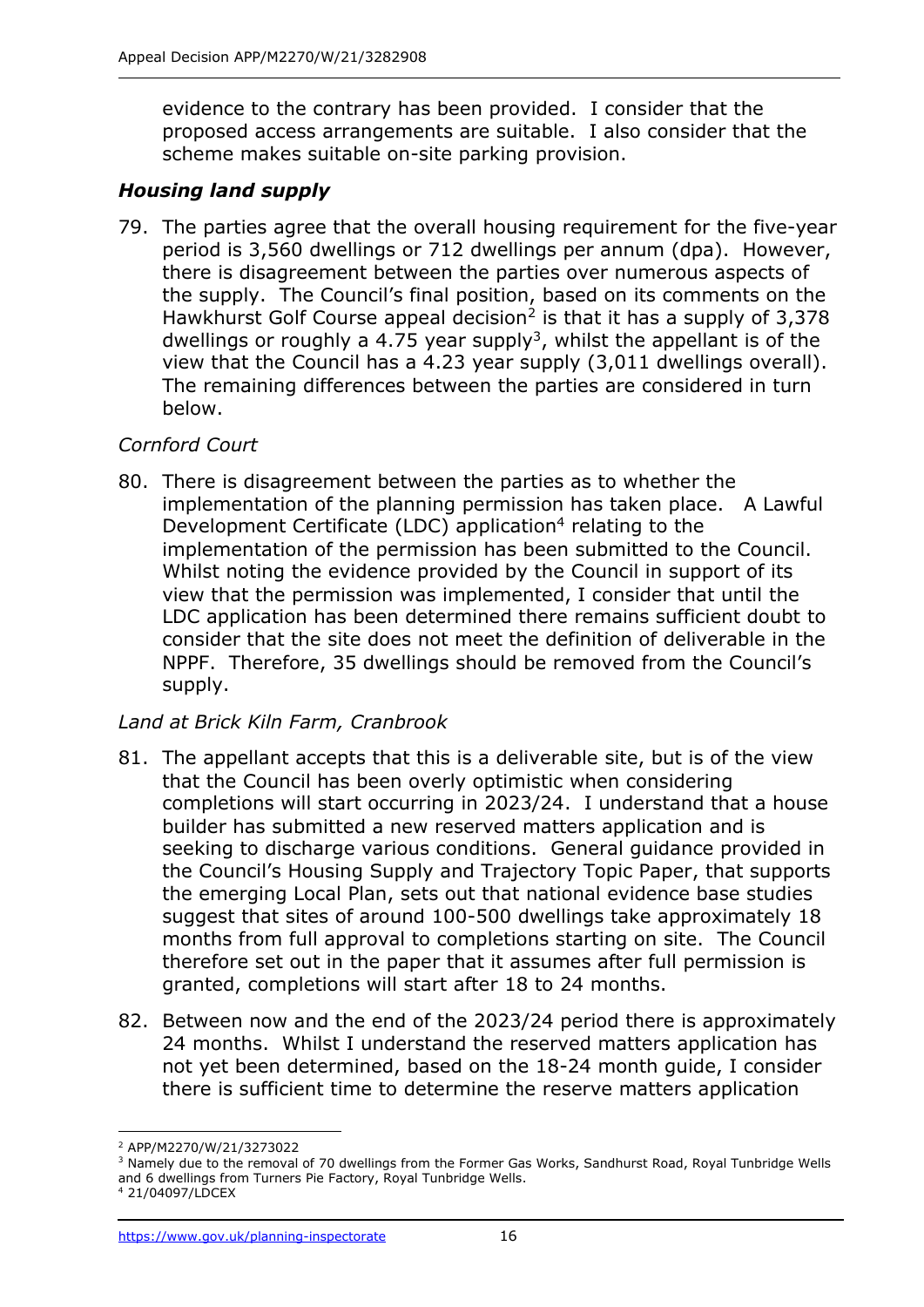and deliver 70 homes on the site by the end of the 2023/2024 period. Consequently, 180 dwellings should remain in the supply.

83. It should be noted that the Inspector of the recent Hawkhurst Golf Course appeal decision removed all 180 dwellings from the Council's supply. However, this was based on a position before a new reserved matters application for the site had been submitted to the Council.

#### *Former Site of Springfield Nurseries, Cranbrook Road, Hawkhurst*

- 84. The site was granted outline planning permission in November 2020. However, there is no evidence of any planning related activity in terms of reserved matters or the discharge of any planning conditions since this time. This may be explained by the fact that it formed part of the wider Hawkhurst Golf Course proposal, which was refused by appeal recently.
- 85. The NPPF definition of deliverable at part b) sets out that '*where a site has outline planning permission for major development, has been allocated in a development plan, has a grant of permission in principle, or is identified on a brownfield register, it should only be considered deliverable where there is clear evidence that housing completions will begin on site within five years*'.
- 86. The Hawkhurst Golf Course scheme was refused at appeal<sup>5</sup> and the site promotors set out in June 2021 that the site can be delivered independently from the golf course scheme. However, in the absence of planning activity (such as preparation of a reserved matters application or discharge of conditions) to progress the site independently from the golf course scheme, and that I consider its future is somewhat unclear, there is not clear evidence of delivery within the next five years and it cannot therefore be considered deliverable. 24 dwellings should be removed from the Council's supply.
- 87. I note the Inspector of the Hawkhurst Golf Course appeal took a contrary view, but I have based my decision on the evidence placed before me at this Inquiry.

## *Land at Triggs Farm, Cranbrook Road, Cranbrook*

88. The site received outline planning permission in January 2019 for 11 homes. A reserved matters application has now been made to the Council. The appellant has referred to land ownership and access related issues. The Council has set out that a variation of condition application to vary the access and internal road configuration was permitted on 7 October 2021<sup>6</sup>. Given this and the planning activity being undertaken by the site promotor, I am content that these issues have or will be suitably addressed, and that there is clear evidence of

<sup>5</sup> APP/M2270/W/21/3273022

<sup>6</sup> 21/02855/FULL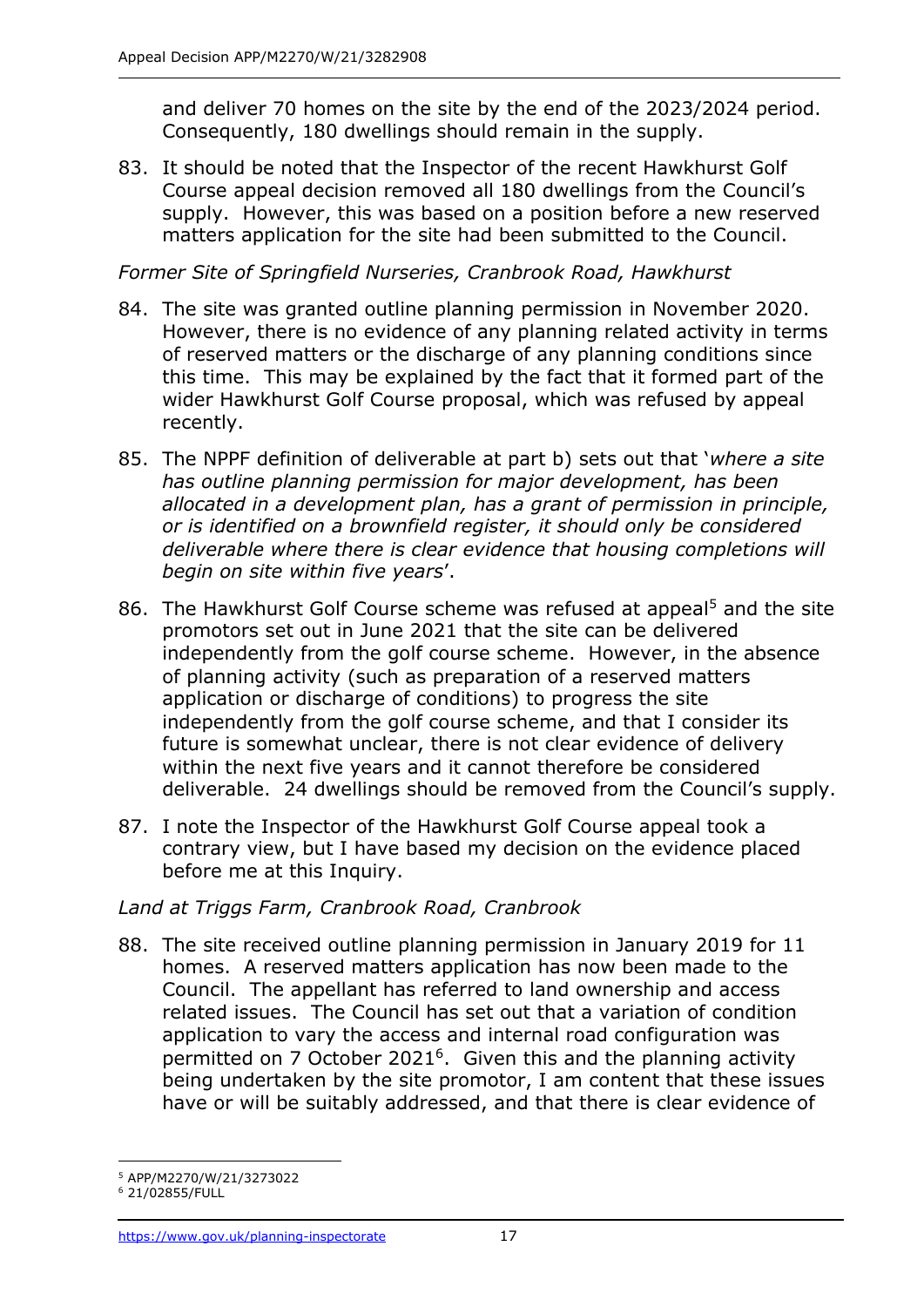delivery within five years. 11 dwellings should therefore be retained in the Council's supply.

## *Turners Pie Factory, Royal Tunbridge Wells*

89. The site is allocated as part of a wider site for around 170 homes. A planning application has been submitted for 94 dwellings at Turners Pie Factory. This shows that firm progress is being made and the site is deliverable. Further, I consider the delivery of roughly 70 dwellings in 2024/25 and 30 dwellings in 2025/26 to be realistic and in accordance with the Council's Housing Supply and Trajectory Topic Paper for small sites (0-99). 94 dwellings should therefore be included in the supply.

## *St Michaels, Burrswood, Groombridge, Tunbridge Wells*

90. The site benefits from a Certificate of Lawful Development. However, the site still requires Listed Building Consent. The Council has provided correspondence with the site promotors agent that states that a planning application is being prepared and that this will include an application for listed building consent. Whilst there is clearly progress being made towards an application, I acknowledge the appellant's concerns that there is a risk that listed building consent may not be granted. Consequently, I am of the view that the site cannot be considered deliverable at this stage and 37 dwellings should be removed from the Council's supply.

#### *Small sites non-implementation rate reduction*

91. The NPPF is clear that sites that are not major developments (small sites) should be considered deliverable until permission expires, unless there is clear evidence that homes will not be delivered within five years. Whilst the appellant is of the view that a general lapse rate of 10% should be applied to small site permissions, it has not provided any clear evidence that any specific site will not be delivered. On this basis, no discount to the Council's supply should be made.

#### *Windfall allowance*

92. The appellant is of the view that a windfall allowance for large sites should not be applied on the basis that the Council, in support of its emerging local plan, has undertaken what it considers to be a thorough site identification exercise through its Strategic Housing and Economic Land Availability Assessment (SHELAA) to consider available land. However, I accept the Council's view that this is an assessment at a point in time. Further, the Council confirmed at the Inquiry that in considering the availability of sites, it has considered whether sites have been actively promoted and therefore likely to come forward for development. Consequently, there is likely to be changes in landownership or future plans that may result in new sites coming forward. The Council has also set out that changes to Permitted Development Rights and the Use Classes Order could also be expected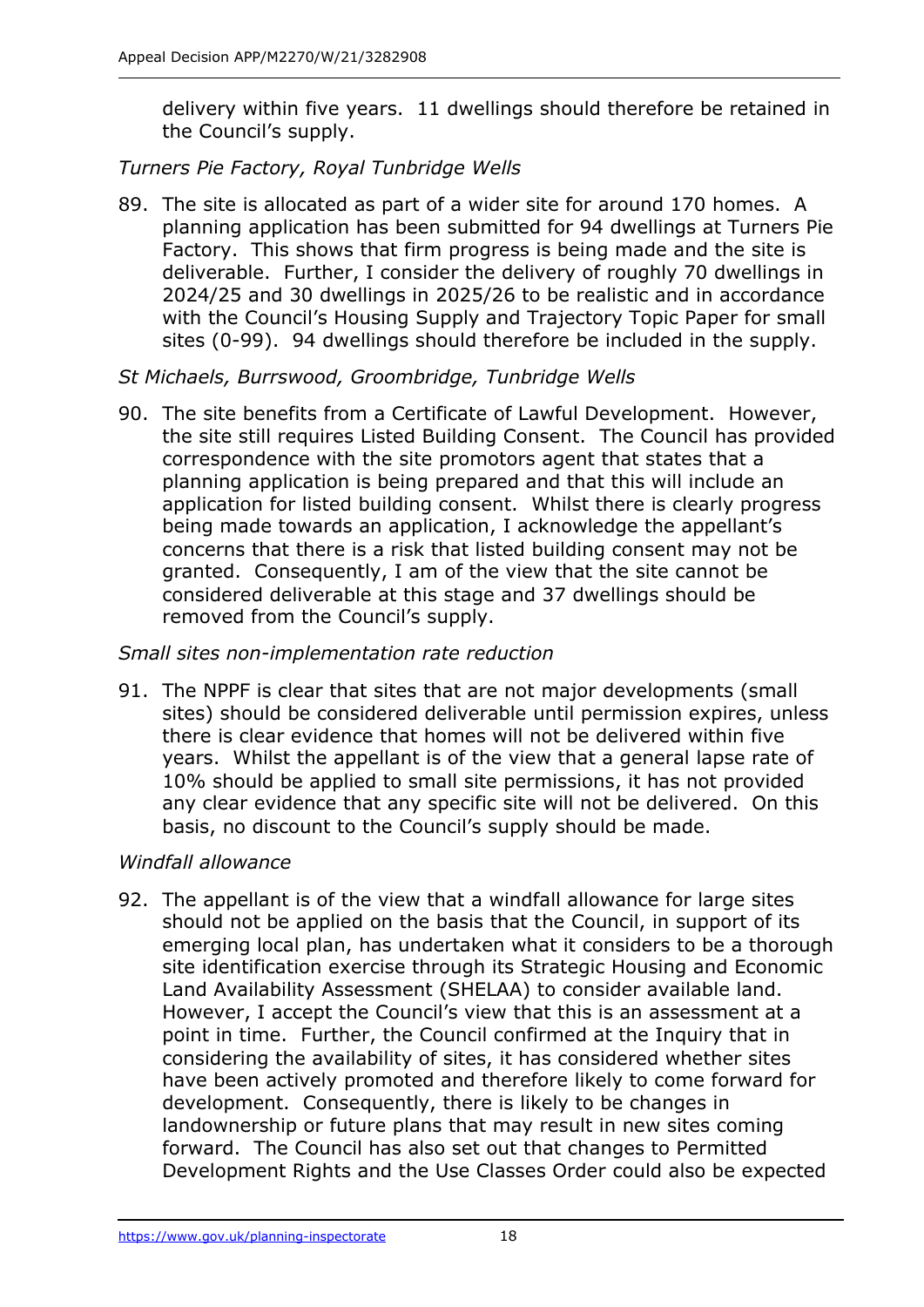to contribute and although the extend of which is somewhat uncertain, I accept this point.

93. Historic evidence has shown that windfalls, including that for large sites, represents a reliable source of supply and given all of the above, I consider the Council's allowance is appropriate. No dwellings should therefore be removed from the Council's supply in this regard.

## *Conclusion*

94. Drawing all of this together, I consider that a further 96 dwellings should be removed from the Council's supply. This results in an overall supply of approximately 3,282 dwellings and a housing land supply of around 4.61 years.

## **Other Matters**

- 95. It is common ground between the main parties that Hawkhurst is a sustainable location for growth as it contains a variety of retail, social and community facilities, including a primary school, supermarkets, mobile bank, post office, pharmacy, petrol station, cafes, pubs, restaurants, medical practice, dental practice, churches, independent cinema, library and community centre, and an employment area in Gills Green. I agree with this view.
- 96. Further, I consider the appeal site is relatively well located to such facilities. The scheme also includes the provision of a new pedestrian and cycle link and measures to encourage walking, cycling and public transport use. On my site visit, I walked both the potential routes into the village centre from the appeal site. Firstly, along Highgate Hill and secondly, from the proposed new footpath and then along All Saints Road. Whilst the gradient of both routes are relatively steep, I am not of the view that this would deter people from walking either route or possibly cycling along the All Saints Road route into the village centre, given the relatively short distance involved.
- 97. In terms of public transport, the adequacy of the available bus services was debated at the Inquiry. I consider that the available services offer a reasonable level of provision for future residents to utilise if they wish. Further, I am mindful that this is a largely rural area and the NPPF notes that opportunities to maximise sustainable transport solutions will vary between urban and rural areas, and this should be taken into account in decision making. A Travel Plan can also be secured by condition, to ensure that sustainable transport modes are promoted.
- 98. Overall, I am content that bearing in mind the largely rural nature of the area, the scheme promotes the use of sustainable transport, as far as is reasonably possible in line with the NPPF.
- 99. The scheme makes provision for financial contributions in relation to adult and youth recreation, the Cranbrook community hub, health care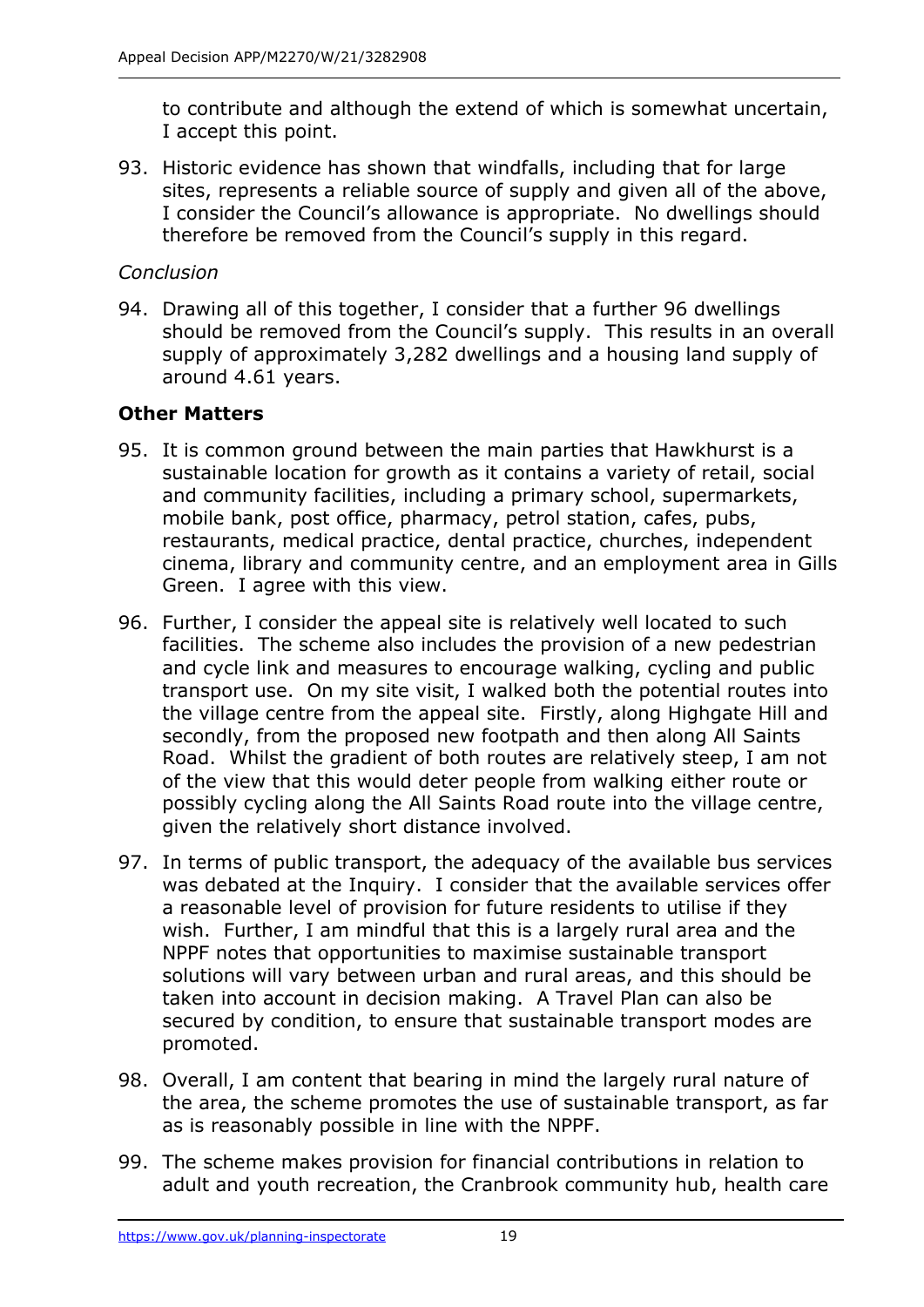and education. Consequently, I am not of the view that there would be any unacceptable impacts on the local infrastructure of Hawkhurst.

- 100.There are some impacts associated with the removal of a small number of trees within the site. However, the vast majority of the existing trees on the appeal site would be retained and the protected pocket of woodland and oaks to its southwestern corner would be retained. I consider that the proposed new planting would suitably mitigate the loss of the existing trees to the extent that there would be no adverse impact.
- 101.The appeal site is located in a newly declared Air Quality Management Area (AQMA) due to exceedances in the annual mean objective of NO2 on Cranbrook Road to the north of Hawkhurst crossroads. The appellant has undertaken an air quality assessment, which concluded that the air quality objective for NO2 would be below the relevant air quality objectives in 2023 with and without the proposed development and that there would be a slight adverse impact at one receptor and negligible impacts at 51 receptors.
- 102.Whilst there is a single slight adverse impact, further mitigation is proposed in the form of the implementation of the Travel Plan to encourage sustainable travel, use of EV charging points at all properties, cycle storage provision and the use of low NOx boilers. Further to this, conditions can be imposed that also require an air quality emissions off-setting and mitigation calculation to be submitted and the approval of a Construction and Demolition Environmental Management Plan. Given all of this, I consider that the scheme will not have any unacceptable impacts on air quality.
- 103.Having careful regard to the layout of the proposed scheme, I consider that there would be no unacceptable impacts on the living conditions of the occupants of existing neighbouring properties, including from overlooking, loss of sunlight or daylight and noise. There is no evidence before me to suggest that the proposed new foot/cycle path would result in antisocial behaviour.
- 104.There has been some suggestion that the proposal could lead to flood risk and that the stream that abuts the site regularly floods with sewage. I am content that planning conditions can be imposed to ensure that there would be no adverse impact on the water environment and to secure suitable foul and surface water drainage.
- 105.There is no evidence before me to suggest the provisions that have been made for waste/recycling are insufficient.
- 106.The scheme is not of such a scale that it would cause any prematurity issues to the emerging Local Plan. In any event, the emerging Local Plan allocates the site for development.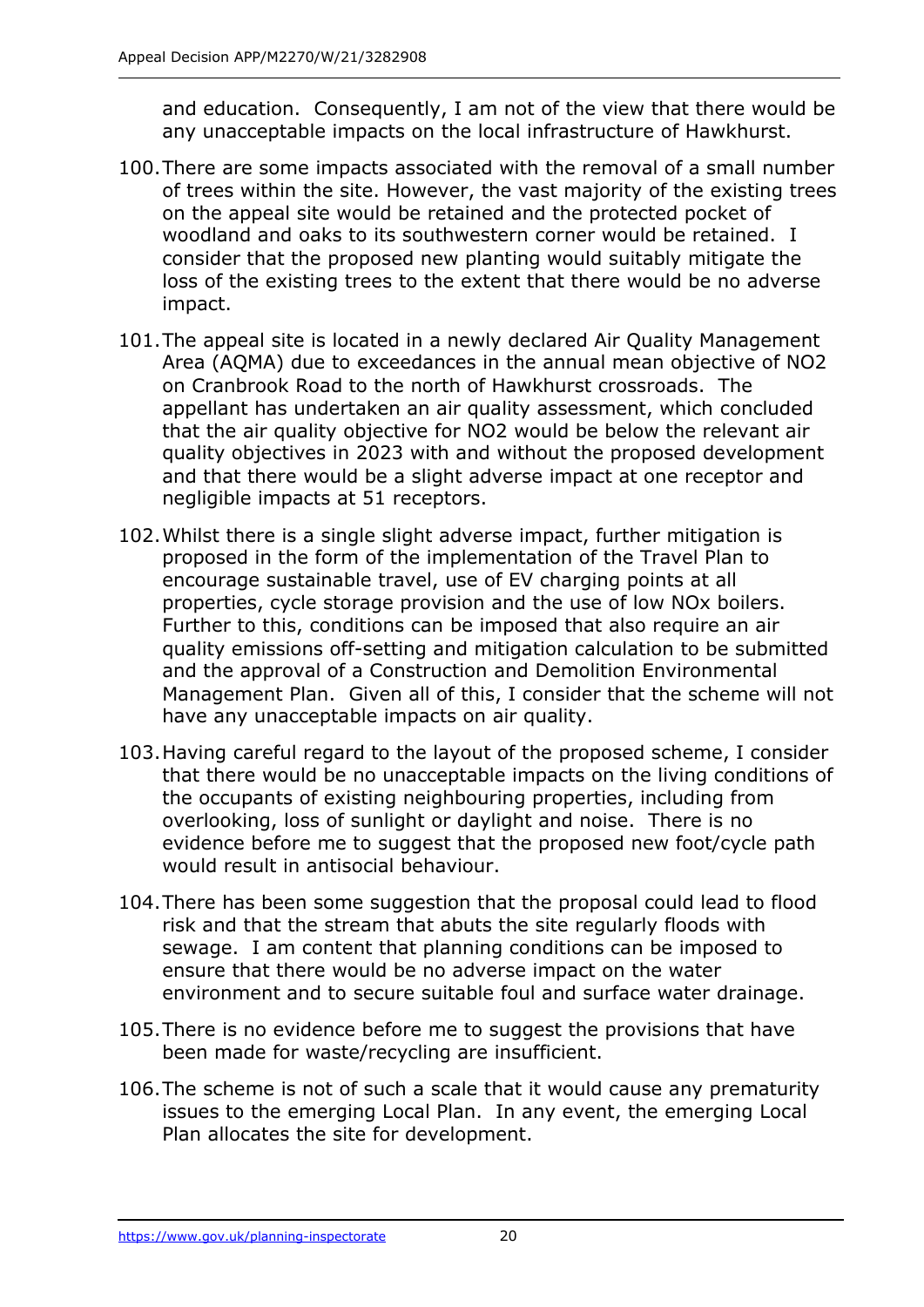107.It is important to note that I have been referred to numerous other schemes and appeal decisions<sup>7</sup>. Whilst these are noted and I have referred to them where I have considered it particularly important to do so, there are inevitably different circumstances surrounding those cases and I have determined this scheme on its merits, as I am required to do. Unless otherwise discussed, they have not persuaded me to make any different findings.

## **AONB Exceptional Circumstances and Whether in the Public Interest**

- 108.The NPPF sets out that great weight should be given to conserving and enhancing landscape and scenic beauty in AONB which has, along with National Parks and the Broads, have the highest status of protection in relation to these issues. Further, it notes the conservation and enhancement of wildlife and cultural heritage are also important considerations in these areas and the scale and extent of development within all these designated areas should be limited.
- 109.The NPPF at Paragraph 177 identifies that when considering applications for development within AONB, permission should be refused for major development other than in exceptional circumstances, and where it can be demonstrated that the development is in the public interest. Consideration of such applications should include an assessment of: a) the need for the development, including in terms of any national considerations, and the impact of permitting it, or refusing it, upon the local economy; b) the cost of, and scope for, developing outside the designated area, or meeting the need for it in some other way; and c) any detrimental effect on the environment, the landscape and recreational opportunities, and the extent to which that could be moderated.

#### *The need for the development, including in terms of any national considerations, and the impact of permitting it, or refusing it, upon the local economy*

- 110.It is well known that there is a national housing crisis. As identified above, the Council is unable to demonstrate a five-year housing land supply. As a result, there is a shortfall in the delivery of new housing over the next five years. I have found that the Council's housing land supply stands at around 4.61 years and I consider such a shortfall to not be insignificant. The Council agreed at the Inquiry that meeting housing need is in the public interest.
- 111.It is clear that the Council is seeking to boost the supply of market housing to meet identified needs. At the Inquiry, the Council outlined the progress of the emerging Local Plan that has been submitted for examination. However, it is clear that the borough is constrained and the Council accepted at the Inquiry that greenfield development in the

<sup>7</sup> Most namely, the Turnden proposal, the Hartley appeal decision (APP/M2270/W/20/3247977) and the Old Crawley Road, Horsham appeal decision (Appeal Ref: APP/Z3825/W/21/3266503).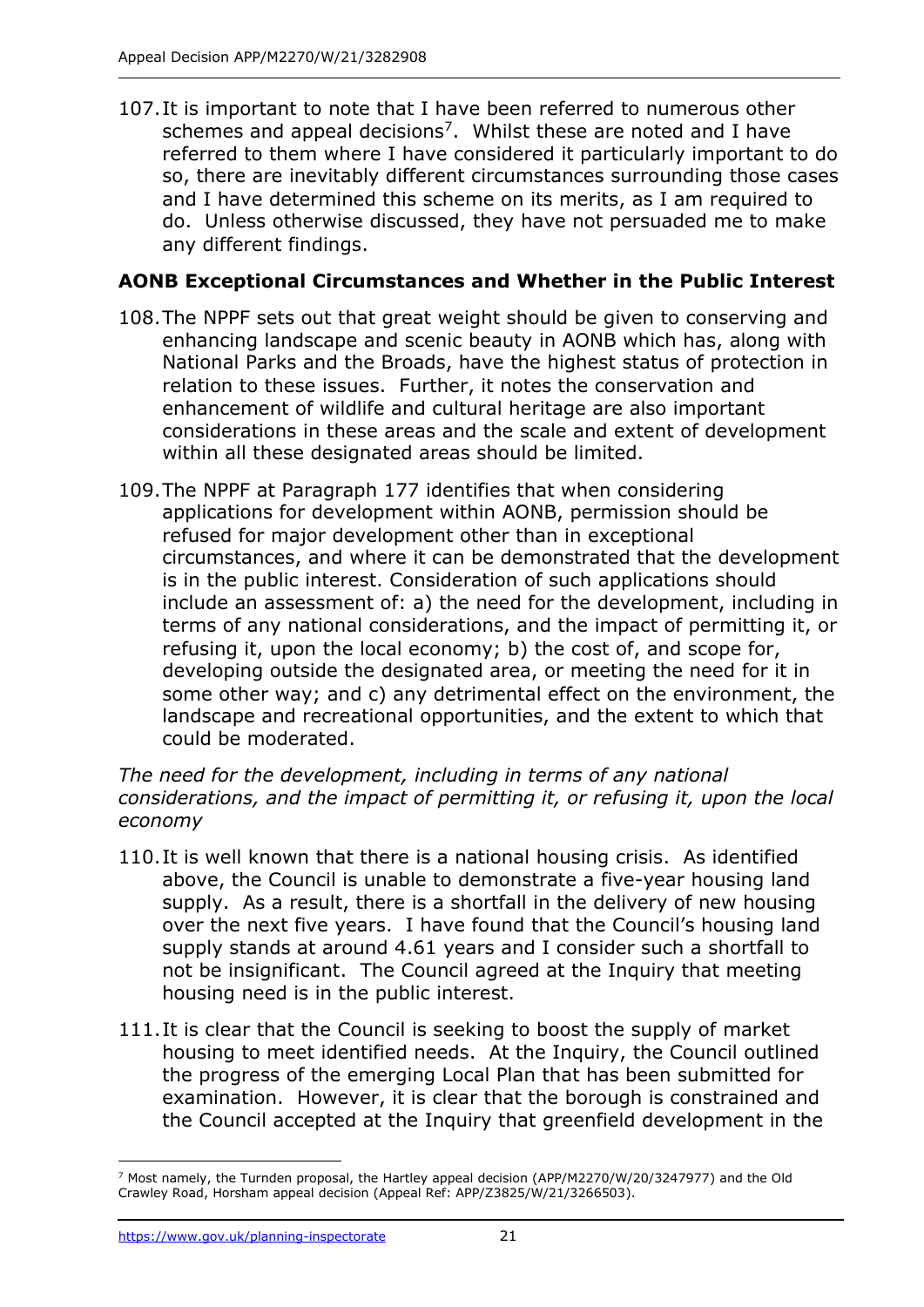AONB will be needed to meet future housing needs. Indeed, the emerging Local Plan allocates the appeal site, as well as other sites in the AONB. The Council confirmed its position is that the site allocation for the appeal site is sound, despite the refusal to grant planning permission for the scheme subject to this appeal. Whilst the emerging Local Plan can only attract limited weight as it is going through the examination process and could be subject to change, it nonetheless provides an indication of the likely approach needed to meet identified housing needs in the borough. Given all of this, there is a clear need for market housing to address the current shortfall and to meet longer term needs.

- 112.Turning to the provision of affordable housing, the appellant has shown that there is a significant need in the borough. The most recent calculation of need is in the Council's '2021 Review of Affordable Housing Needs' at 323 dpa. The appellant has shown that the average annual delivery over the last 14 years is considerably less than this figure at some 84 dpa. In addition, the Council's note (Inquiry Document 7) confirms that the emerging Local Plan is unlikely to meet the identified affordable housing need in full.
- 113.The scheme would make provision for 28 affordable housing units. Core Policy 6 of the CS, although not containing a separate affordable housing target figure, sets out that development proposals delivering affordable housing should generally provide 35%. The scheme would therefore make a modest overprovision of 3 dwellings against the current development plan requirement in this regard. It is also common ground that the scheme would meet the affordable housing target in the emerging Local Plan that has been increased to 40%.
- 114.The Council has noted that the tenure offered by the scheme is not that which emerging policy supports and also sets out that there needs to be a focus on social rented housing, so that they will be affordable to a greater number of local people than affordable rents. However, the Council has not sought to demonstrate that there is no need for affordable rent in the borough and there is nothing in adopted local policy or national policy or guidance that justifies ranking one form of affordable housing need over another. The Government's Planning Practice Guidance is clear that all households whose needs are not being met by market housing and who are eligible for one or more of the types of affordable housing specified in the Glossary to the Framework are in affordable housing need.
- 115.Further, there was some discussion about the housing register and the potential for double counting and that there is no breakdown as to whether those listed are transfers and therefore already in affordable housing. Notwithstanding this, there is no evidence to suggest that there isn't a need for affordable homes in Hawkhurst or indeed the wider borough.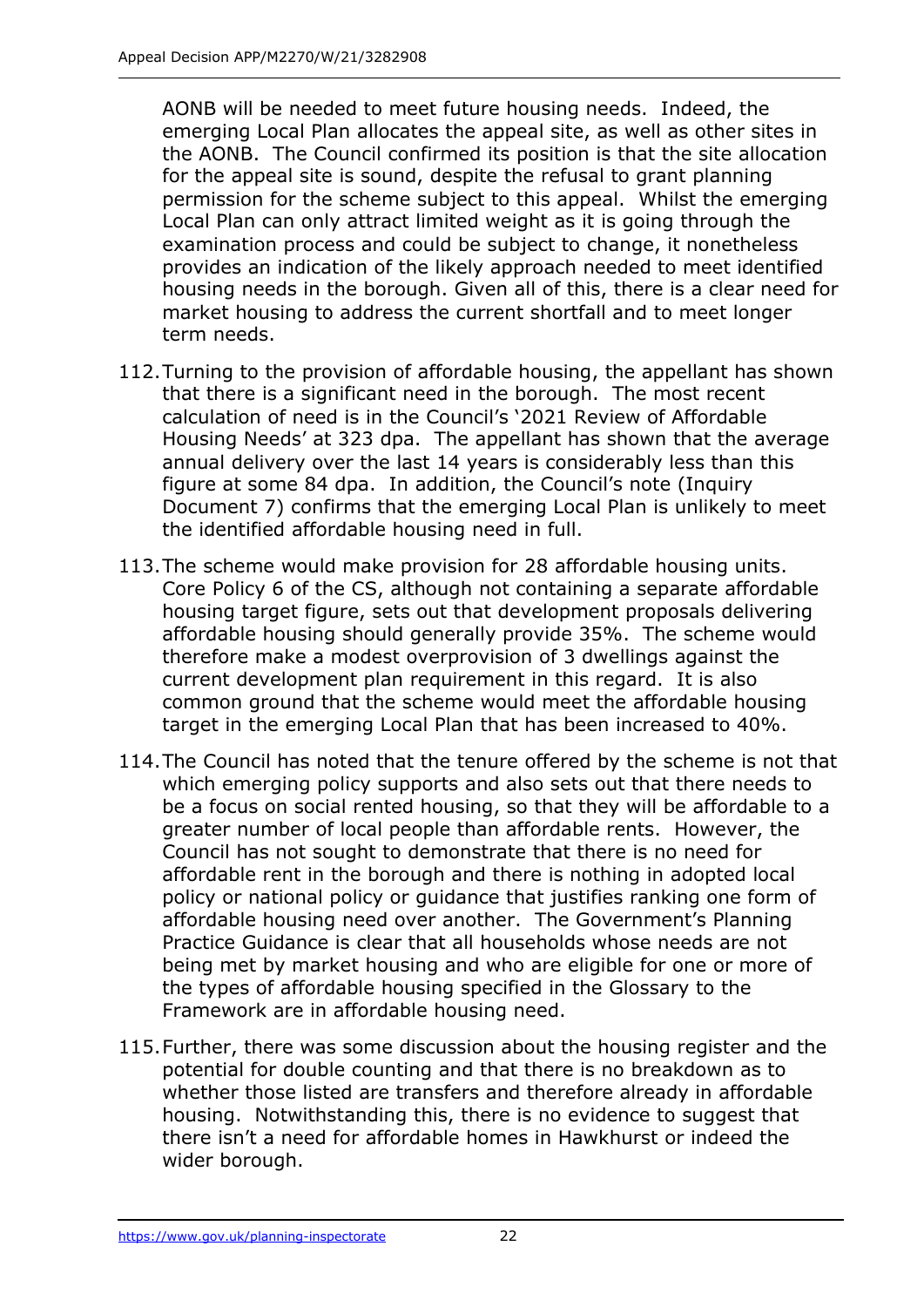- 116.In a similar manner, it has been suggested that the housing mix for the scheme contains too many large family homes and is contrary to Policy HD2 of the NP. The policy sets out that a mix of housing types, sizes and tenures shall be provided on housing developments to support the delivery of housing that meets the local needs and demands demonstrated in the most recent housing market assessment and housing needs analysis for the Plan Area. Whilst the supporting text at Paragraph 7.23 notes that '*An adequate amount of small-sized houses should be built to allow those wishing to downsize to release larger, family-sized properties back into the market'*, I do not consider this to be an express requirement to prioritise small units over larger ones and it is unclear what an adequate amount might mean.
- 117.Even if the scheme does depart from the preferred housing mix of the latest Strategic Housing Market Assessment (SHMA), there is no evidence to suggest that there is no need for larger family sized dwellings across the borough. The scheme will therefore still meet an identified need. Further, Policy HD3 of the NP sets out that accessible homes suitable for the elderly and disabled, including bungalows will be encouraged. This does not, to my mind, place an express requirement for the scheme to include them.
- 118.The Council are of the view that the housing benefits of the scheme are 'generic' and would apply to all similar schemes. However, in my view, this underplays the clear need in the NPPF to meet housing needs and the Council's acceptance that greenfield sites in the AONB are likely to be needed to meet such needs. Further, I agree with the appellant that a lack of affordable housing impacts on the most vulnerable people in the borough, who are unlikely to describe their needs as generic.
- 119.I appreciate that Hawkhurst has been subject to a significant level of new housing in recent times and that this has exceeded the required delivery of 240 dwellings over the plan period of the CS (2006–2026). However, there is no suggestion that this was seen as a maximum and nonetheless, the Council cannot demonstrate a five-year housing land supply and therefore this requirement is clearly out-of-date.
- 120.Given all of the above, I consider that there is a clear need for the development and that the provision of both market and affordable housing carry significant weight in favour of the scheme.
- 121.I acknowledge that the Inspector of the Hartley appeal decision<sup>8</sup> afforded moderate weight to the benefits of both market and affordable housing in the borough. However, this was in the context of a much smaller development and a smaller shortfall in housing land supply.
- 122.There would be some economic benefits of the scheme associated with its construction. Although, these would likely be relatively short term and it is difficult to establish the extent to which it would benefit the

<sup>8</sup> CD5.3 / APP/M2270/W/20/3247977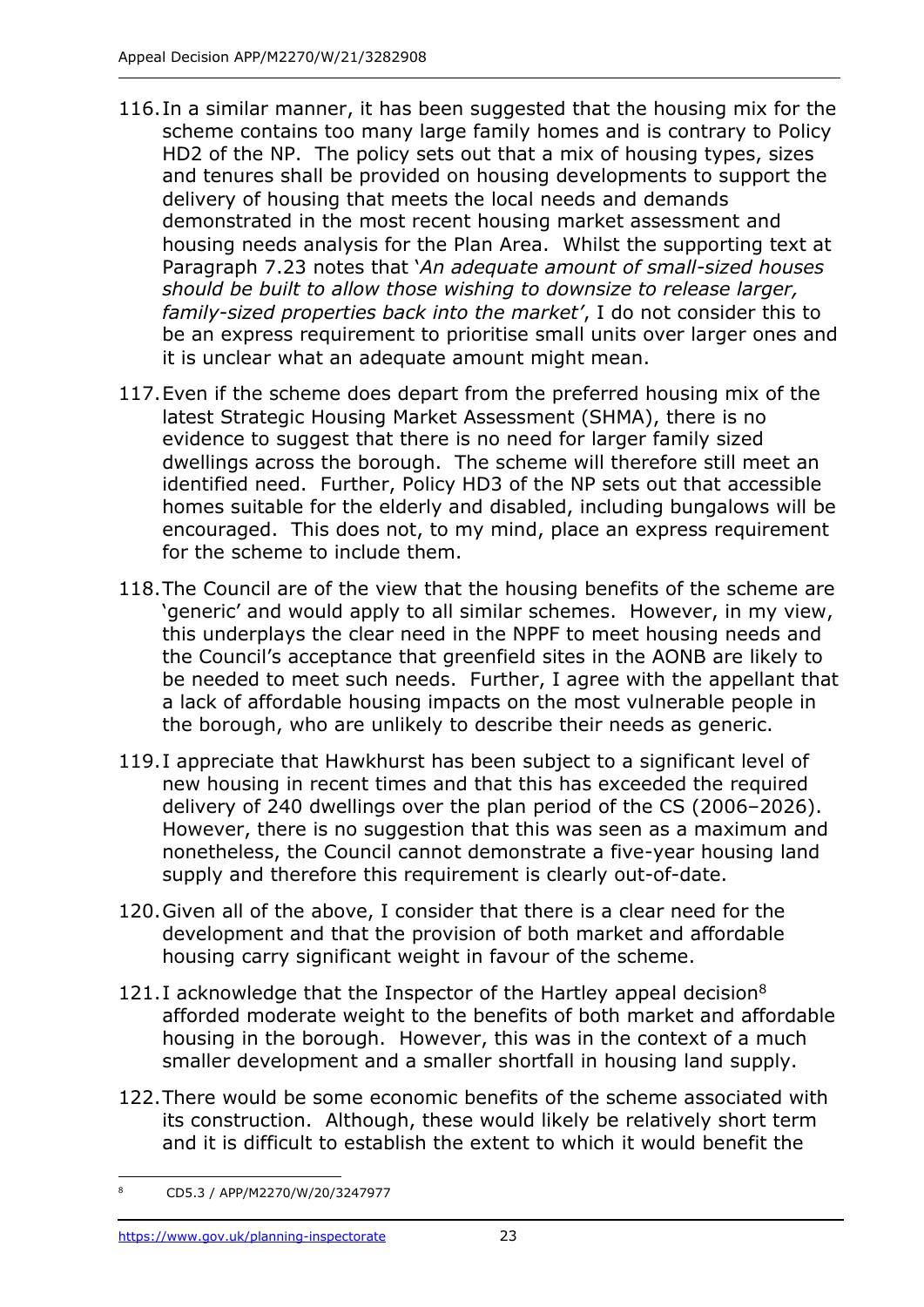local economy, given the scheme does not make any express commitment to local employment. There would also be benefits to the local economy from the spending of future residents of the proposed dwellings.

- 123.The site comprises grade 3 classified agricultural land, and therefore is considered good to moderate quality. However, I agree with the appellant that the land is separated from other areas of agricultural land, borders a woodland, and has a sloping topography. Consequently, I consider that the appeal site has limited productive potential. As a result, there is no notable existing economic activity arising from the site that would be lost should the scheme be delivered.
- 124.Overall, there would be positive benefits to the local economy, as a result of the scheme. Although, I consider these to be relatively modest and afford them a minor level of weight.

*The cost of, and scope for, developing outside the designated area, or meeting the need for it in some other way*

- 125.As already mentioned, the Council accepted at the Inquiry that there isn't scope for meeting all the identified housing needs without some reliance on greenfield development in the AONB, as is the position of the emerging Local Plan.
- 126.The Appellant has not undertaken an alternative site assessment for the purpose of this appeal either for Hawkhurst or a wider area. Notwithstanding this, the Council has undertaken a recent review of potential development sites in support of the emerging Local Plan through its SHELAA, January 2021. The Council did not seek to suggest that this piece of work was not thorough or did not include all available sites at the time.
- 127.The Council has noted that the emerging Local Plan makes a healthy over provision of supply against its identified housing needs and therefore should this site not come forward it would still meet its own needs. However, it is common for local plans to make an overprovision. In this case, it is to safeguard against some slippage on the large strategic sites including the proposed new settlement at Tudeley.
- 128.Based on the evidence before me, I consider that there is no clear scope for developing outside the designated area or meeting the Council's housing needs in some other way.

*Any detrimental effect on the environment, the landscape and recreational opportunities, and the extent to which that could be moderated*

129.I have found above that the scheme would result in moderate harm on completion, reducing to moderate to low harm in the long-term to the character and appearance of the area, including on the AONB, following attempts to moderate the harm through good design and landscaping.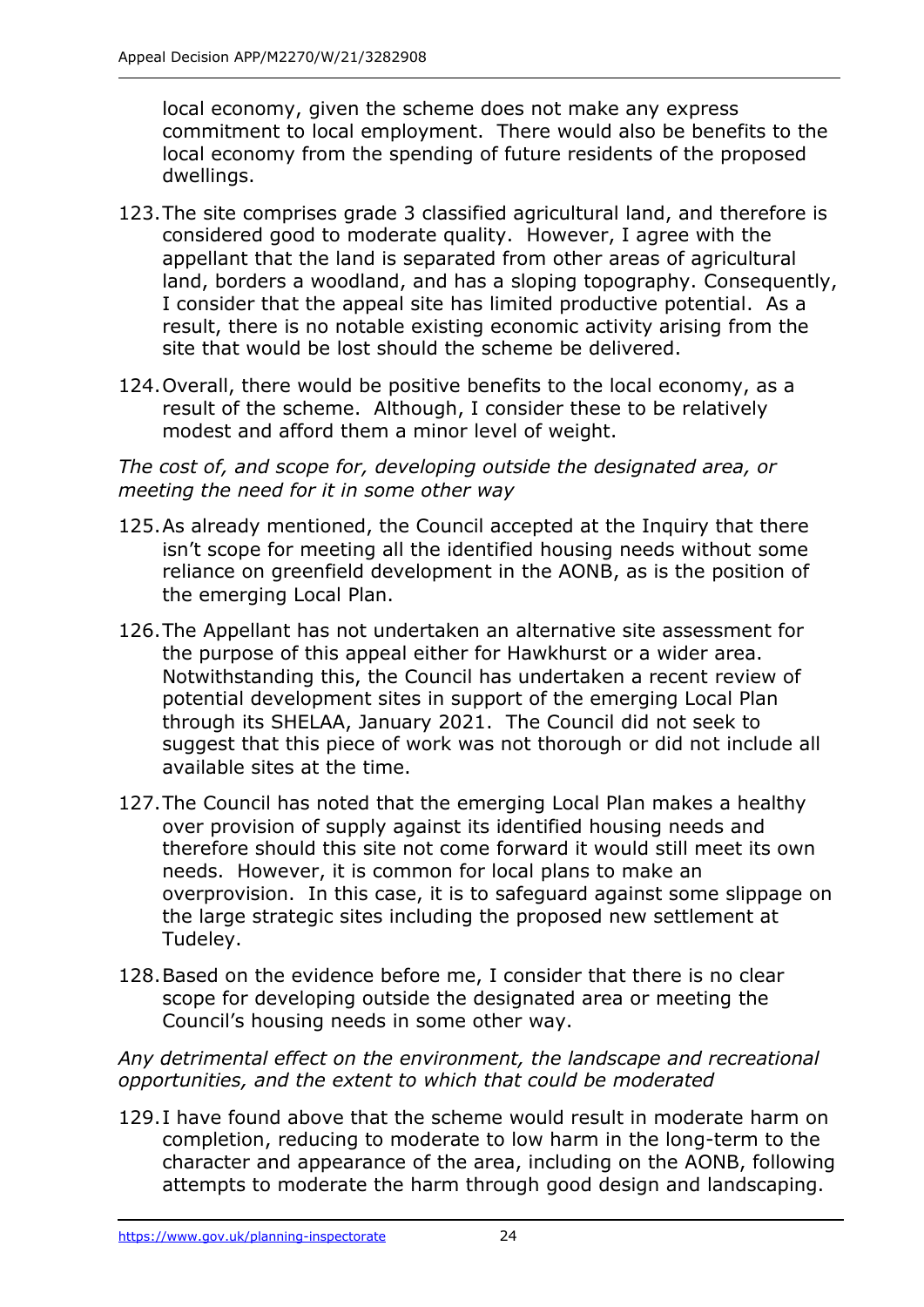- 130.The Ecological Appraisal provided in support of the planning application assessed the potential impact of the proposed development on ecology and biodiversity. I am content that there would not be any unacceptable impacts on any protected fauna or flora. In relation to biodiversity net gain, the Council has accepted that it meets current development plan policy and is therefore 'technically' adequate. Further, it accepts that there is currently no set amount required by the NPPF.
- 131.However, the Council has raised concerns that it does not accord with the direction of travel of the emerging Local Plan, namely Policy EN9. This is on the basis, that a 10% minimum net gain should be provided on-site. As currently drafted in the Regulation 19 version of the emerging Plan, the supporting text to Policy EN9 sets out that off-site provision would only be considered in exceptional circumstances. Although, the Council has put forward a modification to the supporting text to set out that off-site provision will be considered where it offers the best outcome for biodiversity, is in reasonably close proximity to the application site, and follows the mitigation hierarchy.
- 132.The appellant has set out that the scheme would realise in excess of 10% biodiversity net gain through on-site provision (areas +4.5% and linear habitats +16%) and a financial contribution (via the Section 106 Agreement) to deliver 3 habitat credits. Whilst there is some reliance on off-site provision, which is contrary to Policy EN9 as currently drafted, I am particularly mindful that the policy, its current supporting text and the proposed modification in this regard, have not yet been examined and could feasibly be subject to change. Overall, there will not be any adverse impacts in relation to biodiversity that cannot be suitably mitigated and there would be a meaningful net gain in biodiversity, in the AONB, in accordance with the current development plan and the NPPF. I consider this to be a minor benefit of the scheme.
- 133.The Council is of the view that the scheme will add to carbon emissions. I am mindful that the scheme makes provision for electric charging points for all dwellings, will promote sustainable transport through the provision of a travel plan and a new foot/cycle path, and lastly, it is proposed to reduce emissions by 7.3% and then off-set 10% of the site wide carbon emissions through the use of renewable energy generating technology. In my view, the scheme is seeking to reduce carbon emissions through these measures and accords with current development plan requirements and those of the NPPF.
- 134.I acknowledge that emerging policy would be seeking fabric first 10% reduction and 15% reduction of emissions by using renewable energy generating technology, to be calculated after the 10% fabric first. However, I am again mindful that such requirements have not yet been examined and could feasibly be subject to change. Consequently, I afford any conflict with such requirements little weight.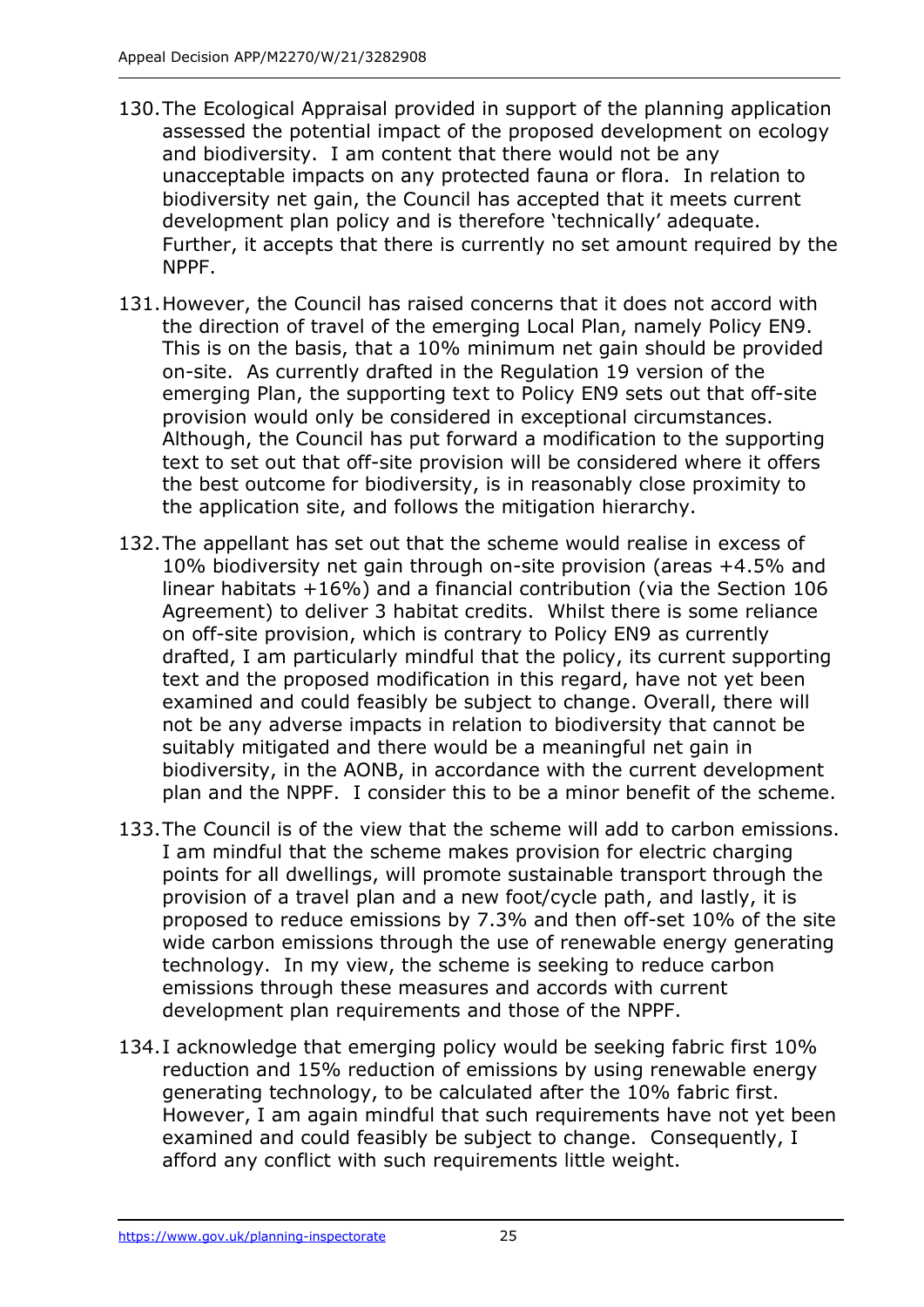- 135.In terms of heritage, I have found above that there would be harm to five heritage assets, although this would be on the very lowest or low side of the scale in each case. The public benefits of the scheme outweigh the identified harm to heritage assets. The scheme therefore complies with Paragraph 202 of the NPPF.
- 136.In terms of recreational opportunities, there would not be any detrimental impacts. Conversely, the scheme would include new footpath connections, the conversion of private land to largely public land and the new meadow area. I consider that these are meaningful recreational and community benefits and enhancements that weigh in favour of the scheme.

## *Exceptional circumstances and in the public interest?*

- 137.Paragraph 177 of the NPPF does not suggest that any of the three limbs contained within it should be afforded more weight than any other and therefore it is clear that a judgement must be struck having regard to them all.
- 138.The scheme would result in demonstrable harm to the character and appearance of the area and the AONB. However, it is clear that much consideration has been given by the appellant to the design and layout of the scheme and I am of the view that it represents 'good design' as described in the NPPF. I consider that this, along with the proposed landscaping that can be suitably secured and the relatively enclosed nature of the appeal site, would significantly moderate the impacts on the character and appearance of the area and the AONB.
- 139.The residual detrimental harm would be moderate on completion and moderate to low in the long term. The Council has accepted that in order to meet housing needs greenfield land in the AONB is likely to be required, indeed the appeal site is allocated in the emerging Local Plan that has been submitted for examination. The Council also accepted that as a consequence there will inevitably be some adverse impacts on the AONB in the borough, including loss of greenfields, on-site landscape resource, extension to settlement footprints and views from sensitive receptors close to the site.
- 140.Whilst the identified harm clearly weighs against the scheme, I am of the view that the fact that the harm has been moderated to a significant degree through good design and does not go, in my view, any or much further than what the Council accept is inevitable from the development of a greenfield site in the AONB, to be a very important consideration.
- 141.There would be some low level less than substantial harm to five heritage assets, but the scheme complies with the NPPF insofar that the public benefits of the scheme outweigh such harm. However, this harm does nonetheless weigh against the scheme. Further, any harm in relation to climate change would be minor.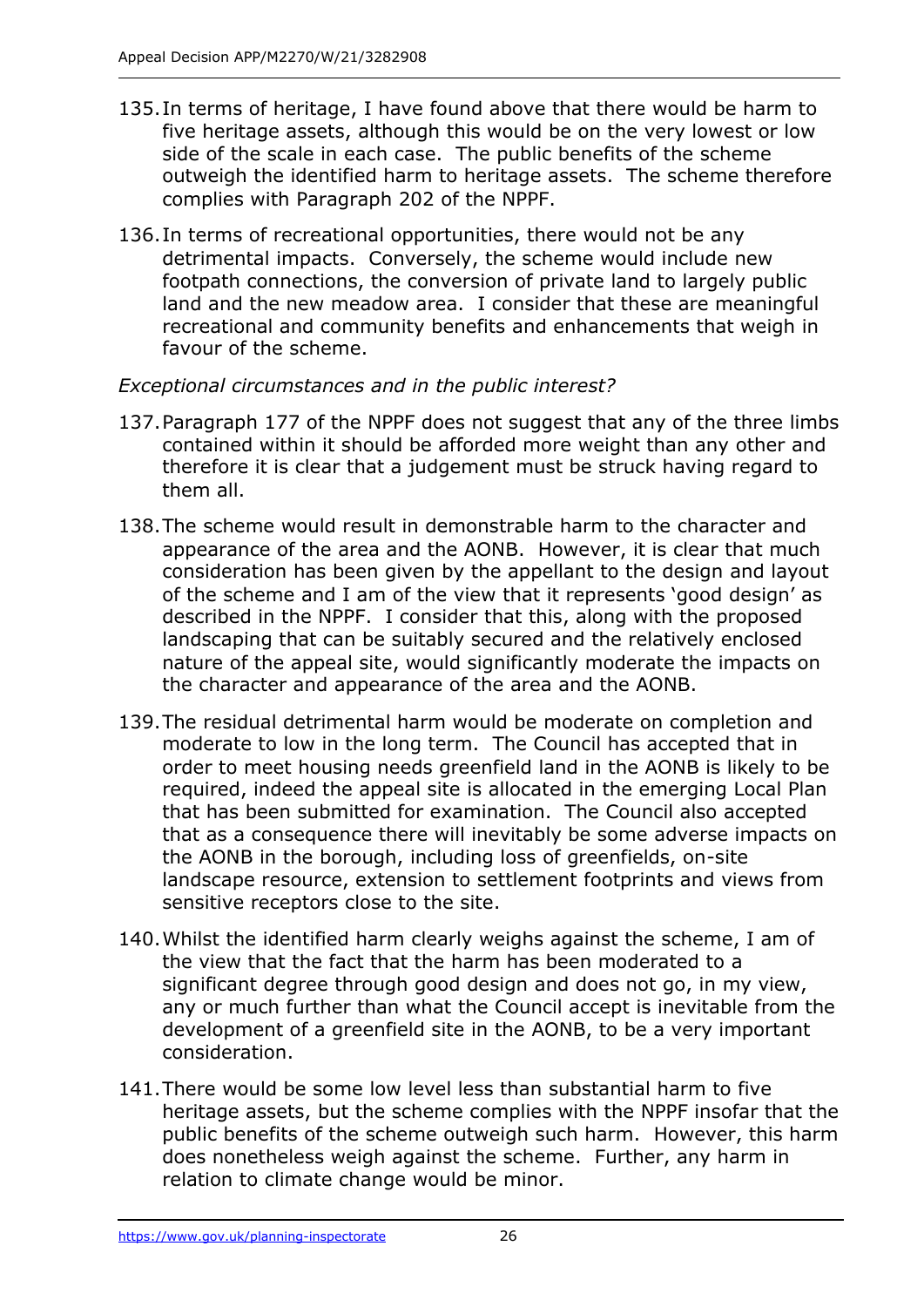- 142.In contrast, there is a substantial need for market and affordable housing, which the appeal scheme would help to meet, and this attracts significant weight in its favour. There would also be some minor economic benefits to the local economy.
- 143.In addition, there would be a meaningful net gain in biodiversity within the AONB and clear enhancement to recreational opportunities in the AONB through the reinstatement of the historic footpath and the conversion of private land to largely public land, namely for the new meadow area.
- 144.Overall and on balance, I conclude that exceptional circumstances exist and the scheme is in the public interest to meet housing needs. The scheme complies with Paragraph 177 of the NPPF. In coming to this view, I have had regard to my duties under the CROW Act, which the main parties agreed is also reflected within the considerations associated with Paragraphs 176 and 177 of the NPPF.
- 145.I note that Policy HD1(a) of the NP sets out a preference for small sites. However, Policy HD1(b) does allow sites for 10 or more dwellings where exceptional circumstances exist, as prescribed in the NPPF and if it can be demonstrated that its impact on the sensitive AONB landscape setting and the environmental constraints of Hawkhurst can be effectively mitigated.
- 146.The supporting text notes that mitigation needs to use good design in terms of an appropriate response to topography, retention of existing landscape features (where appropriate), layout and establishing good connections. Further, it also needs to '…*demonstrate a clear understanding of the immediate context. This will be particularly important when housing proposals are adjacent to existing developed areas. Mitigation at this scale needs to be in the form of carefullydesigned and responsive housing layouts that respect the conditions enjoyed by existing residents, high quality landscape design towards the edges of the sites and architectural detail that draws upon local traditions and materials*'. I have found that the scheme represents good design in relation to these matters.
- 147.In relation to other criteria within Policy HD1(b), I consider that the scheme: represents sustainable development consistent with the NPPF, particularly given its accordance with Paragraph 177; was supported by a LVIA that included mitigation; and demonstrates effective physical integration with the existing settlement patterns found in and around Hawkhurst. Policy HD1(b) 2) iv) sets out that proposals will be required to demonstrate how they meet the objectives of the High Weald AONB Management Plan. Whilst I have found some adverse effects in relation to the objectives, there are also numerous examples of beneficial effects and I found that the overall effect would be neutral on the objectives. Having regard to the above, I consider that the proposal complies with Policy HD1(b) of the NP.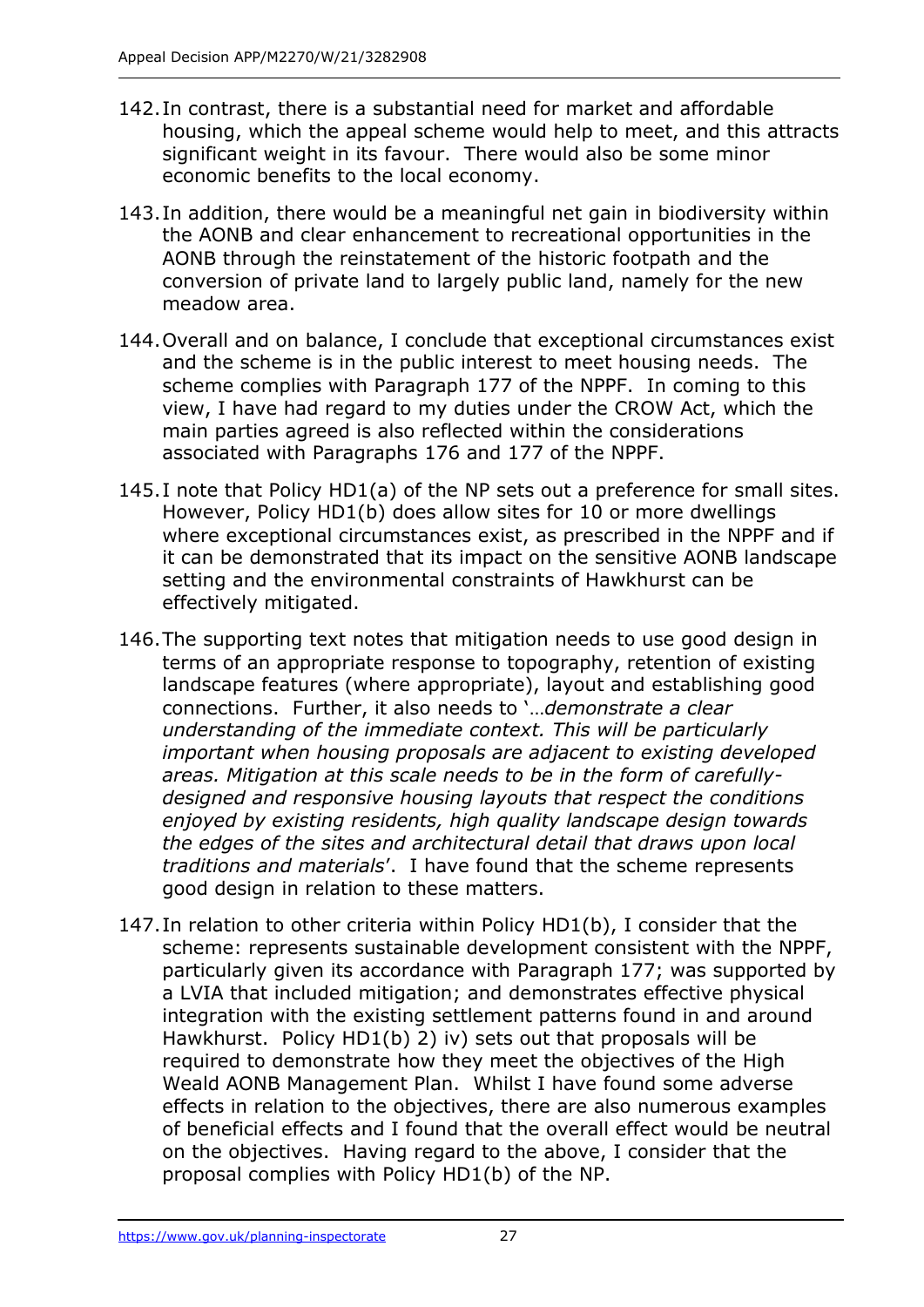# **Conclusion**

- 148.I consider that the scheme complies with the development plan, when it is considered as a whole and the NPPF advises that such development should be permitted without delay.
- 149.Even if I am wrong in this regard, the Council cannot demonstrate a five-year housing land supply and therefore the policies which are most important for determining the application are out-of-date. Due to the scheme's compliance with Paragraphs 177 and 202 of the NPPF, the appeal site's location in the AONB and its impact on heritage assets do not provide clear reasons for refusing the proposal.
- 150.Therefore, the second limb of Paragraph 11 d) applies and the adverse impacts of the scheme do not significantly and demonstrably outweigh the benefits, when assessed against the policies in the Framework taken as a whole.
- 151.Consequently, for all of the reasons given above and having regard to all other matters raised, I conclude that the appeal succeeds.

# **Planning Conditions**

- 152.As a result of allowing the appeal, there is a need to consider what planning conditions are necessary. I have considered the suggested conditions against the tests set out within the NPPF and the advice provided by the Government's Planning Practice Guidance and have amended them where required. As well as the standard time limit condition (1), a condition is necessary to ensure the development is undertaken in accordance with the approved plans to secure certainty (2).
- 153.Conditions (3), (4), (5) and (6) are needed to ensure the suitable appearance of the scheme. To ensure the suitable protection of trees and hedgerows, conditions (7), (8), (9) and (10) are imposed.
- 154.In the interests of highway safety and the promotion of sustainable transport, conditions  $(11)$ ,  $(12)$ ,  $(13)$ ,  $(14)$  and  $(15)$  are required. To safeguard the living conditions of neighbouring residents, condition (16) is necessary. To ensure that the development is sustainable, conditions (17), (18) and (19) are imposed.
- 155.To protect against flood risk and in the interests of the water environment, conditions (20), (21), (22) and (23) are required. To ensure that there is no potential risk associated with contaminated land, condition (24) is necessary.
- 156.In the interests of ecology, conditions (25), (26) and (27) are imposed. Condition (28) is necessary to ensure the proposal is acceptable in terms of air quality and condition (29) is imposed in the interests of the historic environment.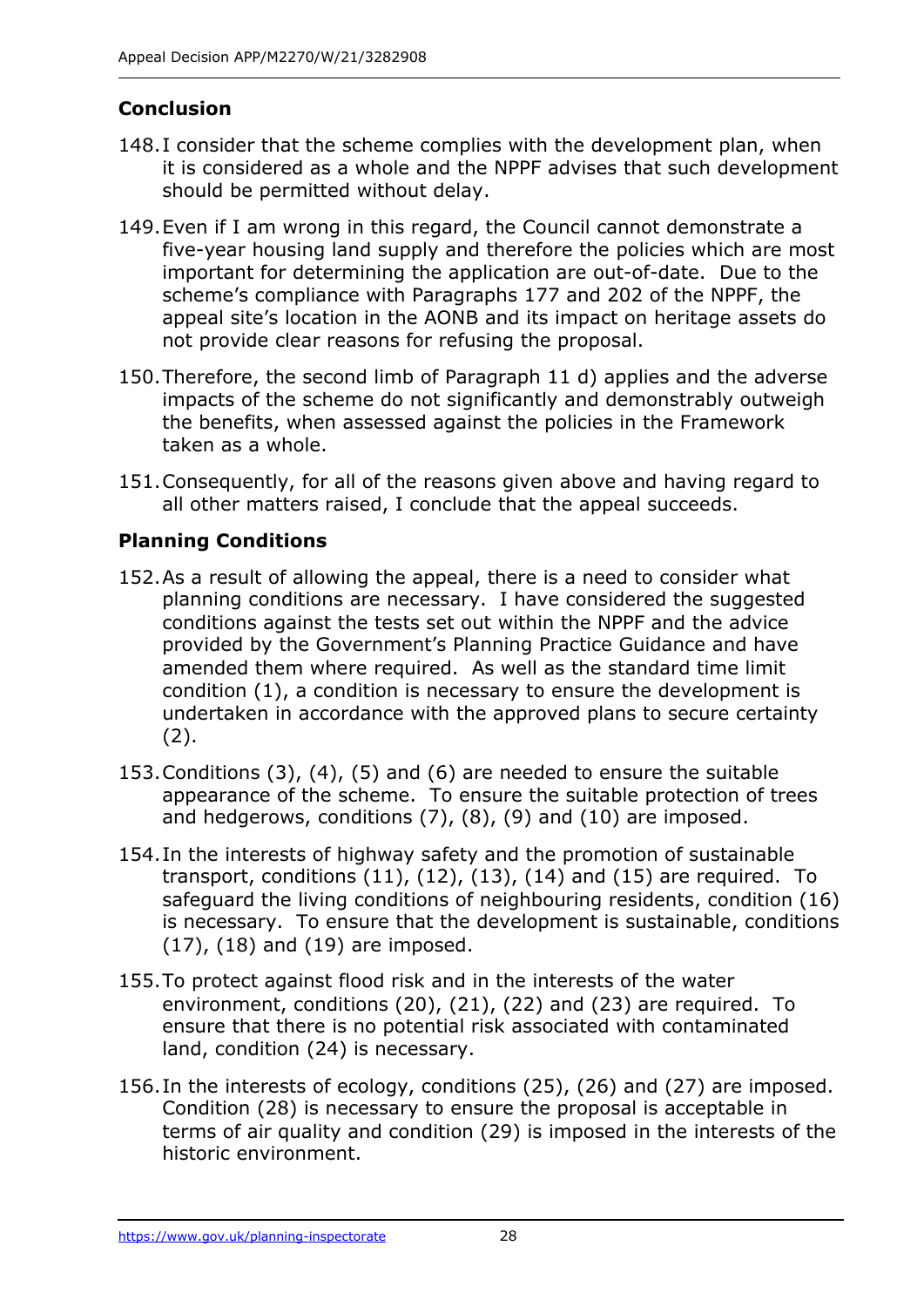157.A number of the above imposed conditions relate to precommencement activities. In each case, I am satisfied that the condition is necessary to make the development acceptable in planning terms. Further, the Appellant has provided written confirmation that they accept the pre-commencement conditions.

*Jonathan Manning*

INSPECTOR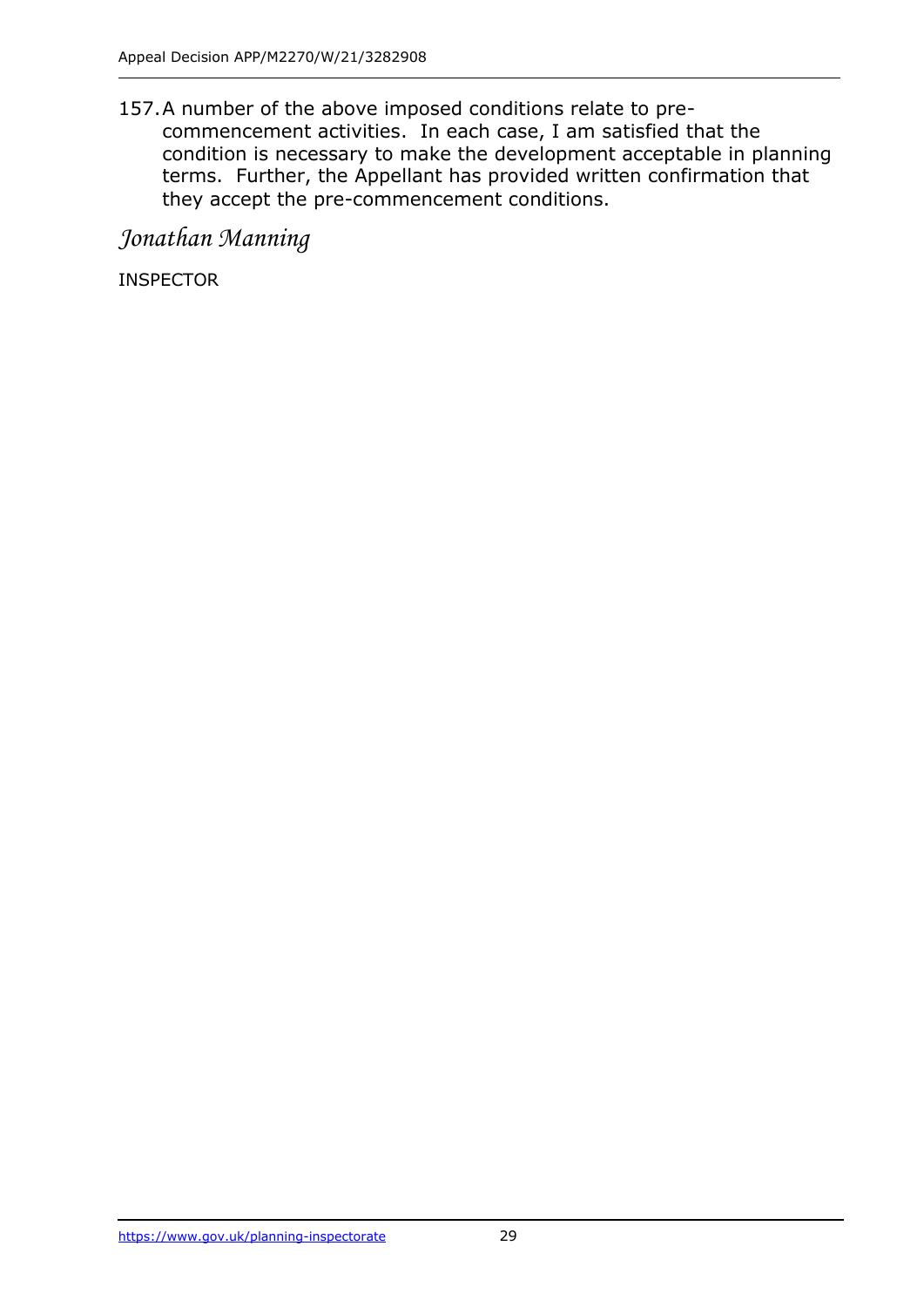## **SCHEDULE OF PLANNING CONDITIONS**

## **Timescale**

1) The development hereby permitted shall be begun before the expiration of 3 years from the date of this decision.

## Plans

- 2) The development hereby permitted shall be carried out in accordance with the following approved plans:
	- DE284A\_001A Location Plan
	- DE284A\_002B Existing Site Plan
	- DE284A\_003D Proposed Site Layout Plan
	- DE284A\_004D Tenure Plan
	- DE284A 005D Refuse Strategy
	- DE284A\_006D Boundary Treatment Plan
	- DE284A 007D Car Parking Strategy
	- DE284A\_105B Street Scenes 01-02
	- DE284A\_106B Street Scenes 03-06
	- DE284A\_107B Street Scenes 07-11
	- DE284A\_108B Street Scenes 12-17
	- DE284A\_109C Street Scenes 18-19 (as submitted to the Inspector)
	- DE284A\_L\_501E Landscape Masterplan
	- DE284A\_L\_502E Landscape Plan (Plan 1 of 2)
	- DE284A L 503E Landscape Plan (Plan 2 of 2)
	- DE284A\_L\_504B Landscape Sections
	- DE284A L 505C Illustrative Landscape Masterplan
	- 04609-TR-0001-P7 Preliminary Site Access Design (as submitted 19th February 2021)
	- LN36\_801.01 Rev P1 Proposed Drainage Layout

Plans and elevations as follows:

- LN36\_100.01 Rev P1 Plots 25-27 and 49-51
- LN36 100.02 Rev P1 Plot 01
- LN36 100.03 Rev P1 Plot 17
- LN36 100.04 Rev P1 Plot 48
- LN36\_100.05 Rev P1 Plot 73
- LN36\_100.06 Rev P1 Plot 54
- LN36\_100.07 Rev P1 Plot 56
- LN36\_100.08 Rev P1 Plot 52
- LN36 100.09 Rev P1 Plot 58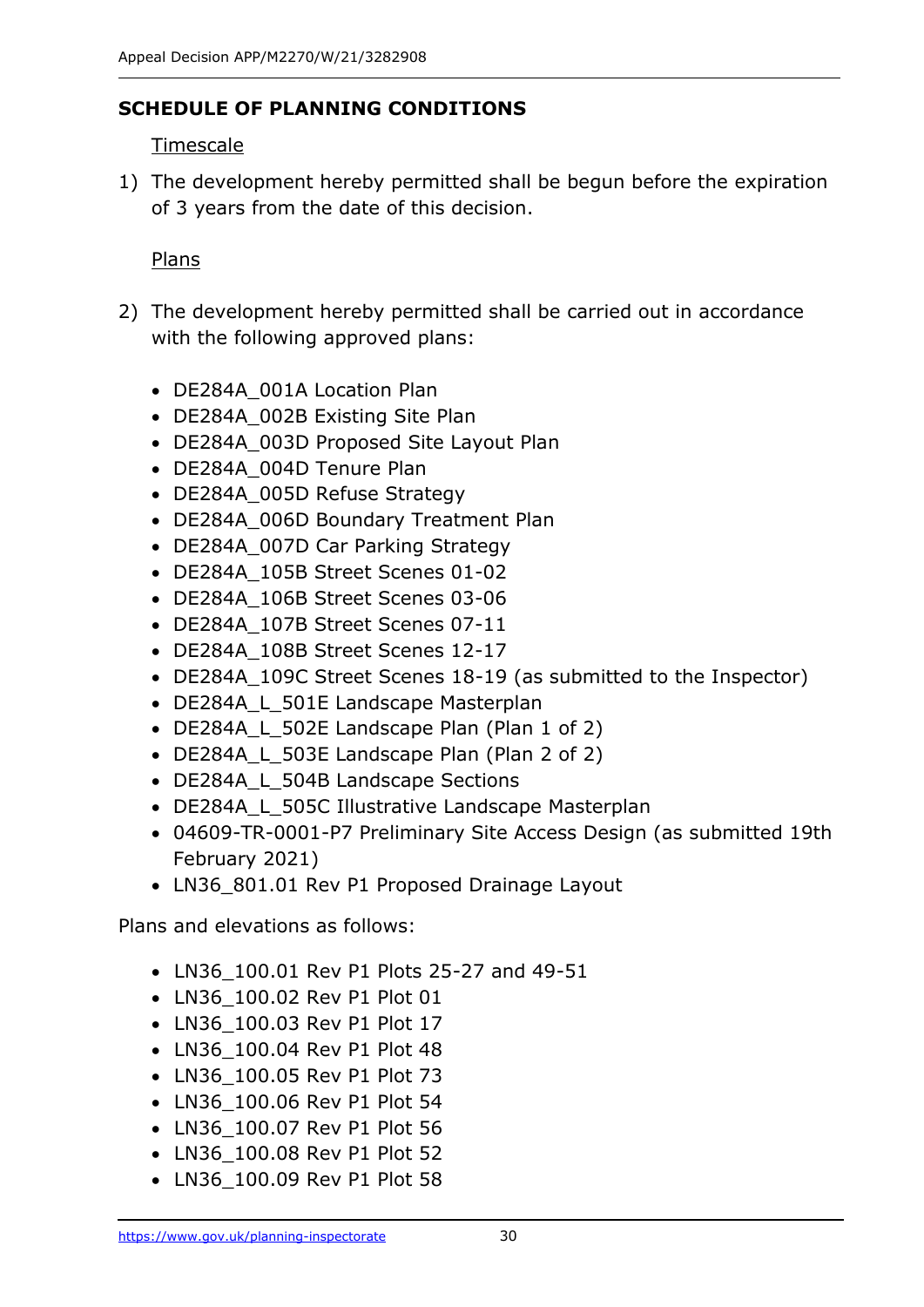- LN36 100.10 Rev P1 Plot 28
- LN36\_100.11 Rev P1 Plot 29
- LN36\_100.12 Rev P1 Plots 33, 53, 55, 57 and 74
- LN36\_100.13 Rev P1 Plot 40
- LN36\_100.14 Rev P1 Plot 31
- LN36 100.15 Rev P1 Plot 32
- LN36 100.16 Rev P1 Plot 22
- LN36 100.17 Rev P1 Plot 18
- LN36 100.18 Rev P1 Plot 21
- LN36 100.19 Rev P1 Plot 23
- LN36\_100.20 Rev P1 Plot 24
- LN36 100.21 Rev P1 Plot 30
- LN36 100.22 Rev P1 Plots 19 and 20
- LN36 100.23 Rev P1 Plots 36 and 37
- LN36 100.24 Rev P1 Plots 41 and 42
- LN36\_100.25 Rev P3 Plots 34, 35, 38 & 39
- LN36 100.26 Rev P1 Plot 02
- LN36\_100.27 Rev P1 Plot 03
- LN36 100.28 Rev P1 Plots 04 and 05
- LN36 100.29 Rev P1 Plot 16
- LN36 100.30 Rev P2 Plots 46 and 47
- LN36 100.31 Rev P1 Plot 43
- LN36\_100.32 Rev P1 Plot 44
- LN36 100.33 Rev P2 Plot 06
- LN36 100.34 Rev P1 Plot 46
- LN36\_100.35 Rev P1 Plots 07-08
- LN36 100.36 Rev P1 Plots 59 and 60
- LN36 100.37 Rev P1 Plots 69 and 70
- LN36 100.38 Rev P1 Plots 61 and 62
- LN36 100.39 Rev P1 Plots 71 and 72
- LN36\_100.40 Rev P1 Plots 10-15
- LN36\_100.41 Rev P1 Plots 63-68
- LN36 100.42 Rev P1 Plot 09
- LN36 100.43 Rev P1 Proposed Detached Garages
- LN36 100.44 Rev P1 Detached Carports
- LN36\_100.45 Rev P1 Refuse and Cycle Stores
- LN36 100.46 Rev P1 Substation

#### Character, Appearance and Trees

3) Prior to the commencement of development, written details including source/manufacturer of all external materials (including bricks, tiles, cladding materials and paving materials to be used externally) shall be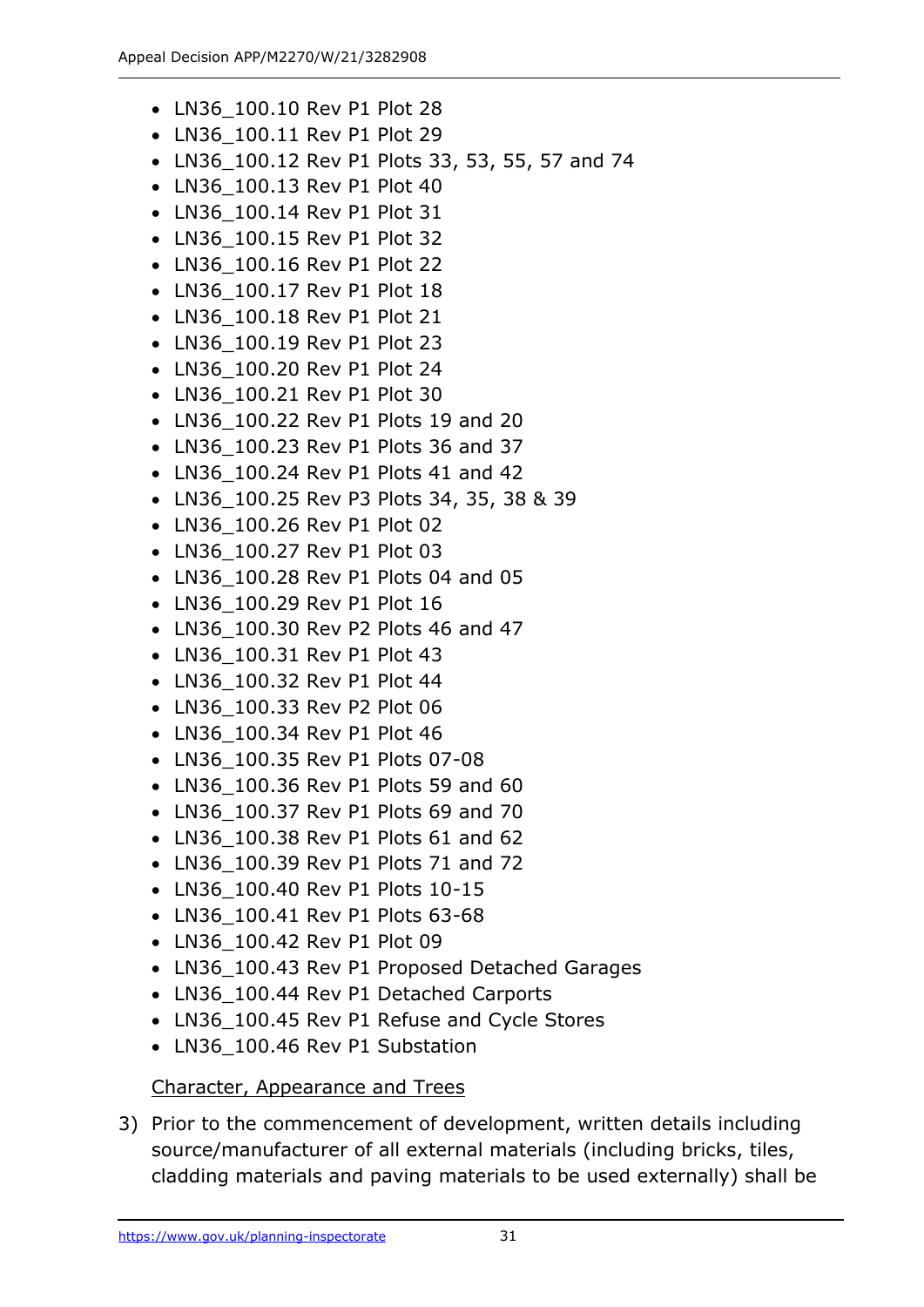submitted to and approved in writing by the Local Planning Authority and the development shall be carried out using the approved external materials.

- 4) Notwithstanding the submitted drawings and all supporting documentation, prior to the commencement of development (excluding 'Initial Enabling Works') detailed plans and information regarding the following aspects of the proposed development shall be submitted to and approved in writing by the Local Planning Authority:
	- a) details relating to window glazing and joinery (including recess depths dimensions) and dormer windows and location of utility boxes and meters (which shall not be positioned on principle elevations unless previously approved in writing);
	- b) written details including source/ manufacturer, and photographic samples of bricks, tiles, cladding materials and all other materials to be used externally;
	- c) the layout, position and widths of all proposed roads, footpaths, and parking areas (including the method of delineation between the road and the footpath) and the means of connecting to the existing highway, the materials to be used for final surfacing of the roads, footpaths and parking forecourts, provision of bollards to turning head to west of plot 38 to prevent through traffic and any street furniture, including seating;
	- d) the positions, design, materials and type of boundary treatment;
	- e) the storage and screening of refuse and recycling areas;
	- f) the alignment, height and materials to be used in the construction of all walls, fences or other means of enclosure, including parking forecourt gates;
	- g) details of highway design, including kerbs, dropped kerbs, gulleys, utility trenches, bollards, signs and lighting columns (if applicable);
	- h) details showing how dedicated and continuous footway routes will be demarked; and
	- i) details of the on-site play area.

The development shall be carried out in accordance with the approved details.

5) Notwithstanding the submitted drawings and all supporting documentation, no development (excluding 'Initial Enabling Works') shall take place until details of existing and proposed levels have been submitted to and approved in writing by the Local Planning Authority. The development shall be constructed in accordance with the approved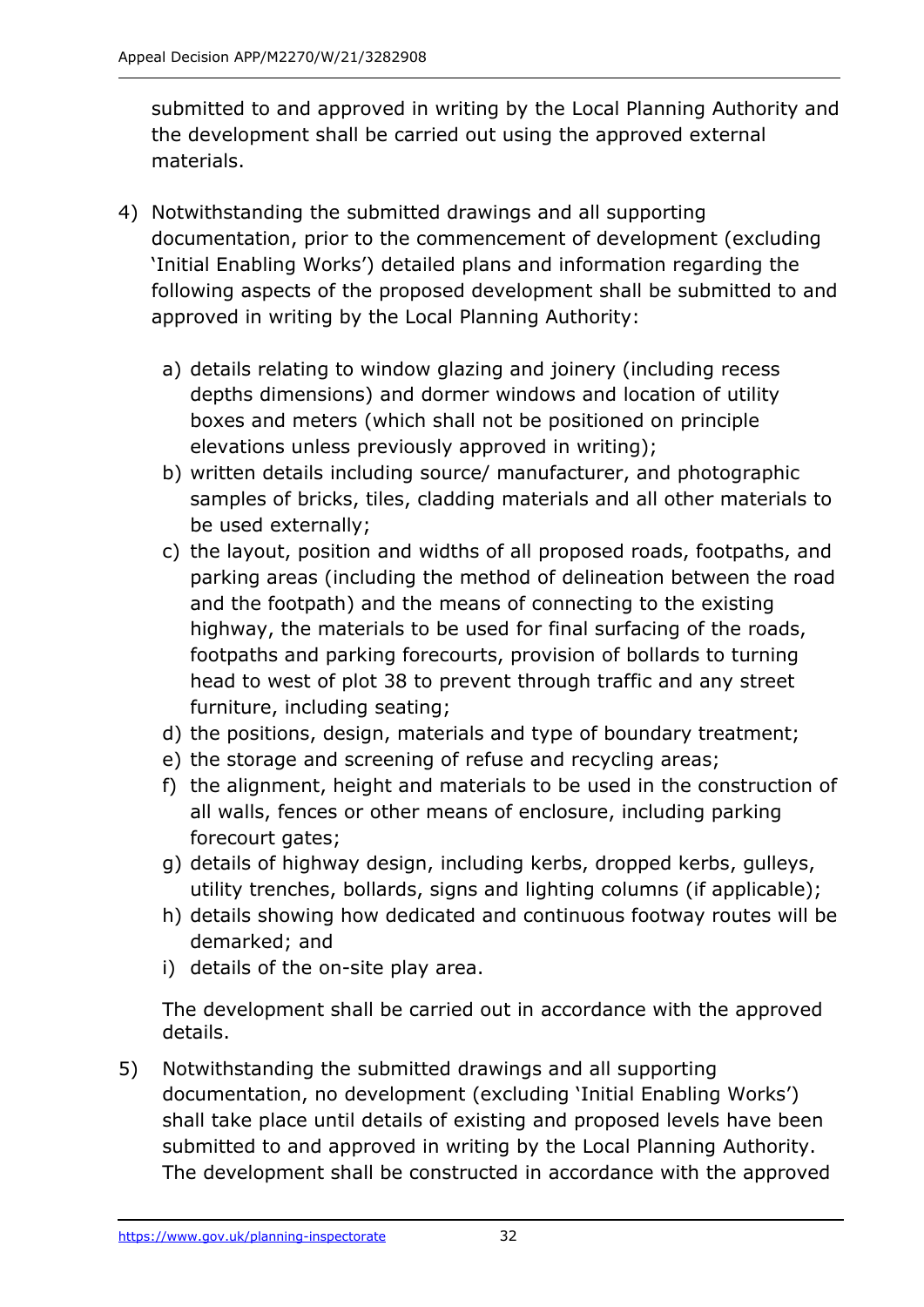levels and shall not be varied without details being first submitted to and approved in writing by the Local Planning Authority.

6) Notwithstanding the submitted drawings and all supporting documentation, prior to the first occupation of any part of the development, full details of hard and soft landscaping and a programme for carrying out the works shall be submitted to the Local Planning Authority for approval. The submitted scheme shall include details of hard landscape works, including hard surfacing materials; and details of soft landscape works, including planting plans, written specifications (including cultivation and other operations associated with the plant and grass establishment) and schedules of plants, noting species, plant sizes and proposed numbers/densities where appropriate.

The approved landscaping scheme shall be carried out fully in accordance with the approved programme. Any trees or other plants which, within a period of ten years from the completion of the development on that phase, die, are removed or become seriously damaged or diseased shall be replaced in the next planting season with others of a similar size and species unless the Local Planning Authority give prior written consent to any variation.

## Trees and Hedgerows

7) Prior to commencement of development, a schedule of all proposed tree works for the whole of the development site shall be submitted to and approved in writing by the Local Planning Authority.

All tree works, other than that which can be shown as necessary to address an imminent hazard, shall be carried out in accordance with the approved schedule of tree works, including its timetable.

Any tree which is removed or, in the opinion of the Authority, seriously damaged, contrary to the approved schedule of tree works shall, in the same location, be replaced during the next planting season by a tree(s) of suitable species and size, as agreed in writing with the Authority. The replacement tree(s) shall be planted in accordance with BS 8545:2014 and maintained until securely rooted and able to thrive with minimal intervention.

8) Notwithstanding the details submitted, no development shall take place until details of tree protection in accordance with British Standard BS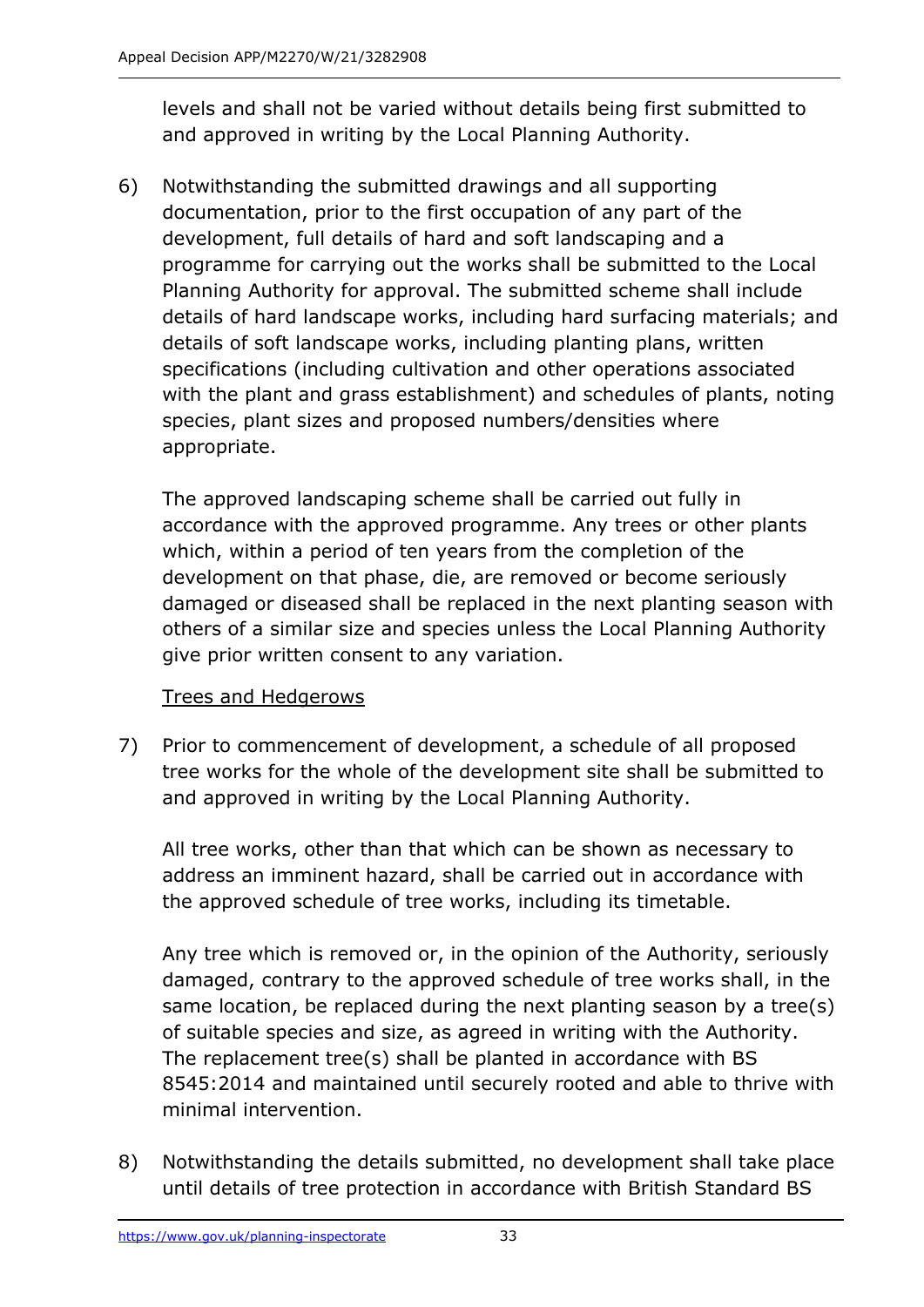5837:2012 have been submitted to and approved in writing by the Local Planning Authority. These details shall be set out in a standalone Arboricultural Method Statement (AMS) and scaleable Tree Protection Plan (TPP) or, where appropriate, a combined AMS/TPP or set of statements and plans.

The approved AMS and TPP shall be provided to the site foreman prior to commencement of development, and all contractors on site shall be made aware of the specified tree protection measures.

The AMS and TPP shall cover all trees to be retained which could be impacted by the development, and shall include specific measures to protect these trees through all phases of the development, including measures for:

- the location of site facilities and materials storage;
- demolition of existing structures/hard surfaces;
- changes in ground levels, including the location of construction spoil;
- excavation, including for drainage and other services;
- installation of new hard surfaces; and
- preparatory works for new landscaping where these may encroach into root protection areas and/or present canopy spreads.

All demolition and construction activities shall be carried out in accordance with the approved AMS and TPP.

- 9) Prior to commencement of development, a schedule of arboricultural supervision and monitoring shall be submitted to and approved in writing by the Local Planning Authority. This schedule shall include:
	- the contact details of the arboriculturist to be appointed by the developer or their agents to oversee tree protection on the site;
	- the frequency of visits; and
	- the reporting of findings.

A pre-commencement meeting shall be arranged with the appointed arboriculturist and site foreman, and the Authority Tree Officer shall be invited to attend with reasonable notice.

All demolition and construction activities shall be carried out in accordance with the approved schedule.

10) All existing hedges or hedgerows shall be retained, unless shown on the approved drawings as being removed. All hedges and hedgerows on and immediately adjoining the site shall be protected from damage for the duration of works on the site. Any parts of hedges or hedgerows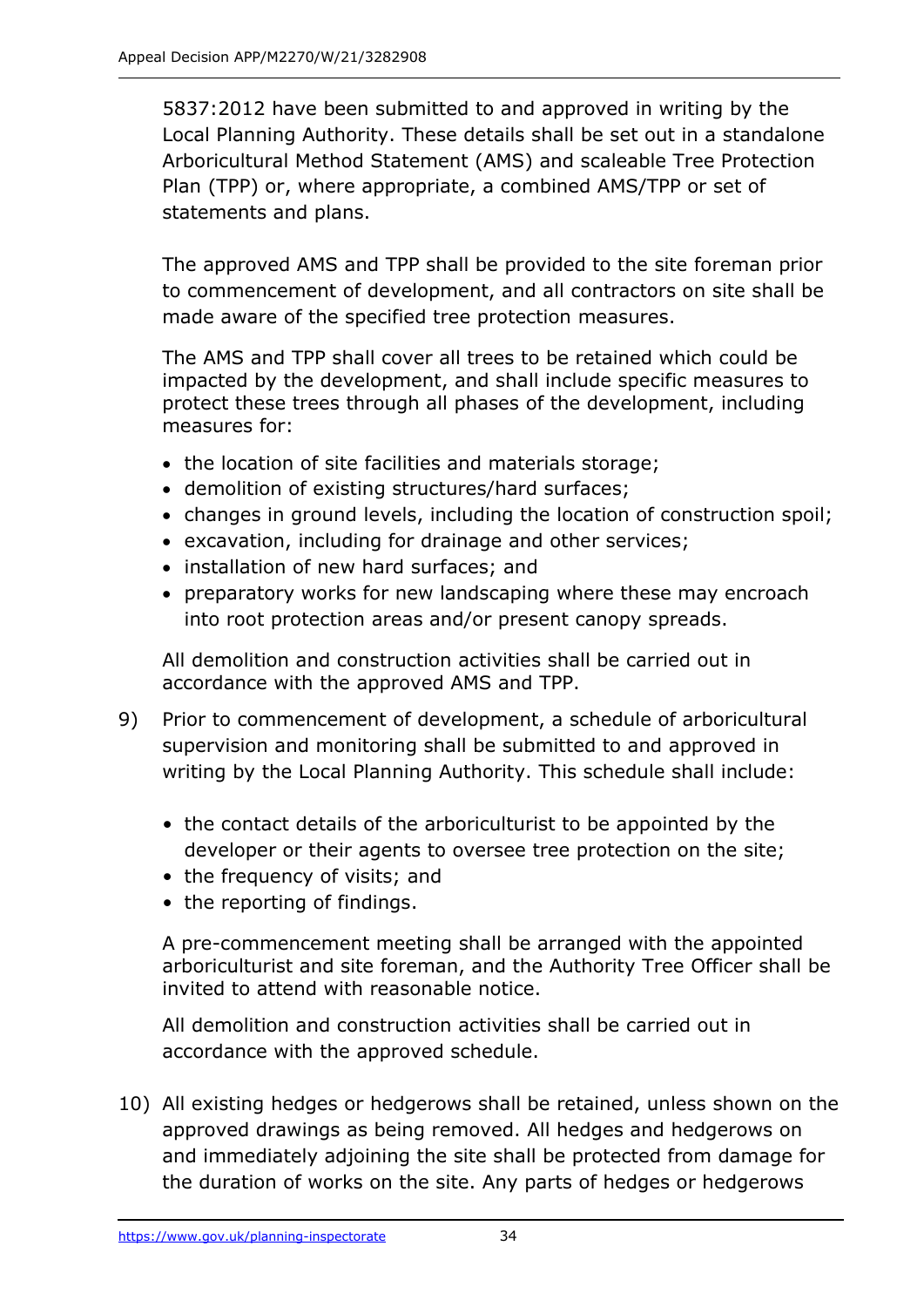removed without the Local Planning Authority's prior written permission or which die or become, in the opinion of the Local Planning Authority, seriously diseased or otherwise damaged following contractual practical completion of the approved development shall be replaced as soon as is reasonably practicable and, in any case, by not later than the end of the first available planting season, with plants of such size and species and in such positions as may be agreed in writing with the Local Planning Authority.

## **Highways**

- 11) Prior to the commencement of the development, full details of the offsite works to the highway which include works to Highgate Hill in order to create suitable visibility splays shall be submitted to and approved in writing by the Local Planning Authority, following consultation with the highway authority. The approved works shall be implemented to highway authority standards and specification, prior to commencement of works on site.
- 12) Prior to the commencement of the development, full details of off-site works to the highway to include improvements to cycle parking along Rye Road, and the provision of a signalised crossing on Rye Road (close to the junction with All Saints Road) shall be submitted to and approved in writing by the Local Planning Authority, following consultation with the highway authority. The approved works shall be implemented to highway authority standards and specification, prior to commencement of works on site.
- 13) Prior to the commencement of the development, full details of the composition of the emergency vehicular access (including measures to prevent constant vehicle access and hard surfacing) shall be submitted to and approved in writing by the Local Planning Authority, following consultation with the highway authority. The approved works shall be implemented to highway authority standards and specification, prior to commencement of works on site.
- 14) The area shown on the approved plans as vehicle parking space, garages and turning shall be provided, surfaced and drained in accordance with details submitted to and approved in writing by the Local Planning Authority before the first occupation of the dwelling being served, and shall be retained for the use of the occupiers of, and visitors to, the development, and no permanent development, whether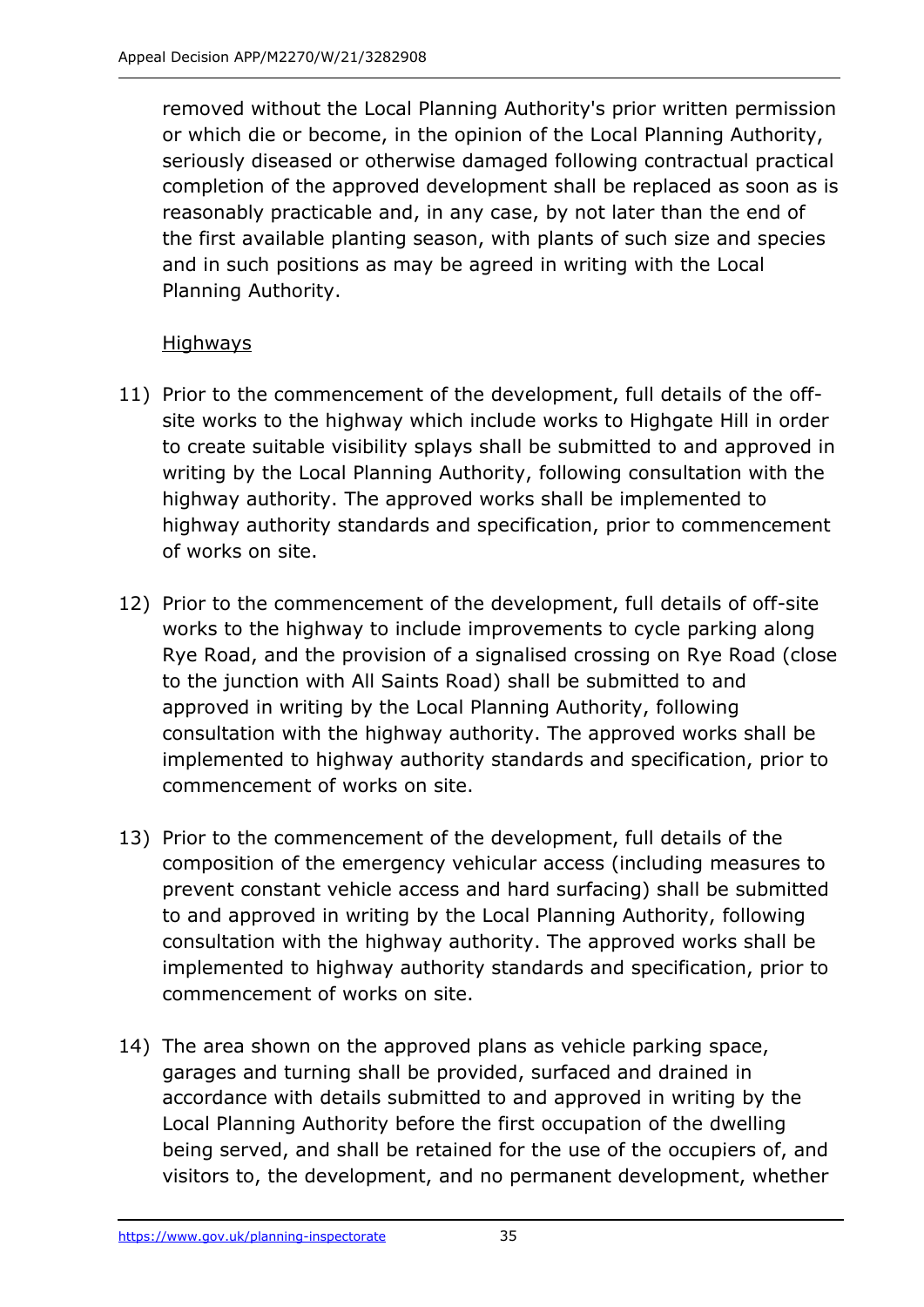or not permitted by the Town and Country Planning (General Permitted Development) (England) Order 2015 (or any Order revoking and reenacting that Order), shall be carried out on that area of land so shown or in such a position as to preclude vehicular access to this reserved parking, garaging and turning space.

- 15) No part of the development hereby approved, shall be brought into beneficial use / no residential dwelling shall be occupied until a detailed Travel Plan has been submitted to and approved in writing by the Local Planning Authority. The measures within the approved Travel Plan shall be implemented within three months of first occupation of any building hereby permitted and thereafter retained. The Travel Plan should include the following:
	- a) Setting objectives and targets.
	- b) Measures to promote and facilitate public transport use, walking and cycling.
	- c) Promotion of practices/facilities that reduce the need for travel.
	- d) Monitoring and review mechanisms.
	- e) Travel Plan co-ordinators and associated support.
	- f) Provision of travel information.
	- g) Marketing.
	- h) Timetable for the implementation of each element.

# Living Conditions

- 16) No works shall take place until a site specific Construction/Demolition Environmental Management Plan has been submitted to and been approved in writing by the Local Planning Authority. The plan must demonstrate the adoption and use of the best practicable means to reduce the effects of noise, vibration, dust and site lighting. The plan shall include, but not be limited to:
	- All works and ancillary operations which are audible at the site boundary or at such other place as may be agreed with the Local Planning Authority, shall be carried out only between the following hours: 07:30 hours and 18:00 hours on Mondays to Fridays, 08:30 and 13:00 hours on Saturdays and at no time on Sundays and Bank Holidays. Unless in association with an emergency or with the prior written approval of the Local Planning Authority.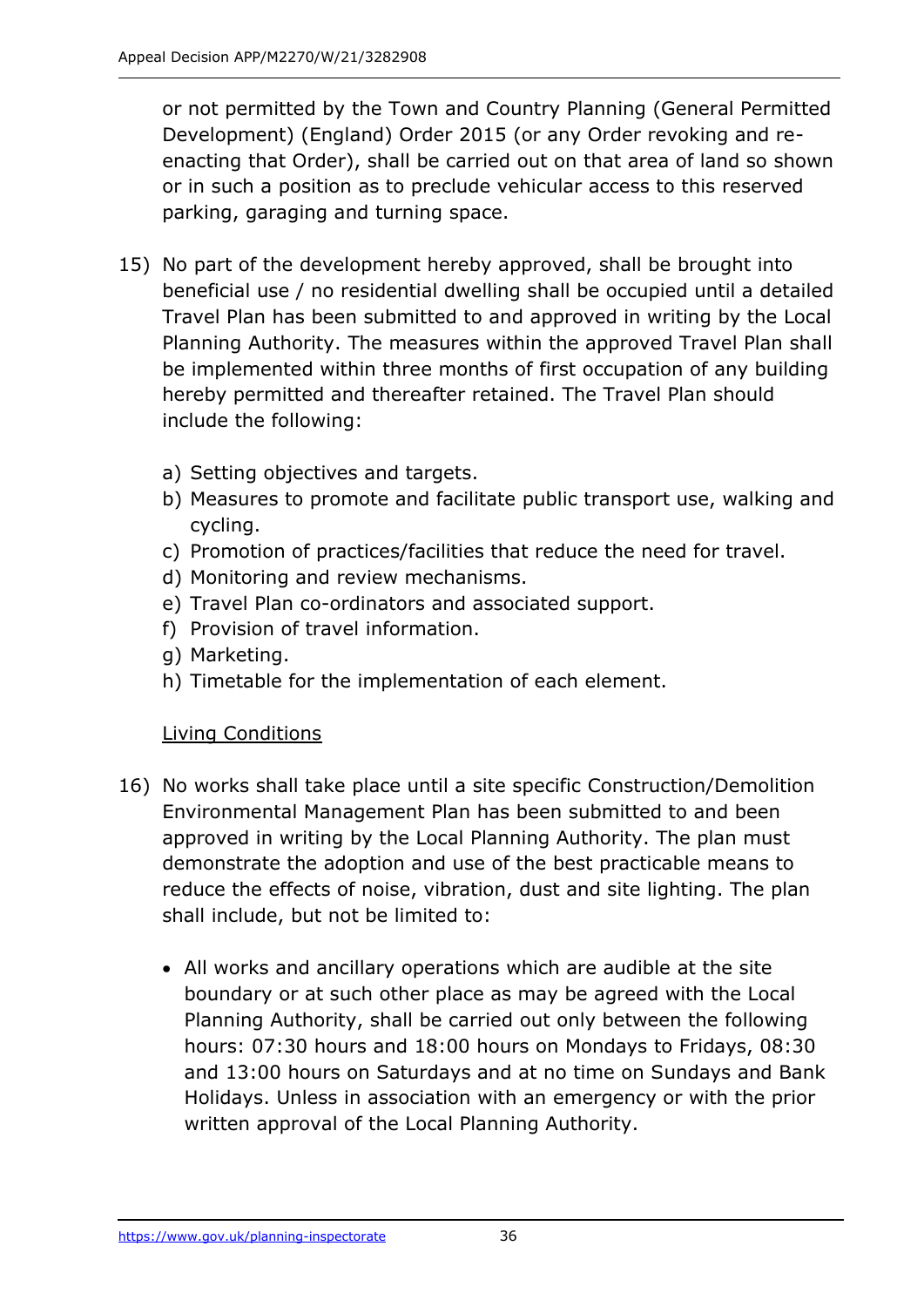- Deliveries to and removal of plant, equipment, machinery and waste from the site must only take place within the permitted hours detailed above.
- Mitigation measures as defined in BS 5228, Noise and Vibration Control on Construction and Open Sites shall be used to estimate LAeq levels and minimise noise disturbance from construction works.
- Measures to minimise the production of dust on the site(s).
- Measures to minimise the noise (including vibration) generated by the construction process to include the careful selection of plant and machinery and use of noise mitigation barrier(s).
- Design and provision of site hoardings.
- Management of traffic visiting the site(s) including temporary parking or holding areas.
- Provision of off-road parking for all site operatives. Measures to prevent the transfer of mud and extraneous material onto the public highway. Measures to manage the production of waste and to maximise the re-use of materials.
- Measures to minimise the potential for pollution of groundwater and surface water. The location and design of site office(s) and storage compounds. The location of temporary vehicle access points to the site(s) during the construction works.
- The arrangements for public consultation and liaison during the construction works.
- Measures for controlling the use of site lighting whether required for safe working or for security purposes.
- Measures to suitably monitor any vibrations from construction works (both physical works and construction traffic) on Rose Cottage and Cockshott Farmhouse. Should any unacceptable levels be experienced, a scheme to mitigate any potential impacts shall be submitted to and approved in writing by the local planning authority before any works continue.

The development shall be undertaken in accordance with the approved details.

# Sustainable Development

17) Prior to the occupation of the development, details of EV charging including 'rapid charge' points (of 22kW or faster) for each dwelling within the development with on-plot parking as well as publicly accessible charging points elsewhere within the development, shall be provided to and approved in writing by the Local Planning Authority. The development shall be carried out in accordance with the approved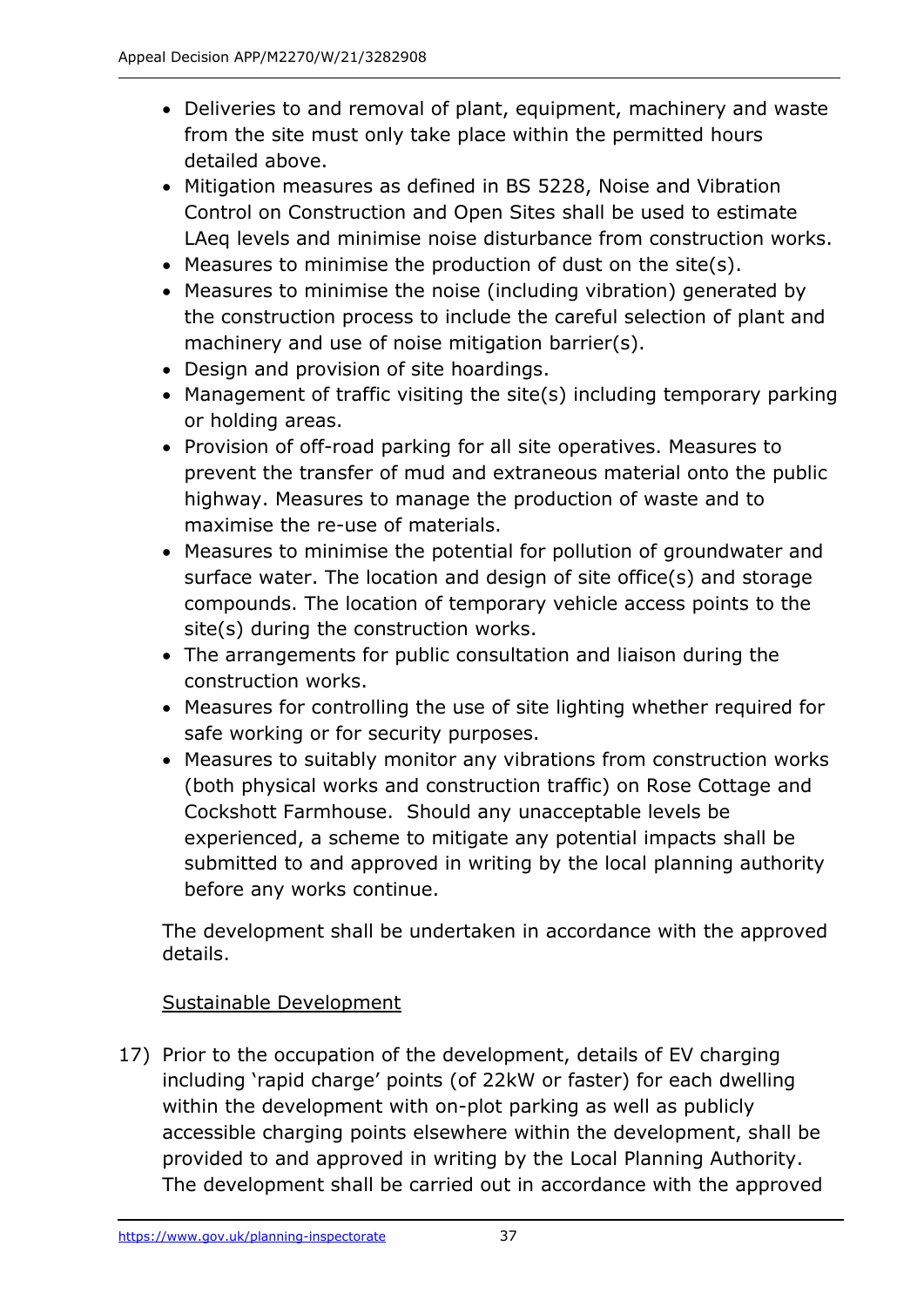details and subsequently maintained as such. No dwelling shall be occupied until the 'rapid charge' point for that dwelling has been installed.

- 18) Prior to above ground works, details for the installation of fixed telecommunication infrastructure and High-Speed Fibre Optic (minimal internal speed of 1000mb) connections to multi point destinations and all buildings including residential, commercial and community, including its timing of implementation, shall be submitted to and approved in writing by the Local Planning Authority. The infrastructure shall be installed in accordance with the approved details and timings and maintained thereafter.
- 19) Notwithstanding the submitted Energy and Sustainability Statement, full details of the proposed sustainable energy measures within the development (including provision of PV panels and low NOx boilers) shall be submitted to and approved in writing by the Local Planning Authority. The approved scheme shall be installed, maintained and operated in accordance with the approved details unless the Local Planning Authority gives its written consent to the variation.

## Water Environment

- 20) Development shall not begin in any phase until a detailed sustainable surface water drainage scheme for the site, including a timetable for its implementation, has been submitted to and approved in writing by the Local Planning Authority. The detailed drainage scheme shall be based upon the Flood Risk Assessment, prepared by Dandara Ltd dated 17th July 2020, and shall demonstrate that the surface water generated by this development (for all rainfall durations and intensities up to and including the climate change adjusted critical 100 year storm) can be accommodated and disposed of without increase to flood risk on or offsite. The drainage scheme shall also demonstrate (with reference to published guidance):
	- That silt and pollutants resulting from the site use can be adequately managed to ensure there is no pollution risk to receiving waters.
	- Appropriate operational, maintenance and access requirements for each drainage feature or SuDS component are adequately considered, including any proposed arrangements for future adoption by any public body or statutory undertaker.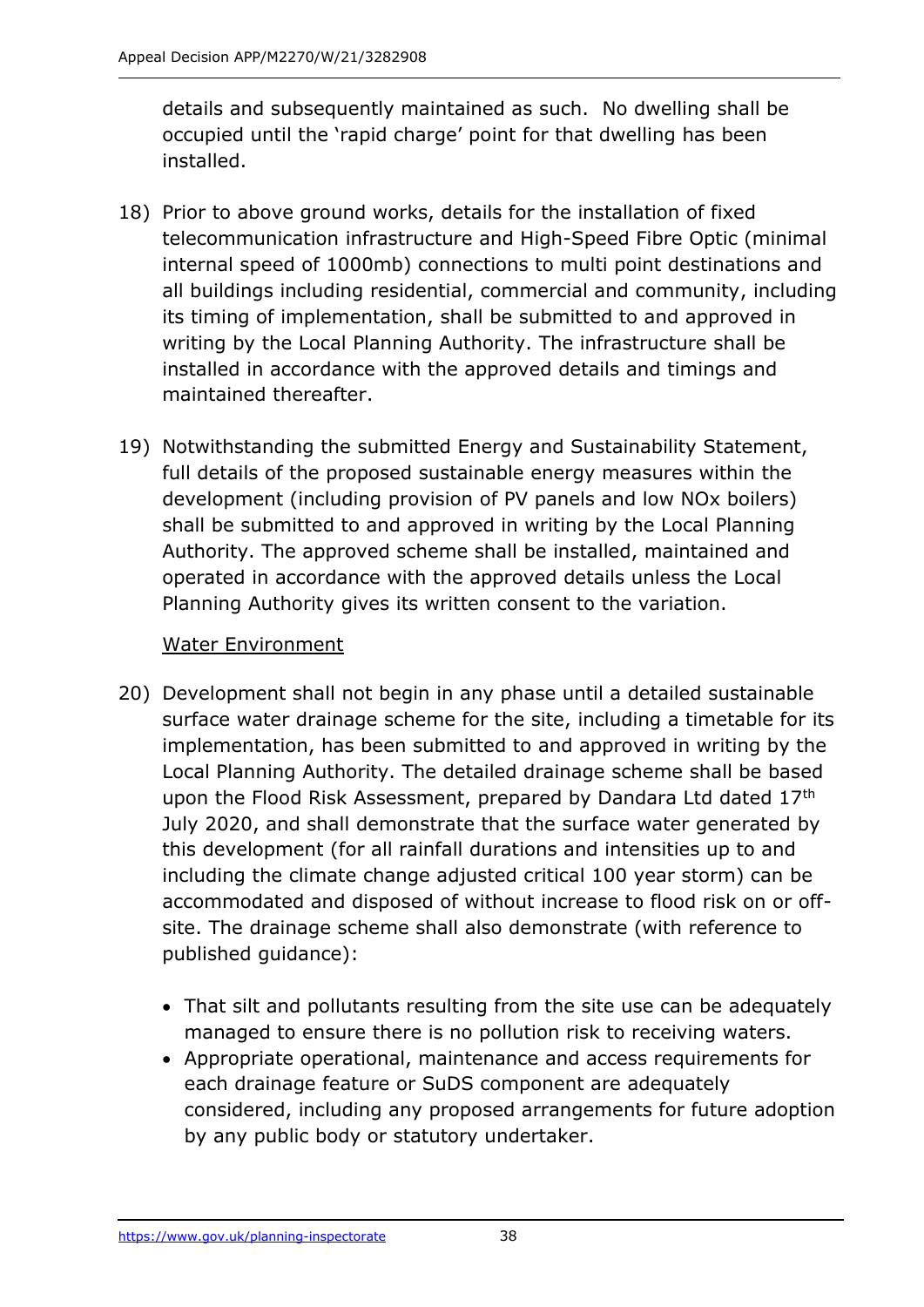The drainage scheme shall be implemented in accordance with the approved details and timetable and maintained thereafter.

- 21) No building hereby permitted shall be occupied until an operation and maintenance manual for the proposed sustainable drainage scheme is submitted to (and approved in writing) by the local planning authority. The manual at a minimum shall include the following details:
	- A description of the drainage system and its key components.
	- A general arrangement plan with the location of drainage measures and critical features clearly marked.
	- An approximate timetable for the implementation of the drainage system.
	- Details of the future maintenance requirements of each drainage or SuDS component (including watercourses), and the frequency of such inspections and maintenance activities.
	- Details of who will undertake inspections and maintenance activities, including the arrangements for adoption by any public body or statutory undertaker, or any other arrangements to secure the operation of the sustainable drainage system throughout its lifetime.

The drainage scheme as approved shall subsequently be maintained in accordance with these details.

- 22) No building (or within an agreed implementation schedule) of the development hereby permitted shall be occupied until a Verification Report for the building to which it relates, pertaining to the surface water drainage system and prepared by a suitably competent person, has been submitted to and approved by the Local Planning Authority. The Report shall demonstrate the suitable modelled operation of the drainage system where the system constructed is different to that approved. The Report shall contain information and evidence (including photographs) of details and locations of inlets, outlets and control structures; landscape plans; full as built drawings; information pertinent to the installation of those items identified on the critical drainage assets drawing; and the submission of an operation and maintenance manual for the sustainable drainage scheme as constructed.
- 23) The development hereby permitted shall not commence until details of the proposed means of foul water sewerage have been submitted to and approved in writing by the Local Planning Authority. The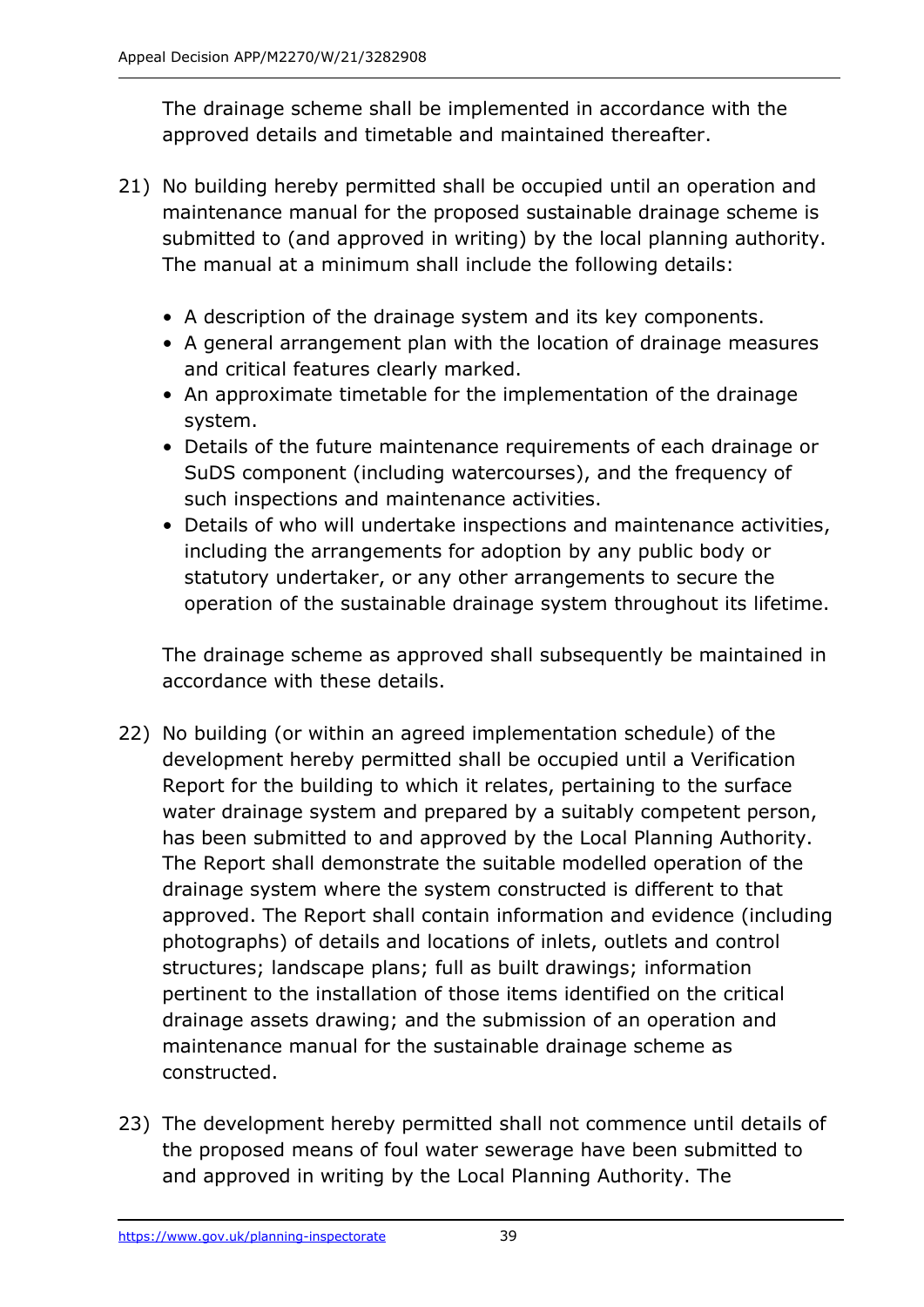development shall be carried out in accordance with the approved details and maintained as such thereafter. No dwelling shall be occupied until the agreed foul water drainage has been provided to that dwelling.

## Contamination

- 24) The development hereby permitted shall not be commenced until the following components of a scheme to deal with the risks associated with contamination of the site has been submitted to and approved, in writing, by the Local Planning Authority:
	- 1. A preliminary risk assessment which has identified:
		- all previous uses;
		- potential contaminants associated with those uses;
		- a conceptual model of the site indicating sources, pathways and receptors; and
		- potentially unacceptable risks arising from contamination at the site.
	- 2. A site investigation, based on (1) to provide information for a detailed assessment of the risk to all receptors that may be affected, including those off site.
	- 3. A remediation method statement (RMS) based on the site investigation results and the detailed risk assessment (2). This should give full details of the remediation measures required and how they are to be undertaken, including a timetable for the implementation of any works required. The RMS should also include a verification plan to detail the data that will be collected in order to demonstrate that the works set out in the RMS are complete and identifying any requirements for longer-term monitoring of pollutant linkages, maintenance and arrangements for contingency action. The RMS shall be implemented in accordance with the approved details and timetable of implementation.
	- 4. A Closure Report is submitted upon completion of the works. The closure report shall include full verification details as set out in 3. This should include details of any post remediation sampling and analysis, together with documentation certifying quantities and source/destination of any material brought onto or taken from the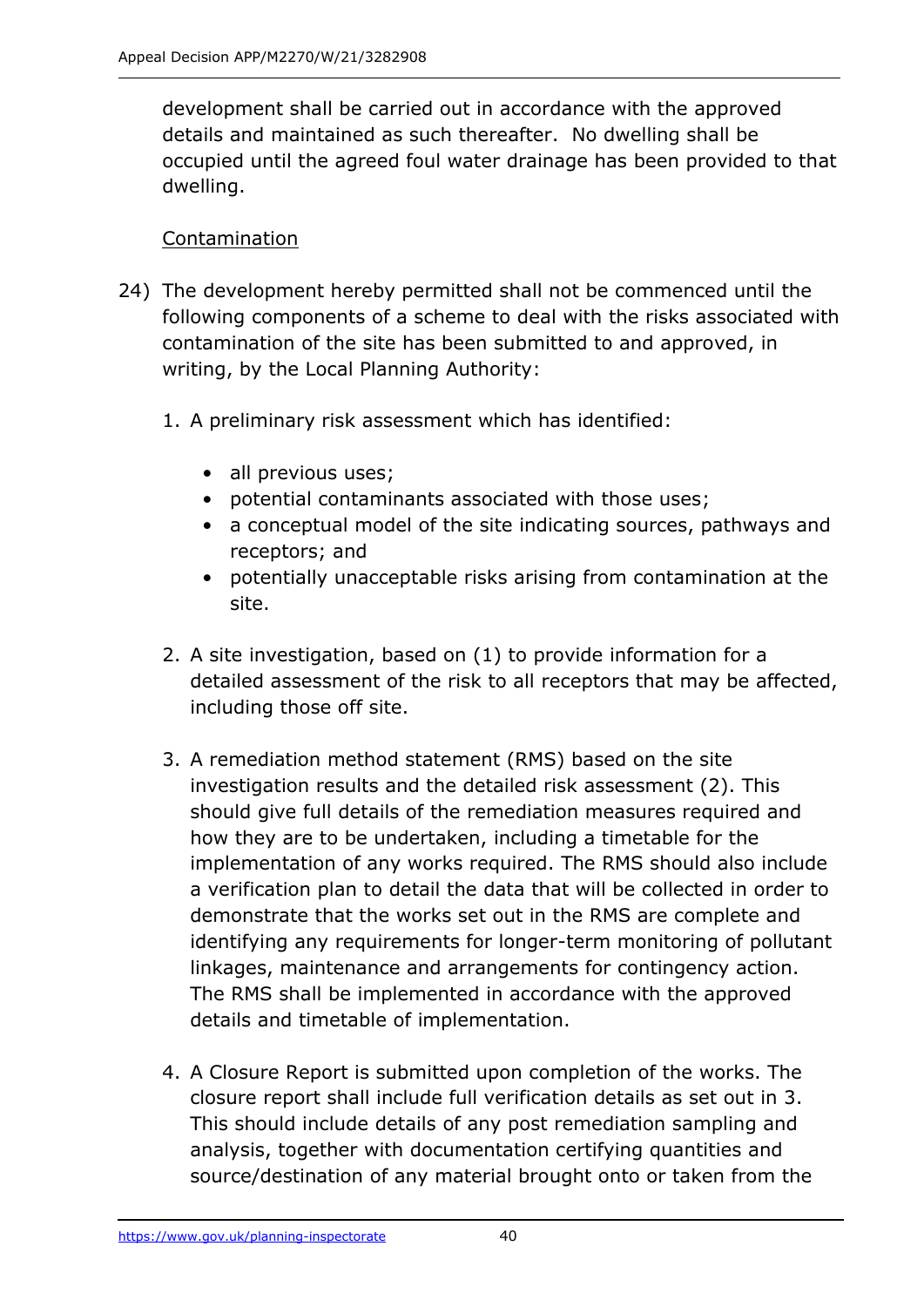site. Any material brought onto the site shall be certified clean; Any changes to these components require the express consent of the local planning authority. The scheme shall thereafter be implemented as approved.

# Ecology

- 25) Notwithstanding the submitted drawings and all supporting documentation, prior to the installation of any external lighting (where applicable) full details shall be submitted to and approved in writing by the Local Planning Authority. Details shall include a lighting layout plan with beam orientation and a schedule of light equipment proposed (luminaire type; mounting height; aiming angles and luminaire profiles). The submitted lighting scheme shall be informed by an ecologist to limit the impact upon protected species from artificial light sources. The approved scheme shall be installed, maintained and operated in accordance with the approved details unless the Local Planning Authority gives its written consent to the variation.
- 26) Prior to the commencement of the development hereby permitted, a scheme for the mitigation and enhancement of biodiversity on the site shall have been submitted to and approved in writing by the Local Planning Authority. The approved scheme shall include avoidance and mitigation measures during construction to protect species and habitats on site, bird and bat boxes within the development site, and in addition shall have regard to the enhancement of biodiversity generally. It shall be implemented in accordance with the approved proposals within it.
- 27) Prior to the first occupation of the dwellings hereby permitted, details of a Landscape and Environmental Management Plan (LEMP) for the site in accordance with BS42020 Biodiversity to include details of the management for the development as well as the long-term management of the open space and boundary hedging/landscaping, shall be submitted to and approved in writing by the Local Planning Authority. This shall also include education boards to ensure the legibility of the proposed new routeway through the site. The site shall be maintained in accordance with the LEMP thereafter.

## Air Quality

28) Prior to the commencement of the development, details of an Air Quality Emissions Offsetting / Mitigation Calculation (including details for the delivery of the required measures and a timetable for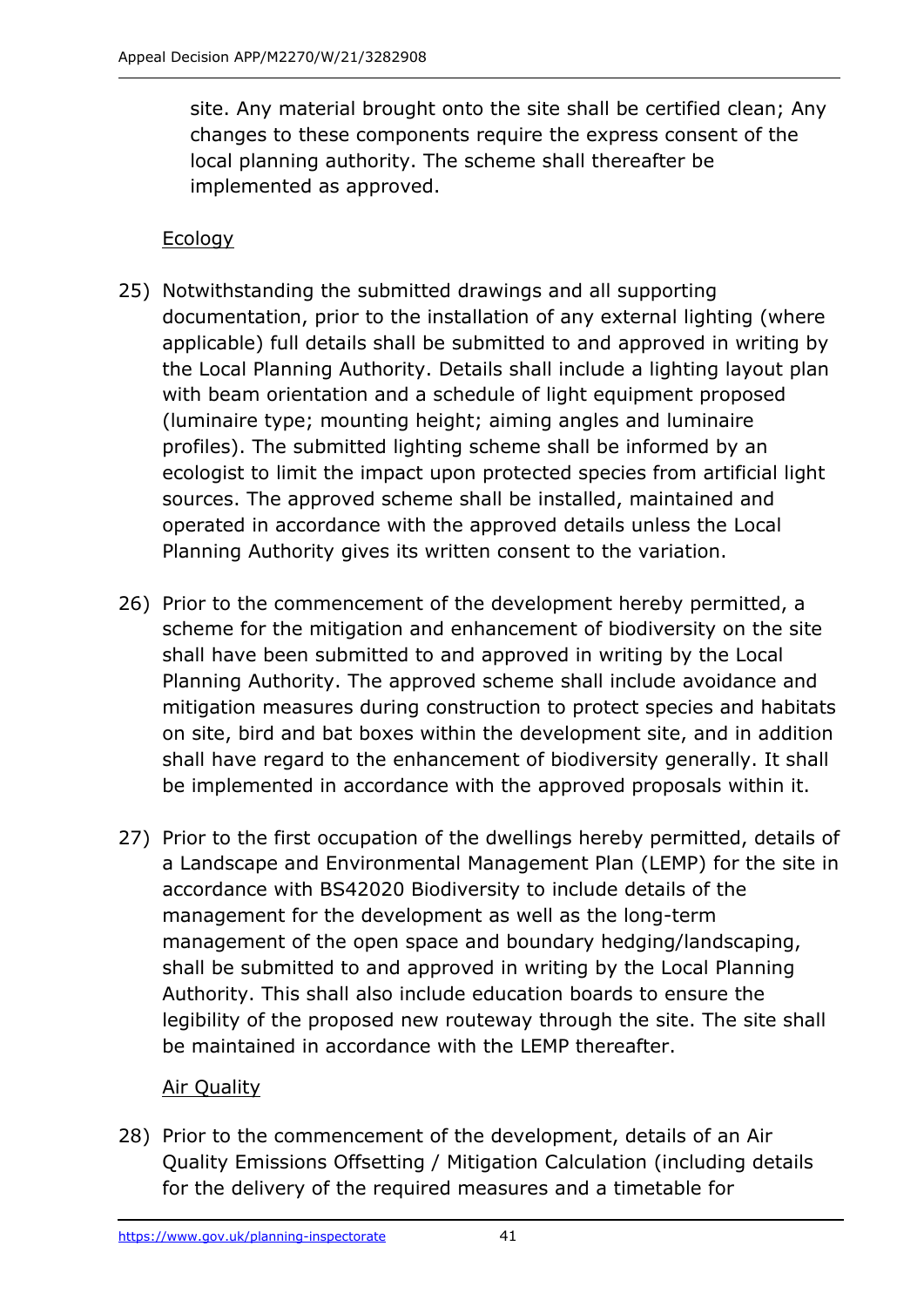implementation), shall be submitted to and approved in writing by the Local Planning Authority. The development shall be constructed in accordance with the approved details and shall not be varied without details being first submitted to and approved in writing by the Local Planning Authority.

## Historic Environment

29) No development shall take place until the applicant, or their agents or successors in title, has secured the implementation of a watching brief to be undertaken by an archaeologist approved by the Local Planning Authority so that the excavation is observed and items of interest and finds are recorded. The watching brief shall be in accordance with a written programme and specification which has previously been submitted to and approved in writing by the Local Planning Authority.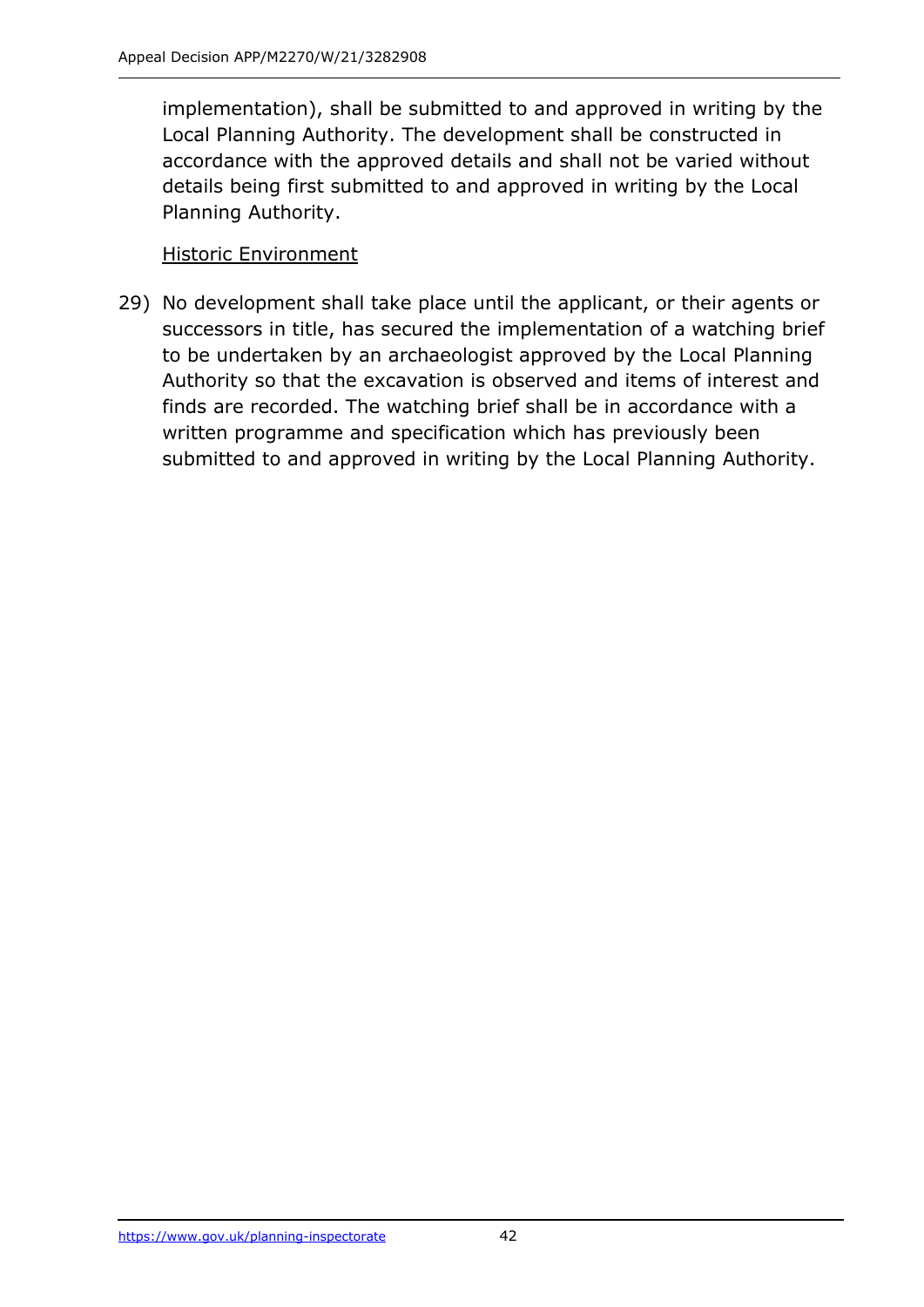# **APPEARANCES**

FOR THE LOCAL PLANNING AUTHORITY:

| <b>Emmaline Lambert of Counsel</b> | Instructed by Mid Kent Legal Services                                               |
|------------------------------------|-------------------------------------------------------------------------------------|
| She called:                        |                                                                                     |
| Marie Bolton                       | Principal Planner, Tunbridge Wells<br>Borough Council                               |
| Debbie Slater                      | Conservation and Urban Design Officer,<br>Tunbridge Wells Borough Council           |
| Nick Ireland                       | Director, Iceni Projects Limited                                                    |
| Jo Smith                           | Planning Lawyer, Mid Kent Legal<br>Services (Roundtable on Planning<br>Obligations) |
| <b>Cheryl Parks</b>                | Planning, Mid Kent Legal Services<br>(Roundtable on Planning Obligations)           |
| FOR THE APPELLANT:                 |                                                                                     |
| Charles Banner QC                  | Instructed by Define                                                                |
| He called:                         |                                                                                     |
| Andy Williams                      | Director, Define                                                                    |
| Phillip Jones                      | Chairman, PJA                                                                       |
| <b>Thomas Copp</b>                 | Director, RPS                                                                       |
| Mark Rose                          | Director, Define                                                                    |
| <b>INTERESTED PARTIES</b>          |                                                                                     |

# Clare Escombe Chair, Hawkhurst Parish Council Claire Tester **Planning Advisor, High Weald AONB Unit**

# **DOCUMENTS SUBMITTED AT THE INQUIRY (ID Documents)**

- 1. The Appellant's opening submissions.
- 2. The Council's opening submissions.
- 3. Claire Tester, High Weald AONB Unit Inquiry Statement.